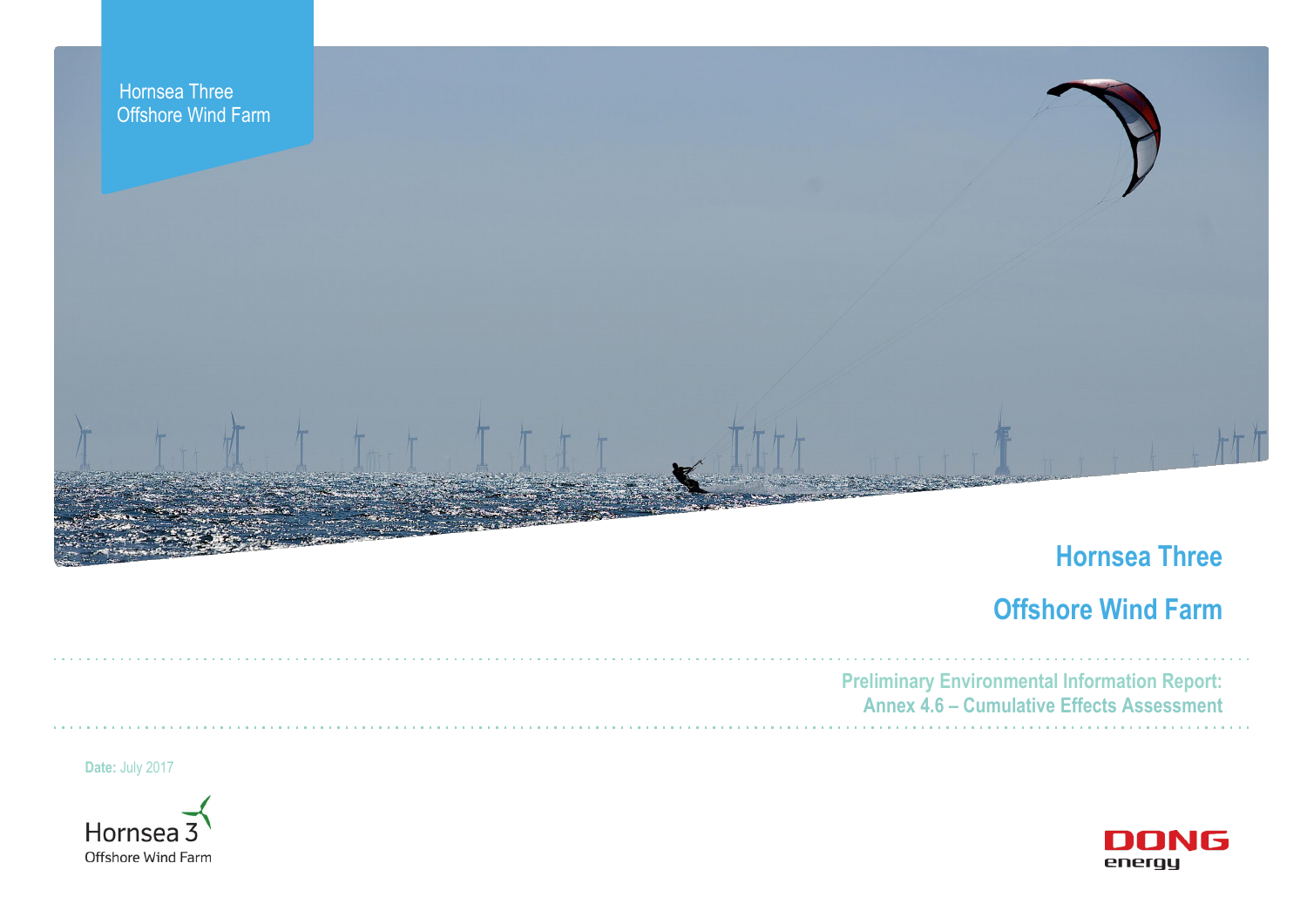#### Annex 4.6 – Cumulative Effects Assessment Preliminary Environmental Information Report July 2017





**Environmental Impact Assessment** 

**Preliminary Environmental Information Report**

**Volume 6**

**Annex 4.6 - Cumulative Effects Assessment**

Report Number: P6.6.4.6

Version: Final

Date: July 201

This report is also downloadable from the Hornsea Three offshore wind farm website at: www.dongenergy.co.uk/hornseaproject3

DONG Energy Power (UK) Ltd.

**Liability**

5 Howick Place, London, SW1P 1WG © DONG Energy Power (UK) Ltd, 2017. All rights reserved Front cover picture: Kite surfer near one of DONG Energy's UK offshore wind farms © DONG Energy Hornsea Three (UK) Ltd., 2016. Prepared by: RPS Checked by: Jennifer Brack Accepted by: Sophie Banham Approved by: Sophie Banham



This report has been prepared by RPS, with all reasonable skill, care and diligence within the terms of their contracts with DONG Energy Power (UK) Ltd.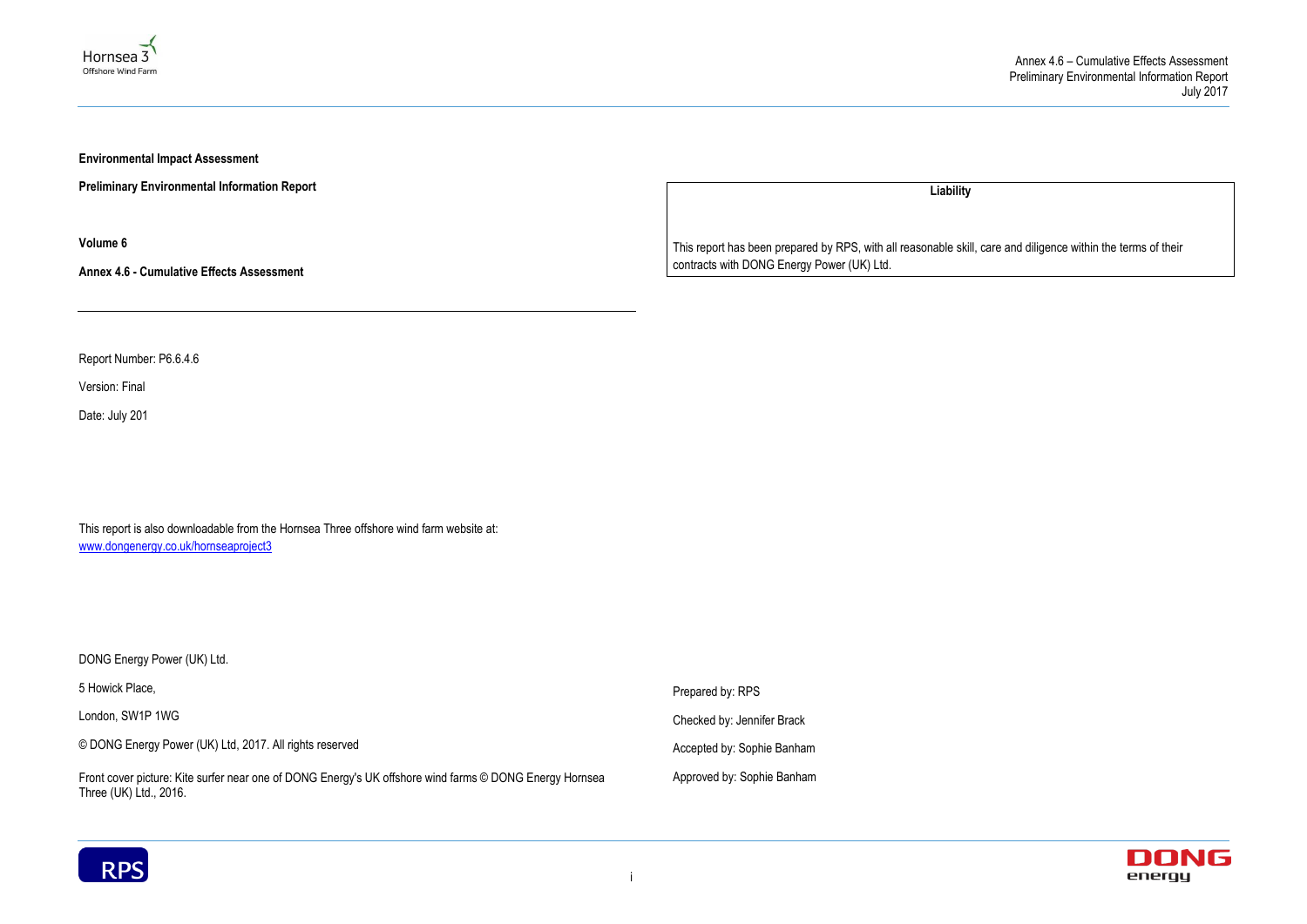



## **Table of Contents**

|  | 1.2 Cumulative Effects of the construction of Hornsea Three onshore infrastructure on landscape and visual |  |
|--|------------------------------------------------------------------------------------------------------------|--|
|  |                                                                                                            |  |

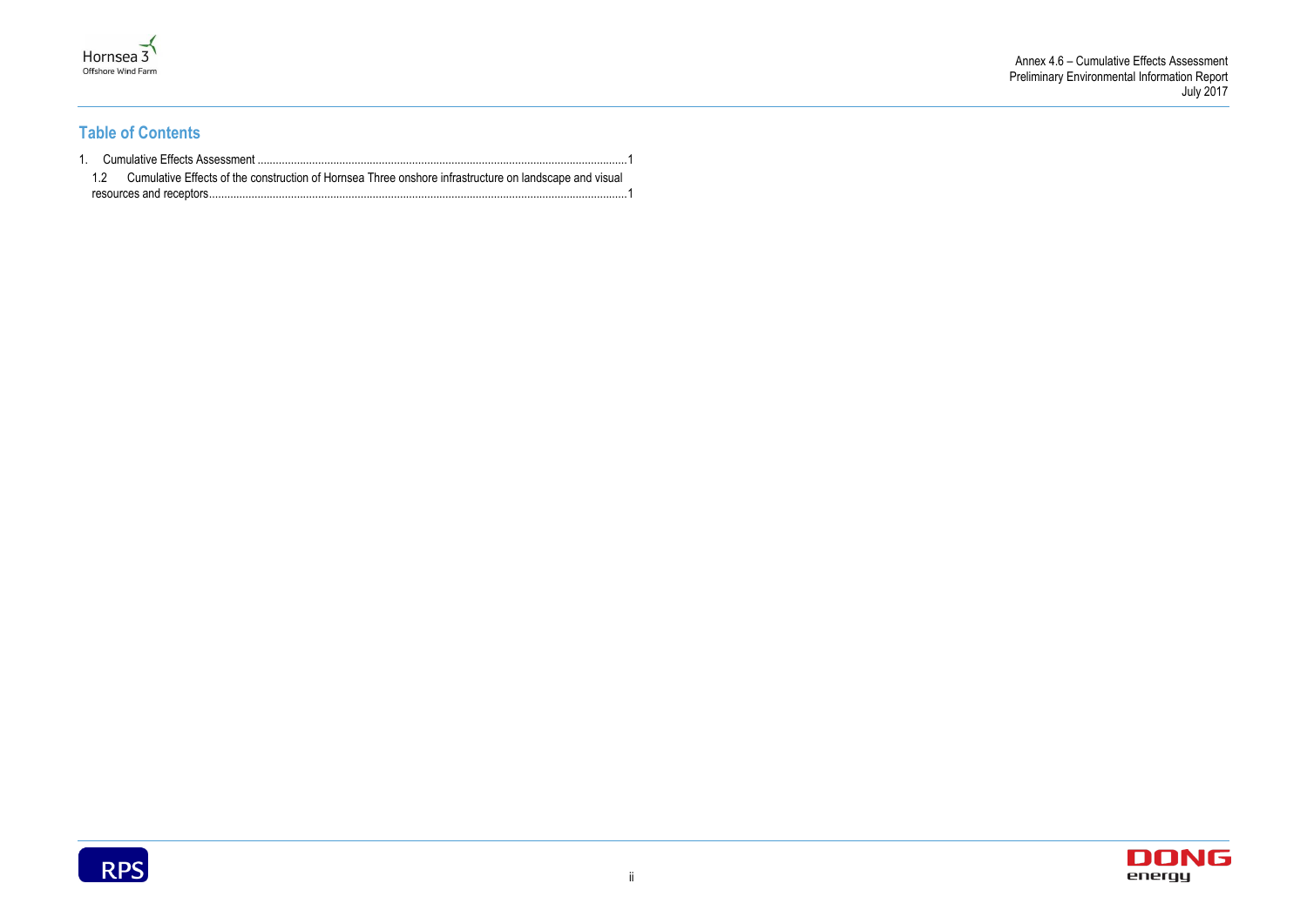#### Annex 4.6 – Cumulative Effects Assessment Preliminary Environmental Information Report July 2017

#### **Definition**

t are relatively homogenous in character. They are ndifferent areas in different parts of the country, but similar combinations of geology, topography, drainage se and settlement pattern, and indirect and aesthetic

ifferent types using selected criteria, but without of landscape.

Lits own right.

ape. It may include the extent to which typical as, the intactness of the landscape and the condition of

ce that have the potential to be affected by the

t the landscape should be like in the future, and what is ndscape type or area as a whole, usually expressed in or related documents.

rent landscapes by society. A landscape may be ble variety of reasons

the size and scale of the effect, the extent of the area ble or irreversible and whether it is short or long term in

ned by Natural England.

ned by Natural England and the Marine Management

Irough our senses) with the cognitive (our knowledge and experiences).

hage of a proposed development upon a Viewpoint or

as, and coasts and adjacent marine environments with s with each other.

bining judgements of the susceptibility of the receptor ment proposed and the value related to that receptor.

f the environmental effect, defined by significance

I qualities, including landscape characteristics, which t can include education about an area.

al receptor to accommodate the specific proposed sequences.





## **Glossary**

| <b>Term</b>                            | <b>Definition</b>                                                                                                                                                                                                                                                                                                                                                      |
|----------------------------------------|------------------------------------------------------------------------------------------------------------------------------------------------------------------------------------------------------------------------------------------------------------------------------------------------------------------------------------------------------------------------|
| Characteristics                        | Elements, or combinations of elements, which make a contribution to distinctive landscape<br>character.                                                                                                                                                                                                                                                                |
| Designated landscape                   | Areas of landscape identified as being of importance at international, national or local levels,<br>either defined by statute or identified in development plans or other documents.                                                                                                                                                                                   |
| Development                            | Any proposal that results in a change to the landscape and/or visual environment.                                                                                                                                                                                                                                                                                      |
| Elements                               | Individual parts which make up the landscape, such as, for example, trees, hedges and<br>buildings.                                                                                                                                                                                                                                                                    |
| Feature                                | Particularly prominent or eye-catching elements in the landscape, such as tree clumps, church<br>towers or wooded skylines.                                                                                                                                                                                                                                            |
| Green Infrastructure                   | Networks of green spaces and watercourses and water bodies that connect rural areas,<br>villages, towns and cities.                                                                                                                                                                                                                                                    |
| Heritage                               | The historic environment and especially valued assets and qualities, such as historic buildings<br>and cultural traditions.                                                                                                                                                                                                                                            |
| Historic Landscape<br>Characterisation | Historic characterisation is the identification is the identification and interpretation of the historic<br>dimension of the present-day landscape or townscape within a given area.                                                                                                                                                                                   |
| Indirect impacts                       | Effects that result indirectly from the proposed project as a consequence of the direct effects,<br>often occurring away from the site, or as a result of a sequence of interrelationships or a<br>complex pathway. They may be separated by distance or in time from the source of the effects.                                                                       |
| Key characteristics                    | Those combinations of elements which are particularly important to the current character of the<br>landscape and help to give an area its particularly distinctive sense of place.                                                                                                                                                                                     |
| Land cover                             | The surface cover of the land, usually expressed in terms of vegetation cover, or lack of it.<br>Related to, but not the same as land use.                                                                                                                                                                                                                             |
| Land use                               | What land is used for, based on broad categories of functional land cover, such as urban and<br>industrial use and the different types of agriculture and forestry.                                                                                                                                                                                                    |
| Landform                               | The shape and form of the land surface which has resulted from combinations of geology,<br>geomorphology, slope, elevation and physical processes.                                                                                                                                                                                                                     |
| Landscape                              | An area, as perceived by people, the character of which is a result of the action and interaction<br>of natural and/or human factors.                                                                                                                                                                                                                                  |
| Landscape character                    | A distinct, recognisable and consistent pattern of elements in the landscape that makes one<br>landscape different from another, rather than better or worse.                                                                                                                                                                                                          |
| Landscape Character<br>Areas (LCAs)    | These are single unique areas which are the discrete geographical areas of a particular<br>landscape type.                                                                                                                                                                                                                                                             |
| Landscape Character<br>Assessment      | The process of identifying and describing variation in the character of the landscape, and using<br>this information to assist in managing change in the landscape. It seeks to identify and explain<br>the unique combination of elements and features that make landscape distinctive. The process<br>results in the production of a Landscape Character Assessment. |

| <b>Term</b>                                                |                                                                                                                                                                                                      |
|------------------------------------------------------------|------------------------------------------------------------------------------------------------------------------------------------------------------------------------------------------------------|
| Landscape Character<br>Types /Landscape<br>typology (LCTs) | These are distinct types of landscape that<br>generic in nature in that they may occur in<br>wherever they occur they share broadly si<br>patterns, vegetation and historical land us<br>attributes. |
| Landscape classification                                   | A process of sorting the landscape into dif<br>attaching relative values to different sorts                                                                                                          |
| Landscape effects                                          | Effects on the landscape as a resource in                                                                                                                                                            |
| Landscape quality<br>(condition)                           | A measure of physical state of the landsca<br>character is represented in individual area<br>individual elements.                                                                                    |
| Landscape receptors                                        | Defined aspects of the landscape resource<br>proposal.                                                                                                                                               |
| Landscape strategy                                         | The overall vision and objectives for what<br>thought to be desirable for a particular land<br>formally adopted plans and programmes c                                                               |
| Landscape Value                                            | The relative value that is attached to differ<br>valued by different stakeholders for a who                                                                                                          |
| Magnitude (of effect)                                      | A term that combines judgements about th<br>over which it occurs, whether it is reversib<br>duration.                                                                                                |
| National Landscape<br>Character Areas (NCA)                | Broad character areas of the land as defin                                                                                                                                                           |
| National Seascape<br>Character Areas (NSCA)                | Broad character areas of the sea, as defin<br>Organisation                                                                                                                                           |
| Perception                                                 | Combines the sensory (that we receive thi<br>and understanding gained from many soul                                                                                                                 |
| Photomontage                                               | A visualisation which superimposes an ima<br>series of Viewpoints.                                                                                                                                   |
| Seascape                                                   | Landscapes with views of the coast or sea<br>cultural, historical and archaeological links                                                                                                           |
| Sensitivity                                                | A term applied to specific receptors, comb<br>to the specific type or change or developm                                                                                                             |
| Significance                                               | A measure of the importance or gravity of<br>criteria specific to the environmental topic.                                                                                                           |
| Statement of<br><b>Environmental Opportunity</b>           | A statement identifying the environmental<br>should be maintained and/or enhanced. It                                                                                                                |
| Susceptibility                                             | The ability of a defined landscape or visua<br>development without undue negative cons                                                                                                               |

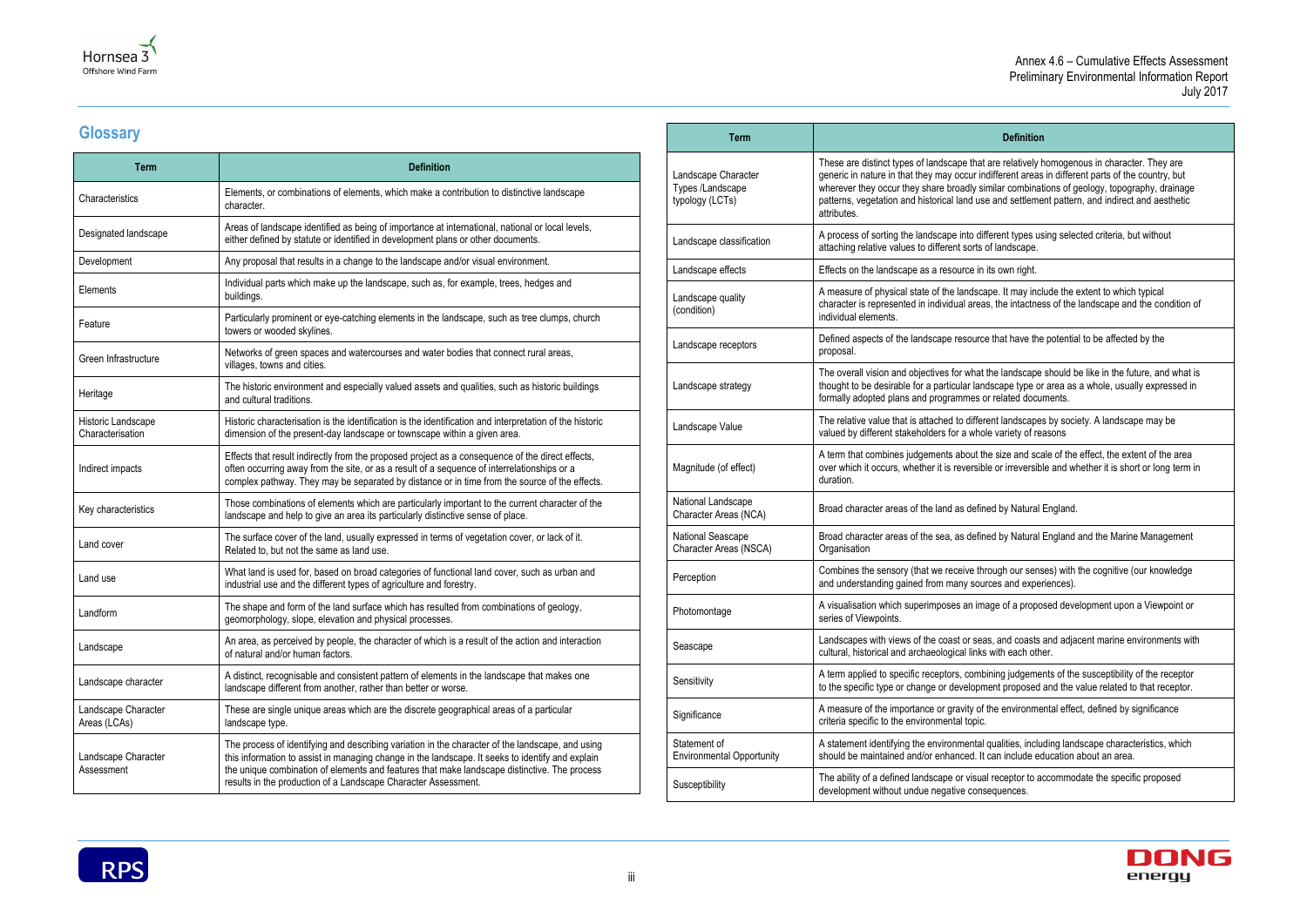### Annex 4.6 – Cumulative Effects Assessment Preliminary Environmental Information Report July 2017

| ription |  |
|---------|--|
|         |  |
|         |  |
|         |  |
|         |  |
|         |  |
|         |  |
|         |  |
|         |  |
|         |  |
|         |  |
|         |  |
|         |  |
|         |  |
| e       |  |
|         |  |
|         |  |
|         |  |
|         |  |
|         |  |
|         |  |
|         |  |
|         |  |
|         |  |
|         |  |
|         |  |





| <b>Term</b>                             | <b>Definition</b>                                                                                                                                                                                                                                          |
|-----------------------------------------|------------------------------------------------------------------------------------------------------------------------------------------------------------------------------------------------------------------------------------------------------------|
| Time depth                              | Historical layering – the idea of the landscape as a 'palimpsest', a much written-over<br>manuscript.                                                                                                                                                      |
| Townscape                               | The character and composition of the built environment including the buildings and the<br>relationships between them, the different types of urban open space, including green spaces,<br>and the relationship between buildings and open spaces.          |
| Tranquillity                            | A state of calm and quietude associated with peace, considered to be a significant asset in the<br>landscape.                                                                                                                                              |
| Visual amenity                          | The overall pleasantness of the views people enjoy of their surroundings, which provides an<br>attractive visual setting or backdrop for the enjoyment of activities of the people living, working,<br>recreating, visiting or travelling through an area. |
| Visual effects                          | Effects on specific views and on general visual amenity experienced by people.                                                                                                                                                                             |
| <b>Visual Receptors</b>                 | Individuals and/or defined groups of people who have the potential to be affected by a proposal.                                                                                                                                                           |
| Visualisation                           | A computer simulation, photomontage or other technique illustrating the predicted appearance<br>of a development.                                                                                                                                          |
| Zone of Theoretical<br>Visibility (ZTV) | A map, usually digitally produced, showing areas of land within which a development is<br>theoretically visible.                                                                                                                                           |

## **Acronyms**

| <b>Unit</b> | <b>Description</b>                                    |
|-------------|-------------------------------------------------------|
| AAP         | Area Action Plan                                      |
| <b>AONB</b> | Area of Outstanding Natural Beauty                    |
| <b>CTV</b>  | <b>Coastal Towns and Villages</b>                     |
| <b>DCLG</b> | Department for Communities and Local Government       |
| <b>DCM</b>  | <b>Drained Coastal Marshes</b>                        |
| DCO         | Development Consent Order                             |
| <b>DECC</b> | Department of Energy & Climate Change                 |
| DPD         | Development Plan Document                             |
| EIA         | <b>Environmental Impact Assessment</b>                |
| GLVIA3      | Guidelines for Landscape and Visual Impact Assessment |
| <b>GOEE</b> | Government Office for the East of England             |
| <b>HDD</b>  | Horizontal Directional Drilling                       |

| <b>Unit</b>   | <b>Description</b>                                |
|---------------|---------------------------------------------------|
| JB            | Joint Bay                                         |
| LB            | Link Box                                          |
| <b>LCA</b>    | Local Landscape Character Area                    |
| LCT           | Landscape Character Type                          |
| LDF           | Local Plan                                        |
| <b>LSMP</b>   | Landscape Scheme and Management Plan              |
| <b>LVIA</b>   | Landscape and Visual Impact Assessment            |
| <b>MHWS</b>   | Mean High Water Spring                            |
| <b>MLWS</b>   | Mean Low Water Spring                             |
| <b>NCA</b>    | National Character Area                           |
| <b>NE</b>     | Natural England                                   |
| <b>NP</b>     | <b>National Park</b>                              |
| <b>NPS</b>    | National Policy Statement                         |
| <b>NSBLPZ</b> | Norwich Southern Bypass Landscape Protection Zone |
| <b>NSCA</b>   | National Seascape Character Area                  |
| <b>NSIP</b>   | Nationally Significant Infrastructure Project     |
| <b>PEIR</b>   | Preliminary Environmental Information Report      |
| <b>PPG</b>    | <b>Planning Policy Guidance</b>                   |
| <b>PPS</b>    | <b>Planning Policy Statements</b>                 |
| <b>PRoW</b>   | Public Right of Way                               |
| QNB           | <b>Qualities of Natural Beauty</b>                |
| <b>RHA</b>    | Rolling Heath and Arable                          |
| <b>RPaG</b>   | Registered Park and Garden                        |
| <b>RPP</b>    | Regional Planning Policies                        |
| <b>RSS</b>    | <b>Regional Spatial Strategies</b>                |
| <b>SMP</b>    | Shoreline Management Plan                         |
| <b>SPD</b>    | <b>Supplementary Planning Document</b>            |

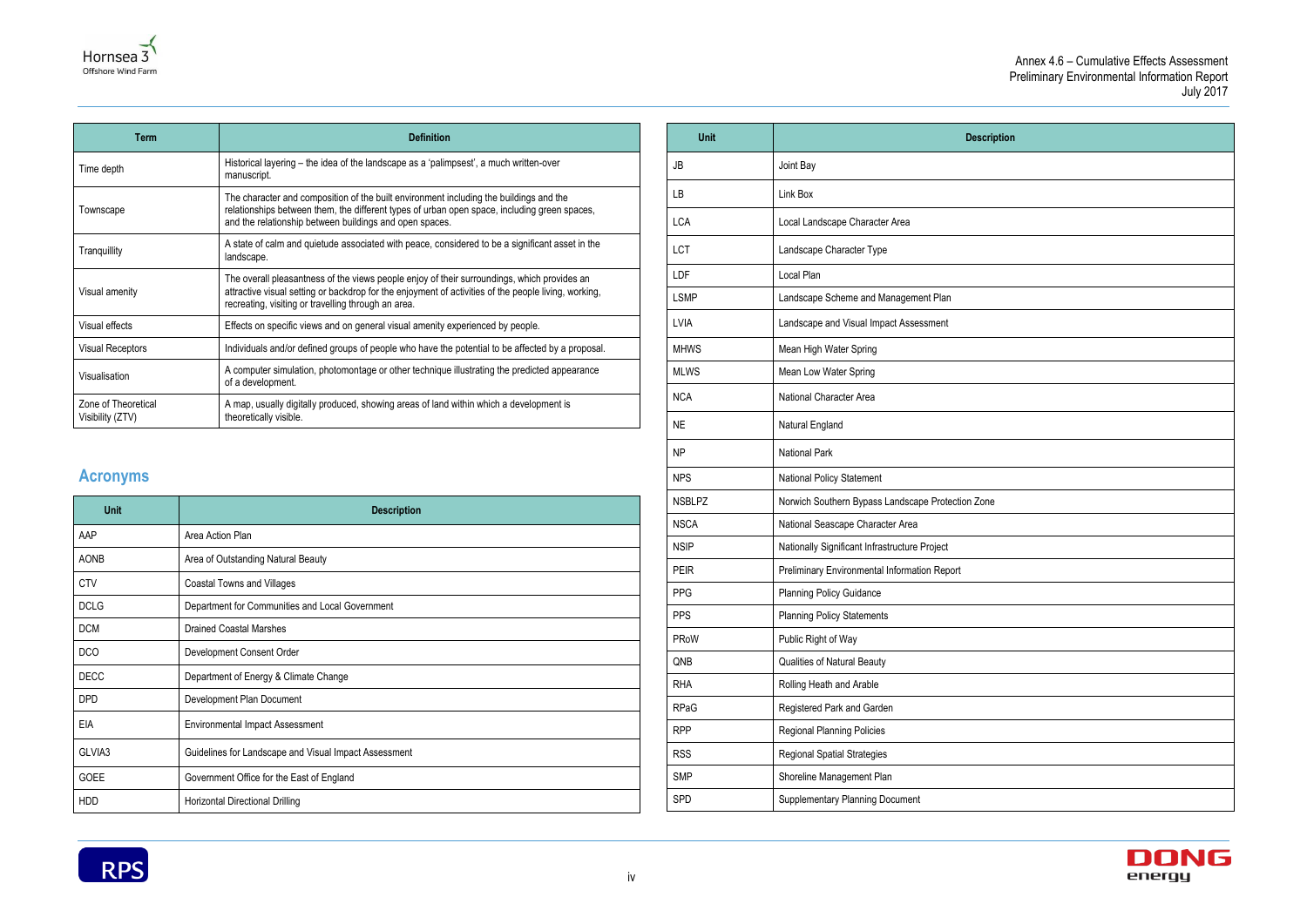



| <b>Unit</b> | <b>Description</b>             |
|-------------|--------------------------------|
| TJB         | Transition Joint Bay           |
| ZTV         | Zone of Theoretical Visibility |

## **Units**

| <b>Unit</b>       | <b>Description</b> |
|-------------------|--------------------|
| $^{\circ}{\rm C}$ | Degrees Celsius    |
| cm                | Centimetre         |
| GW                | Gigawatt (power)   |
| km                | Kilometre          |
| m                 | Metre              |
| m <sup>2</sup>    | Metres squared     |
| mm                | Millimetre         |
| <b>MW</b>         | Megawatt (power)   |

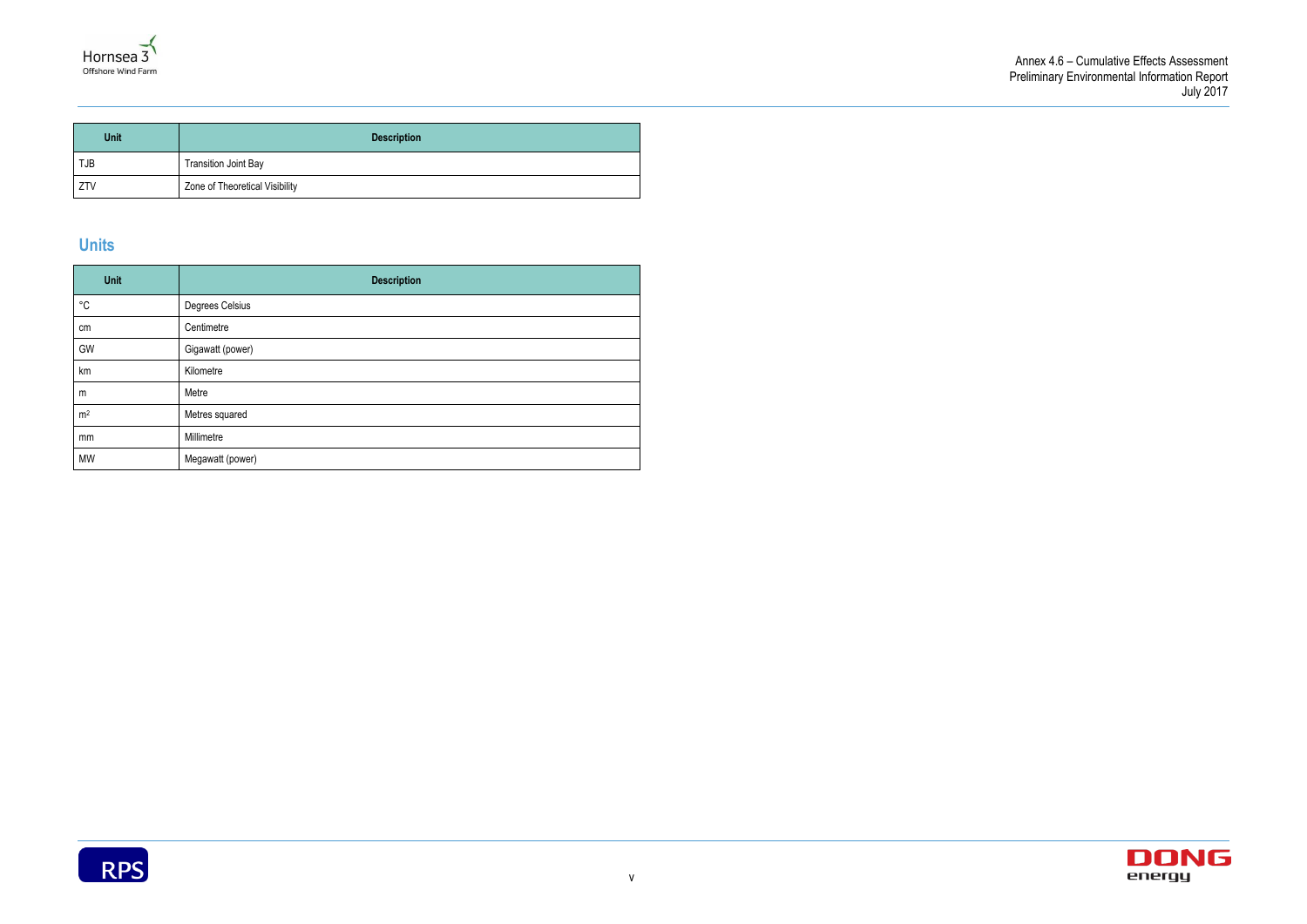



## <span id="page-6-0"></span>**1. Cumulative Effects Assessment**

1.1.1.1 This annex sets out in full the cumulative effects assessment. This is an assessment of the potential cumulative landscape and visual effects of the proposed Hornsea Three development in association with cumulative schemes listed within volume 3, chapter 4: Landscape and Visual Resources, Table 4.11. The potential significance of cumulative effects is detailed for three phases of development (where data is available); the construction phase (overlap with Hornsea Three construction), the operation and maintenance phase (during winter one year after completion of Hornsea Three) and the decommissioning Phase (estimated timeframes). Once the onshore elements of Hornsea Project Three have been defined, appropriate mitigation measures can be identified and incorporated into the assessment for the full ES stage.

#### **1.1.2 Construction Phase**

- 1.1.2.1 The likely construction impacts of the Hornsea Three onshore infrastructure are set out volume 3, Chapter 4: Landscape and visual Resources, section 4.11.
- 1.1.2.2 During the construction phase there would be localised direct impacts on landscape and visual resources and receptors that cannot be mitigated. However, many of these, sometimes significant, impacts are temporary.
- 1.1.2.3 This annex sets out the detailed assessment of the cumulative effects of the construction of the Hornsea Three infrastructure on landscape and visual resources and receptors. A summary of the significant effects is set out in volume 3, chapter 4: Landscape and Visual Resources, section 4.16 Cumulative Effects Assessment.

## <span id="page-6-1"></span>**1.2 Cumulative Effects of the construction of Hornsea Three onshore infrastructure on landscape and visual resources and receptors**

- 1.2.1.1 The likely construction impacts of the Hornsea Three onshore infrastructure are set out section 4.11 of volume 3, chapter 4: Landscape and Visual Resources.
- 1.2.1.2 During the construction phase there would be localised direct impacts on landscape and visual resources and receptors that cannot be mitigated. However, many of these, sometimes significant, impacts are temporary.

**Cumulative impacts of Tier 1 projects during the construction of the onshore cable route, the onshore HVAC booster station and the onshore HVDC converter/ HVAC substation may affect designated landscapes and landscapes noted within planning policy** 

#### Sheringham Hall RPaG

#### *Magnitude of Impact*

1.2.1.3 The proposed Hornsea Three Cable Corridor and nearest approved schemes (PF/13/1026) lie approximately 1.5 km west of the Sheringham Hall Registered Park and Garden. There would therefore be no direct cumulative effects on the fabric of the RPaG. There would however be a direct effect on the setting of the RPaG as derived from the local plan. Construction works would have a temporary impact on elements of the RPaG setting but due to the overall distance from the RPaG this effect is thought to be **moderate**.

#### *Sensitivity of Receptor*

1.2.1.4 Sheringham Hall RPaG has a high susceptibility. The proposals are reversible in the long term and the RPaG has a high value as a nationally important landscape designation. As such it is considered to be of high value and have a **high** sensitivity to works of the type proposed.

#### *Significance of Effect*

- 1.2.1.5 Overall, it is predicted that the sensitivity of the receptor would be **high** and the magnitude is deemed to be **moderate.** Therefore, the effect will be **moderate** adverse, which is not considered to be significant in EIA terms.
- 1.2.1.6 The Hornsea Three Onshore HVAC booster station and HVDC Converter/Onshore HVDC converter/HVAC substation would have no significant cumulative effects upon the Sheringham Hall RPaG.

#### Voewood RPaG

#### *Magnitude of Impact*

1.2.1.7 The gardens and pleasure grounds at Voewood lie to the north of the A147 to the west of High Kelling. The grounds are relatively compact and are bounded to the south and east by a dense tree belt. There would be indirect cumulative effects upon Voewood RPaG during construction, associated with the Hornsea Three Onshore cable route and a number of approved schemes that lie within 0.5 km to the south west and east of the RPaG (including PM/16/1511). With construction traffic (particularly) using the A147 immediately to the south of Voewood RPaG which may be visible, it is thought that the resultant impact would be **negligible to minor**.

#### *Sensitivity of receptor*

1.2.1.8 The value and sensitivity of Voewood RPaG is **high**, as it is a nationally designated landscape.

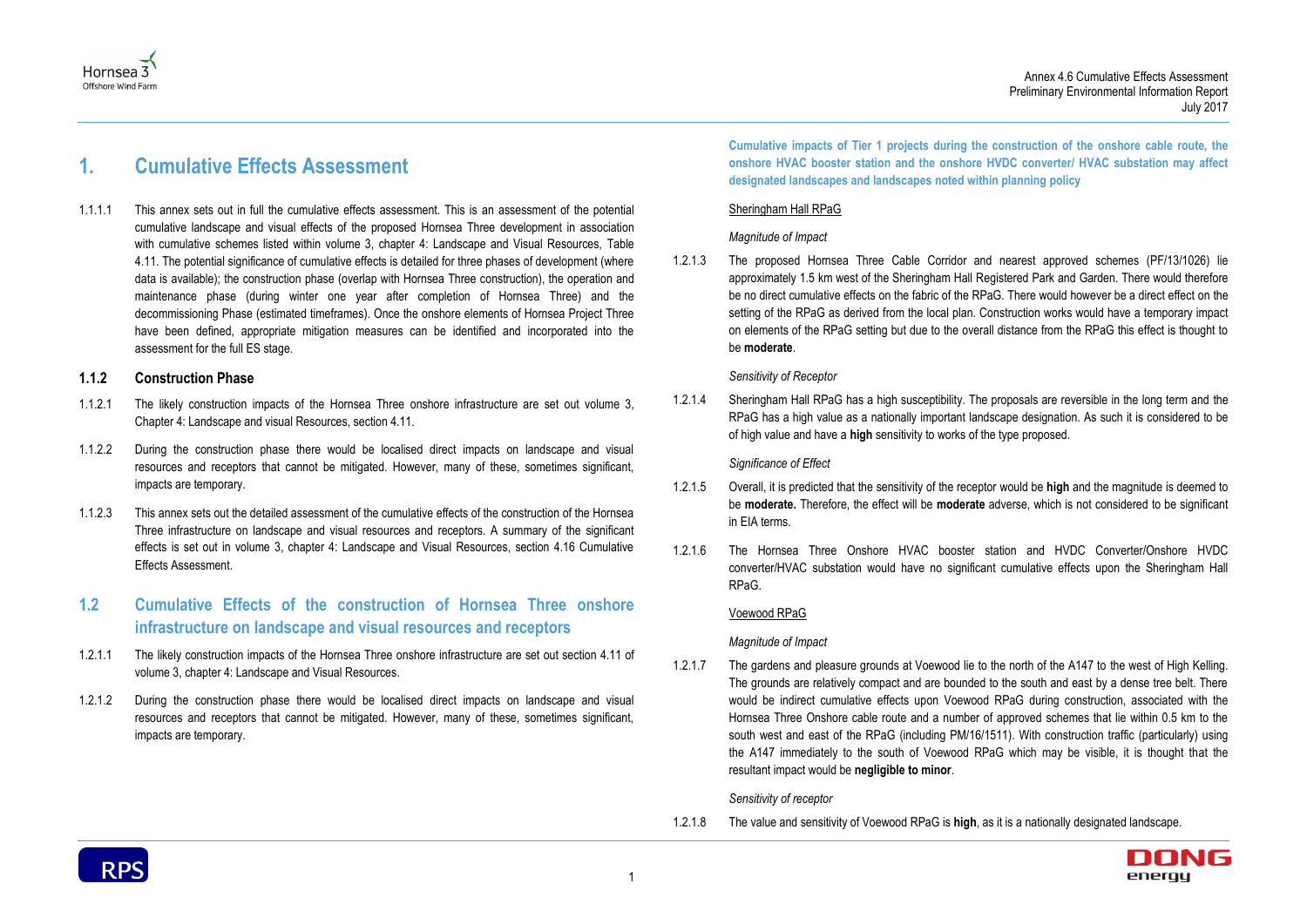Annex 4.6 Cumulative Effects Assessment Preliminary Environmental Information Report July 2017





*Significance of the effect*

1.2.1.9 Overall, it is predicted that the sensitivity of the receptor would be **high** and the magnitude is deemed to be **negligible to minor** therefore, the effect may be a **minor** adverse significance of effect, due to the increased construction traffic on the A147, which is not considered to be significant in EIA terms.

#### Intwood Hall RPaG

#### *Magnitude of Impact*

1.2.1.10 Hornsea Three onshore HVDC converter/HVAC substation lies approximately 2 km east of Intwood Hall RPaG and with the Mangreen Quarry (application C/7/2014/7030) and vehicles working in and around the quarry has the potential to be a significant cumulative effect on the RPaG. The impact is predicted to be of local spatial extent, long term duration, continuous and not reversible, during the lifetime of the quarry. It is predicted that the impact will affect views from the RPaG directly. The magnitude is therefore, considered to be **major**.

#### *Sensitivity of Receptor*

1.2.1.11 The RPaG has a high susceptibility. The proposals are reversible in the long term (the restoration of the quarry) and the RPaG has a high value. Therefore, the sensitivity of the Intwood Hall is considered to be **high**.

#### *Significance of Effect*

1.2.1.12 Overall, it is predicted that the sensitivity of the receptor would be **high** and the magnitude is deemed to be **major.** Therefore, the effect will be **major** adverse, which is significant in EIA terms.

**Cumulative impacts of Tier 2 projects during the construction of the onshore cable route, the onshore HVAC booster station and the onshore HVDC converter/HVAC substation may affect designated landscapes and landscapes noted within planning policy** 

### Salle Park RPaG

### *Magnitude of impact*

1.2.1.13 Salle Park lies less than 0.5 km to the east of the Hornsea Three onshore cable route and two proposed construction compounds along with one proposed scheme, Norfolk Vanguard West (EN010079) directly to the south. The house and gardens lie to the east of a track between the Manor House and the B1145. The Salle Park RPaG is almost entirely surrounded by woodland plantations. However, the change in the character of the landscape surrounding the Park would temporarily change, a change which is likely to be seen from the RPaG, including the increase in construction vehicles. In addition there are likely to be direct cumulative effects upon the RPaG with part of EN010079 shown as passing through the south east corner. The impact is predicted to be of local spatial extent, short term duration, continuous and is reversible. It is predicted that the impact will affect views from the receptor directly. Therefore, the magnitude is considered to be **moderate.**

### *Sensitivity of Receptor*

1.2.1.14 As a nationally designated landscape, Salle Park RPaG is of high susceptibility, the impact is of medium reversibility and the RPaG of high value. Therefore, the sensitivity of the park is considered to be **high**.

### *Significance of the effect*

1.2.1.15 Overall, it is predicted that the sensitivity of the receptor is considered to be **high** and the magnitude is deemed to be **moderate**. The effect will, therefore, be of **major** adverse significance, which is significant in EIA terms. Once the onshore elements of Hornsea Project Three have been defined, appropriate mitigation measures can be identified and will be assessed at the full ES stage.

**Cumulative impacts of Tier 1 and Tier 2 projects during the construction of the onshore cable route, the onshore HVAC booster station and the onshore HVDC converter/HVAC substation may affect NSCAs and NCAs** 

- 1.2.1.16 The NSCAs and the NCAs that the Hornsea Three onshore infrastructure is situated in, or adjacent to, are: NSCA 7: East Midlands Coastal Waters; NSCA 9: Norfolk Coastal Waters; NCA 77: North Norfolk Coast; NCA78: Central North Norfolk; NCA 84 Mid Norfolk; and, NCA 83: South Norfolk and High Suffolk Claylands.
- 1.2.1.17 There would be no significant cumulative effects on NSCAs and NCAs during the construction phase of Hornsea Three, as the NSCAs and NSAs cover large areas and the developments, in relation to these areas' key characteristics, are a minor component.

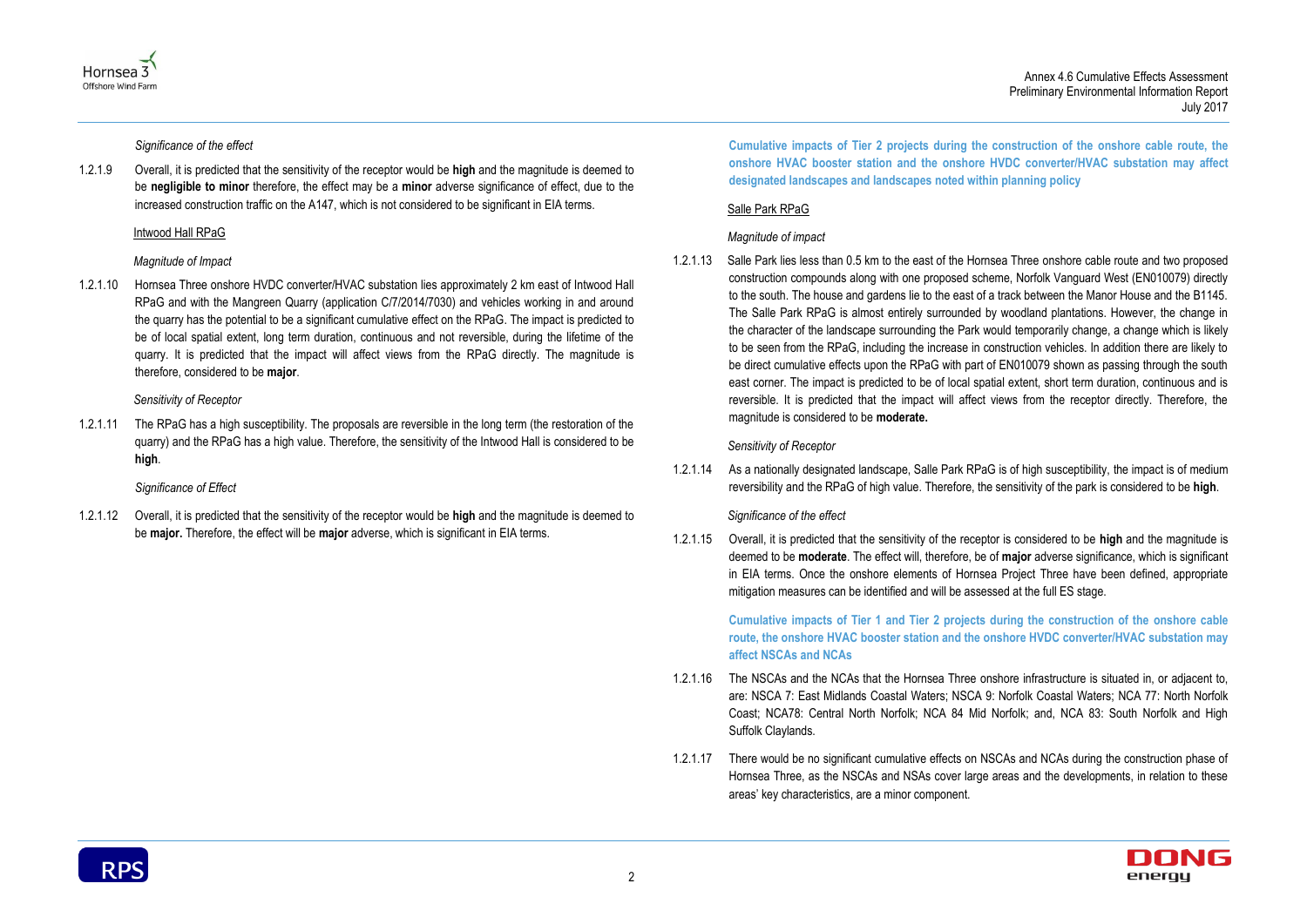



**Cumulative impacts of Tier 1 projects during the construction of the onshore cable route, the onshore HVAC booster station and the onshore HVDC converter/HVAC substation may affect LCAs** 

1.2.1.18 The assessment of potential landscape and visual cumulative effects during construction phase is based on projects which have a temporal construction overlap with that of Hornsea Three (2021-2027).

#### North Norfolk LCA TF3: Hempstead, Bodham, Aylmerton and Wickmere Area

#### *Magnitude of Impact – Residential Development*

- 1.2.1.19 Land off Rectory Road and Holt Road, Edgefield (PF/15/1223) Land to the south of, Eagle Road, Erpingham (PF/15/1587) and Land off Eagle Road, Erpingham (PF/15/1461) are residential projects located within the LCA, There will be an overlap with the construction period for Hornsea Three.
- 1.2.1.20 If approved, the construction activity for *'*Land off Rectory Road and Holt Road' would have direct effects upon LCA TF3: Hempstead, Bodham, Aylmerton and Wickmere Area. Key characteristics of LCA TF3 that might be affected by the construction works include: Water courses, small fields and hedgerow vegetation.
- 1.2.1.21 When considering the potential loss of characteristic features, particularly small fields and hedgerow vegetation, as outlined above within a small part of this LCA it is considered that this would result in a **moderate** impact. As the area effected is only a small part of a much larger character area any temporary effects are not thought to be significant within the wider LCA, any potential cumulative effects would be most obvious at a local level on the edge of existing settlement.
- 1.2.1.22 The construction of small scale residential development would not be out of keeping with the key characteristics of this LCA where dispersed settlement is an existing feature. Two stretches of the onshore cable route and temporary works for the onshore HVDC converter/HVAC substation would also have direct effects upon this LCA. There would be an increase in construction traffic within this LCA and in local villages.

*Sensitivity of Receptor*

1.2.1.23 As local landscapes, these LCAs are of medium susceptibility, the proposed residential development is not reversible, the LCA is of medium value. Therefore, the sensitivity of the LCA is considered to be **medium**.

#### *Significance of Effect*

1.2.1.24 Overall, it is predicted that the sensitivity of the receptor is considered to be **medium** and the magnitude is deemed to be **moderate**. Therefore, the effect would be of **moderate** adverse significance, which is not considered to be significant in EIA terms.

*Magnitude of Impact – Anaerobic Digestion Facility* LCA TF3: Hempstead, Bodham, Aylmerton and Wickmere Area by the Anaerobic Digestion Facility. Two stretches of the onshore cable route and temporary works for the onshore HVAC booster station would also have direct effects upon this LCA during construction. Key characteristics of LCA TF3 that might be affected by the construction works include: Water courses; settlements and farms; large estates; and, small fields and hedgerow vegetation.

1.2.1.25 The scale of the development at from the Anaerobic Digestion Facility would not constitute to a fundamental change of landscape character to this LCA during the construction period. This would result in a **minor** impact when considering these developments in combination.

#### *Sensitivity of Receptor*

1.2.1.26 As local landscapes LCAs are of medium susceptibility, the proposed development is of medium reversibility, the LCA is of medium value. Therefore, the sensitivity of the LCA is considered to be **medium**.

#### *Significance of Effect*

- 1.2.1.27 Overall, it is predicted that the sensitivity of the receptor is considered to be **medium** and the magnitude is deemed to be **minor.** Therefore, the effect would be of **minor** adverse significance, which is not considered to be significant in EIA terms.
- 1.2.1.28 Land adjacent to Edgefield Landfill Site, Edgefield, Melton Constable (C/1/2010/1005) is an industrial development located to the north-west of the village of Edgefield. It is currently not possible to accurately estimate construction duration based on information currently available at this time.

#### North Norfolk LCA WP2: Holt to Cromer

1.2.1.29 Land to the north of Hempstead Road, Heath Farm, Holt (PM/16/1204) and (PO/16/0253) are medium to large scale residential projects located within the eastern side of Holt. Land South of Cromer Road and East of Grove Lane, Holt (PO/14/0283) are medium scale approved residential project located within the north-eastern side of Holt. If approved, the construction of these projects may overlap with the construction of Hornsea Three.

The development would have direct effects upon LCT Wooded with Parkland (WP) LCA WP2: Holt to Cromer, in which the town of Holt is located, and would equate to a moderate extension to the town in combination with the other residential developments in the local area (namely PO/14/0283 detailed below). Construction of a short stretch of the onshore cable route passes through this LCA and would involve to part removal of an area of Forestry Commission plantations (a key characteristic of this area).

1.2.1.30 Other key characteristics that may be affected by construction works include: Mature woodlands, arable fields and pastures.

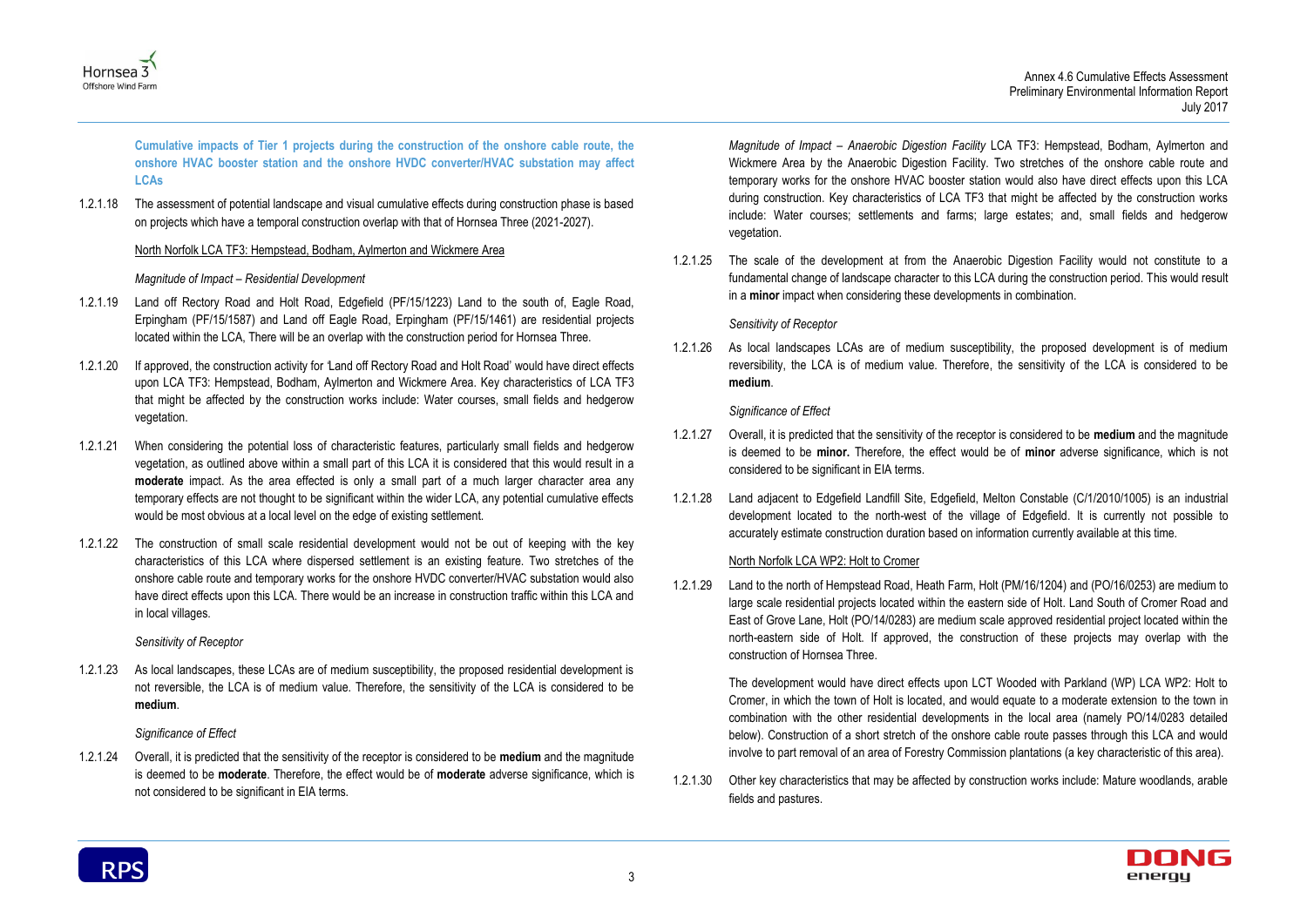



*Magnitude of Impact*

1.2.1.31 Although the loss of key characteristics outlined, particularly arable fields and pastures, above would potentially be significant at a local level, it is thought that, when looking at the LCA as a whole, this loss would result in a **minor** impact on this LCA.

1.2.1.33 Overall, it is predicted that the sensitivity of the receptor is considered to be **medium** and the magnitude is deemed to be **moderate.** Therefore, the effect would be of **minor** adverse significance, which is significant in EIA terms.

#### *Sensitivity of Receptor*

1.2.1.32 As local landscapes, these LCAs are of medium susceptibility, the proposed residential development is not reversible, the LCA is of medium value. Therefore, the sensitivity of the LCA is considered to be **medium**.

### *Significance of Effect*

### South Norfolk LCA A2: Yare/Tiffey Rural River Valley

### *Magnitude of Impact – Residential Development*

1.2.1.38 Overall, it is predicted that the sensitivity of the receptor is considered to be medium and the magnitude is deemed to be moderate. Therefore, the effect would be of **moderate** adverse significance, which is significant in EIA terms.

- 1.2.1.34 Land South of Village Hall, Stocks Hill, Bawburgh (2015/2082) is a small scale approved housing development located to the south of Bawburgh, west of Norwich. The construction period of this development spans from 2021 to 2022 which would result in a potential two year overlap with the Hornsea Three.
- 1.2.1.35 This proposal is located within LCA C1: Yare Tributary Farmland with Parkland, immediately abutting LCA A2: Yare/Tiffey Rural River Valley. This small scale residential development is located closest to the onshore cable route; there would therefore be a potential direct cumulative construction impact on a small part of LCA C1 and indirect impacts on a very small part of LCA A2. These impacts would only be temporary and due to the scale of development it is not thought that the impacts would be significant. The Hornsea Three onshore cable route would have a greater temporary impact on a larger area of LCA C1. Key characteristics within the LCA that may be affected include: Arable and Pastoral farmland; small woodlands; sparse hedges and trees.
- 1.2.1.36 The resultant impact as a consequence of any loss of key characteristic features within the LCA is thought to be **moderate**. The Hornsea Three onshore cable route is likely to course a greater contribution (albeit temporary) to any perceived cumulative impact as it covers a larger area. Additionally an urban extension of this type is entirely at odds with the sparsely settled landscape characteristic within the LCA.

### *Sensitivity of Receptor*

1.2.1.37 As local landscapes, these LCAs are of medium susceptibility, the proposed residential development is not reversible, the LCA is of medium value. Therefore, the sensitivity of the LCA is considered to be **medium**.

### *Significance of Effect*

### South Norfolk LCA B1: Tas Tributary Farmland

### *Magnitude of Impact – Quarry Development*

- 1.2.1.39 Mangreen Quarry (C/7/2014/7030) is located within LCA B1: Tas Tributary Farmland, the same LCA as the onshore HVDC converter/HVAC substation. The quarry is a large scale industrial project located to the north-east of the village of Swardeston and immediately east of the Hornsea Three onshore HVDC converter/HVAC substation. Construction (and operation) is scheduled to begin in 2019 and continue to 2024 and so has a four year overlap with the construction of Hornsea Three.
- 1.2.1.40 There would be direct characterising effects upon this LCA by the construction of the two projects. Key characteristics of LCA B1 that may be affected by construction works might include loss of: Large open arable fields; framed open views across the countryside; scattered remnant hedgerow trees, lining roads or marking former, denuded, field boundaries; and transportation corridors including main connecting roads.
- 1.2.1.41 Both developments due to their scale, and close proximity within the LCA, are considered to cause potentially significant cumulative landscape impacts during construction upon LCA B1. The impact is predicted to be of local spatial extent, short term (onshore cable route) to long term (onshore HVDC converter/HVAC substation) duration, continuous and is both reversible (onshore cable route) and irreversible (onshore HVDC converter/HVAC substation). It is predicted that the impact will affect the LCA directly. Therefore, the magnitude is considered to be **major**.

#### *Sensitivity of Receptor*

1.2.1.42 As local landscapes, these LCAs are of medium susceptibility, high reversibility and medium value. Therefore, the sensitivity of the LCA is considered to be **medium**.

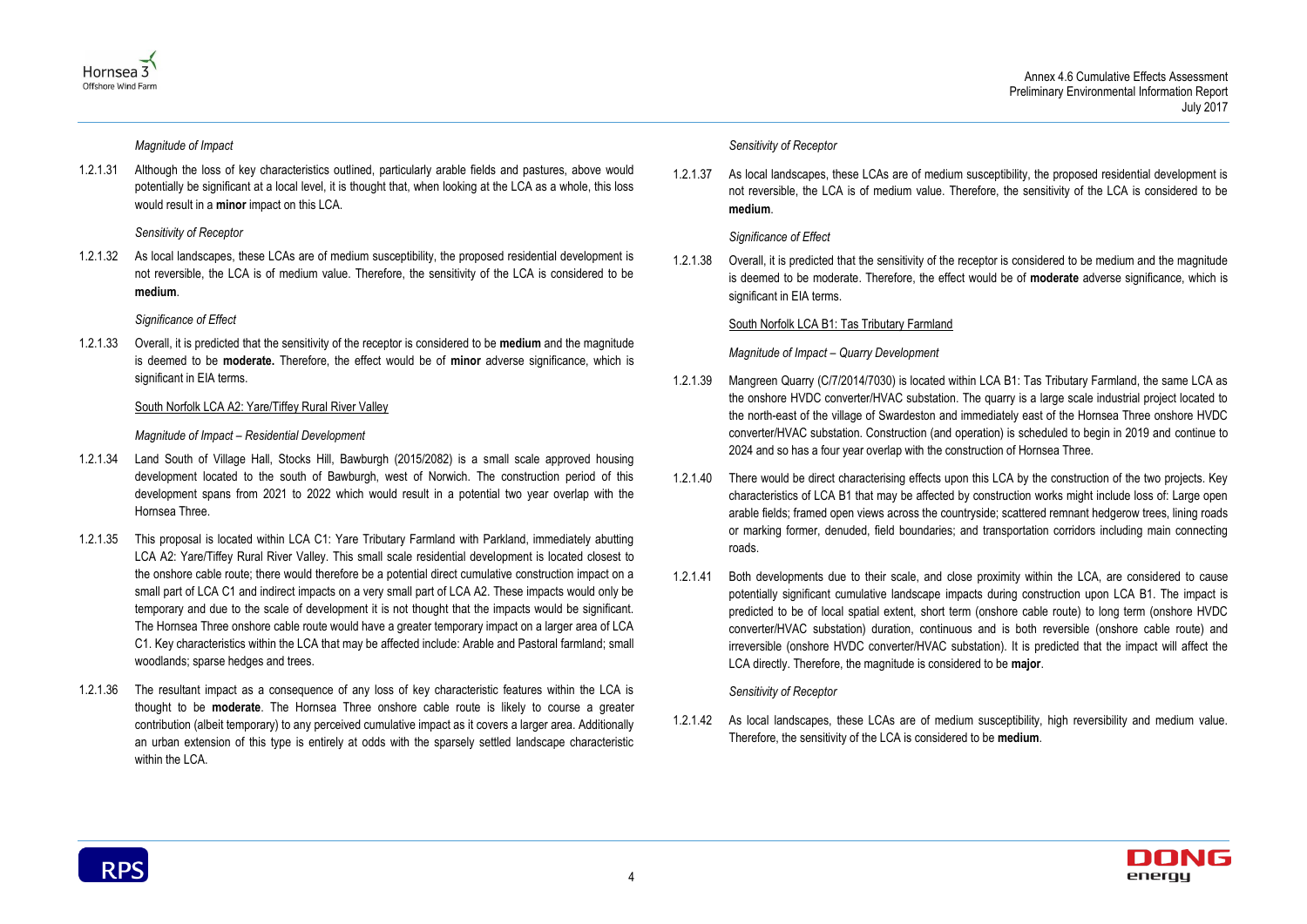



*Significance of Effect*

1.2.1.43 Overall, it is predicted that the sensitivity of the receptor is considered to be **major** and the magnitude is deemed to be **medium.** Therefore, the effect would be of **major** adverse significance, which is significant in EIA terms. Once the onshore elements of Hornsea Project Three have been defined, appropriate mitigation measures can be identified and will be assessed at the full ES stage.

#### *Magnitude of Impact – Solar Farm Development*

- 1.2.1.44 There are two medium to large scale solar farm developments, one is located to the south-east of Mulbarton, south of Norwich (Land South of Brick Kiln Lane Mulbarton (2015/1221)) and the other is Land South of Hall Farm Bungay Road Tasburgh (2014/0562). Construction for the schemes is 2017 there would therefore be no potential overlap with Hornsea Three at construction.
- 1.2.1.45 Sitting within LCA B1: Tas Tributary Farmland and LCA D1: Wymondham Settled Plateau Farmland they are both within the same LCA as a large part of the onshore HVDC converter/HVAC substation. There would therefore be direct cumulative effects on a small part of LCA B1. Key characteristics of LCA B1 that might be affected by the construction works might include: Large open arable fields; framed open views across the countryside; scattered remnant hedgerow trees, lining roads or marking former, denuded, field boundaries; and transportation corridors including main connecting roads.
- 1.2.1.46 At a distance of greater than 3 km appreciation of both schemes in combination would be limited and therefore any direct cumulative impacts upon LCA B1 are thought to be of a **moderate** impact. There would be no significant direct or indirect characterising effects on LCA D1.

#### *Sensitivity of Receptor*

1.2.1.47 As local landscapes, these LCAs are of medium susceptibility, high reversibility and medium value. Therefore, the sensitivity of the LCA is considered to be **medium**.

#### *Significance of Effect*

1.2.1.48 Overall, it is predicted that the sensitivity of the receptor is considered to be **moderate** and the magnitude is deemed to be **medium.** Therefore, the effect would be of **moderate** adverse significance, which is not considered to be significant in EIA terms.

#### *Magnitude of Impact – Residential Development*

1.2.1.49 There are a number of planned housing developments within the same area, on the eastern edge of Stoke Holy Cross, south east of Norwich (Land off Broomfield Road Broomfield Road Stoke Holy Cross (2016/2153); Land North of Long Lane Stoke Holy Cross (2015/1422 & 2013/0828) and Land East of Hillcrest Long Lane Stoke Holy Cross (2012/2034)).

- 1.2.1.50 The projects sit partly within LCA B1: Tas Tributary Farmland, LCA D2: Poringland Settled Plateau Farmland and LCA E1: Ashwell Thorpe Plateau Farmland. Therefore the schemes largely sit within different character areas to that of the Hornsea Three onshore HVDC converter/HVAC substation and onshore cable route. 2016/2153 predominantly sits within LCA B1 and is therefore within the same LCA as the onshore HVDC converter/HVAC substation and a small part of the onshore cable route. There would therefore be a direct cumulative effect on a small part of LCA B1 as a result of Hornsea Three in combination with 2016/2153. Key characteristics of LCA B1 that might be affected by the construction works might include: Large open arable fields; framed open views across the countryside; scattered remnant hedgerow trees, lining roads or marking former, denuded, field boundaries; and transportation corridors including main connecting roads.
- 1.2.1.51 Another group of residential projects (Land West of Rightup Lane Wymondham (2015/2168); Land to the East and West of Rightup Lane Wymondham (2012/0371); Barkers Mill Rightup Lane Wymondham (2016/2286); Land North Of the A11 Silfield Road Wymondham (2015/2380, 2015/1760 & 2014/1649); and Barkers Mill Rightup Lane Wymondham (2012/1716 & 2012/1250) are located on the southern edge of Wymondham, south west of Norwich. They combine to form a large scale development. The majority of the projects have no overlap during construction with Hornsea Three, with the exception of 2012/0371 which has a construction period of 2018 to 2026 resulting in a potential six year overlap with Hornsea Three. All the developments sit within the same LCAs as part of the onshore cable route, LCA D1: Wymondham Settled Plateau Farmland, with part of 2012/0371 lying within LCA B1: Tas Tributary Farmland, the same as the onshore HVDC converter/HVAC substation. There would therefore be a direct effect on these character areas as a result of these developments and Hornsea Three. However, only 2012/0371 would have a potential cumulative effect in combination with Hornsea Three. Key characteristics of LCA B1 that might be affected by the construction works might include: Large open arable fields; framed open views across the countryside; scattered remnant hedgerow trees, lining roads or marking former, denuded, field boundaries; and transportation corridors including main connecting roads. Key characteristics of LCA D1 that might be affected by the construction works include: loss of arable fields, small woodland blocks and clipped hedgerows.
- 1.2.1.52 As local landscapes, these LCAs are of medium susceptibility, the development type is not reversible and LCA is of medium value. Therefore, the sensitivity of the LCA is considered to be **medium**.

#### *Sensitivity of Receptor*

1.2.1.53 As local landscapes, these LCAs are of medium susceptibility, low reversibility and medium value. Therefore, the sensitivity of the LCA is considered to be **medium**.

#### *Significance of Effect*

1.2.1.54 Overall, it is predicted that the sensitivity of the receptor is considered to be minor and the magnitude is deemed to be medium. Therefore, the effect would be of **moderate** adverse significance, which is not considered to be significant in EIA terms.

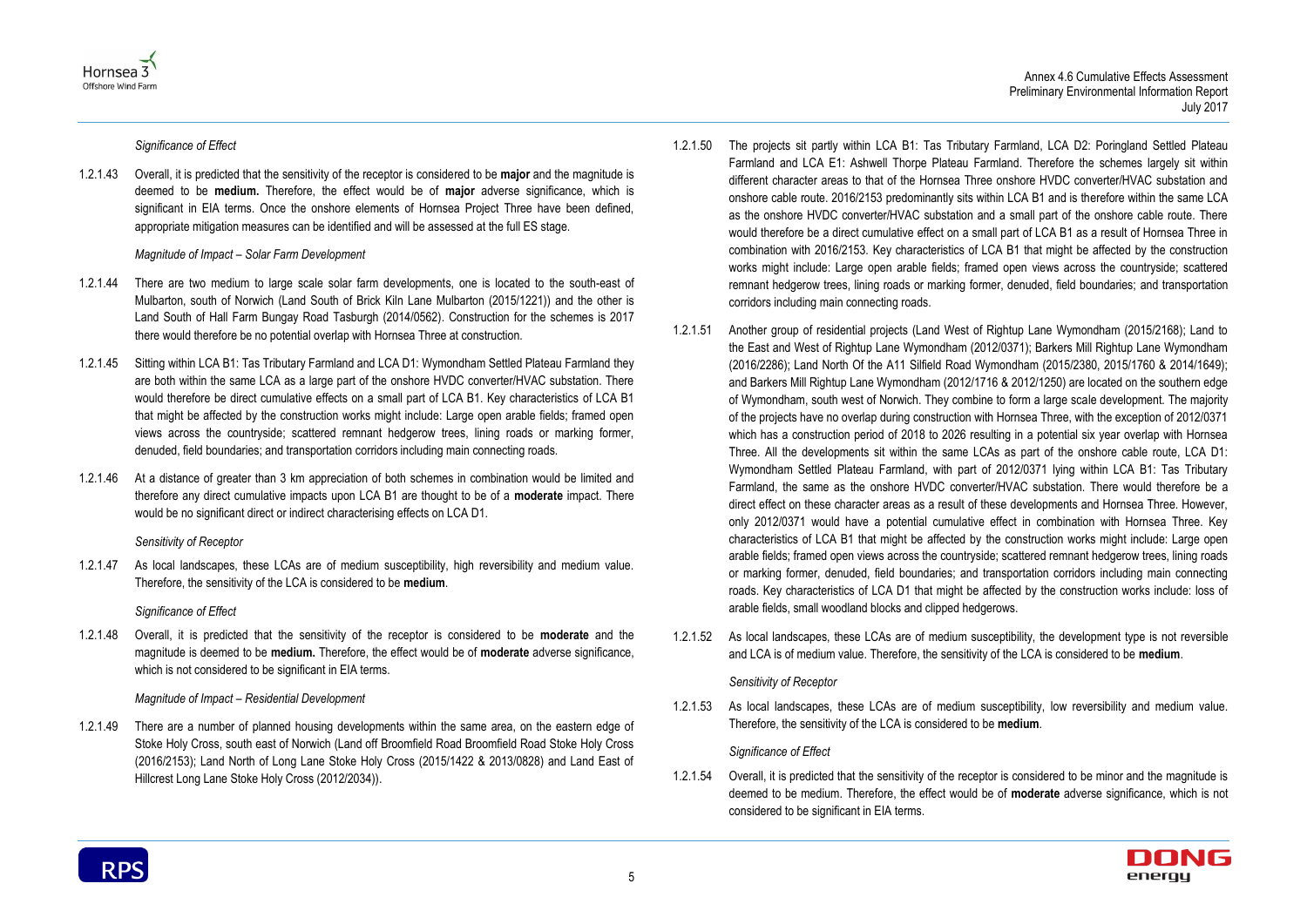



South Norfolk LCA C1: Yare Tributary Farmland with Parkland.

#### *Magnitude of Impact – Residential Development*

- 1.2.1.55 Land South of Village Hall, Stocks Hill, Bawburgh (2015/2082) is a small scale approved housing development located to the south of Bawburgh, west of Norwich. The construction period of this development spans from 2021 to 2022 which would result in a potential two year overlap with the construction of Hornsea Three. This proposal is located within LCA C1: Yare Tributary Farmland with Parkland, immediately abutting LCA A2: Yare/Tiffey Rural River Valley. There would therefore be a potential direct cumulative construction impact with the onshore cable route in a small part of LCA C1 and indirect impacts on a very small part of LCA A2. These **moderate** impacts would only be temporary and due to the scale of development it is not thought that the impacts would be significant. Key characteristics within the LCA the may be effected include: Arable and Pastoral farmland; small woodlands; sparse hedges and trees. An urban extension of this type is at odds with the sparsely settled landscape characteristic within the LCA.
- 1.2.1.56 Land South-west of Newfound Farm (2013/1793) is a large scale residential development located to the north of Cringleford, south west of Norwich. With a construction period of 2019 to 2028 there is the potential for a seven year overlap with the Hornsea Three. This development sits within LCA C1: Yare Tributary Farmland with Parkland and is therefore within the same LCA as a large part of the onshore cable route and a small part of the onshore HVDC converter/HVAC substation. This would result in a direct (temporary) **moderate** cumulative impact upon this LCA and characteristic features there in. Key characteristics within the LCA the may be effected include: Arable and pastoral farmland; small woodlands; sparse hedges and trees.
- 1.2.1.57 Land South of Ringwood Close Little Melton (2013/0092) is a small scale residential development on the western edge of Little Melton to the south west of Norwich. A construction period between 2020 and 2021 would result in a potential one year overlap with Hornsea Three. The project sits within 2 LCAs (D1: Wymondham Settled Plateau and Farmland and C1: Yare Tributary Farmland with Parkland) along with the Hornsea Three onshore cable route. Therefore, there would be direct temporary cumulative effects within these character areas. Due to the scale of the housing development and the relative size of the character areas this potential effect would be on a very small party of each character area at a local level. The resultant cumulative impact when considering 2013/0092 in combination with Hornsea Three is thought to be **minor** adverse.

#### *Sensitivity of Receptor*

1.2.1.58 As local landscapes, these LCAs are of medium susceptibility, the development type is not reversible and LCA is of medium value. Therefore, the sensitivity of the LCA is considered to be **medium**.

#### *Significance of Effect*

1.2.1.59 Overall, it is predicted that the sensitivity of the receptor is considered to be **medium** and the magnitude is deemed to be **minor to moderate**. Therefore, the effects would be **minor to moderate** adverse significance, which is not considered to be significant in EIA terms.

*Magnitude of Impact – Commercial Development*

- 1.2.1.60 Land West of Ipswich Road Keswick (2016/0764) is a medium to large scale commercial development to the south of Norwich. With a construction period of 2021 to 2023 there is a potential three year overlap with the construction of Hornsea Three.
- 1.2.1.61 Land West of Ipswich Road. Keswick sits within LCA C1: Yare Tributary Farmland with Parkland, the same LCA as part of both the onshore HVDC converter/HVAC substation and onshore cable route which would result in a direct cumulative impact upon this LCA and characteristic features therein. The Hornsea Three onshore cable route covers a larger area within the LCA and would therefore be a greater contributor to any significant temporary cumulative effect during construction. Key characteristics of LCA C1 that might be affected by the construction works include: loss of arable and pastoral farmland, sparse hedge and hedgerow trees and occasional mature/veteran oaks.
- 1.2.1.62 The potential loss of key features outlined above, albeit within a very small part of the overall LCA, would result in a **moderate** impact. Although not within LCA B1: Tas Tributary Farmland, where the majority of the onshore HVDC converter/HVAC substation lies, due to the close proximity and scale of the respective projects there may be a significant indirect cumulative effect on this LCA.

#### *Sensitivity of Receptor*

1.2.1.63 As local landscapes, these LCAs are of medium susceptibility, the development type is not reversible and LCA is of medium value. Therefore, the sensitivity of the LCA is considered to be **medium**.

#### *Significance of Effect*

1.2.1.64 Overall, it is predicted that the sensitivity of the receptor is considered to be **medium** and the magnitude is deemed to be **moderate.** Therefore, the effect would be of **moderate** adverse significance, which is not considered to be significant in EIA terms.

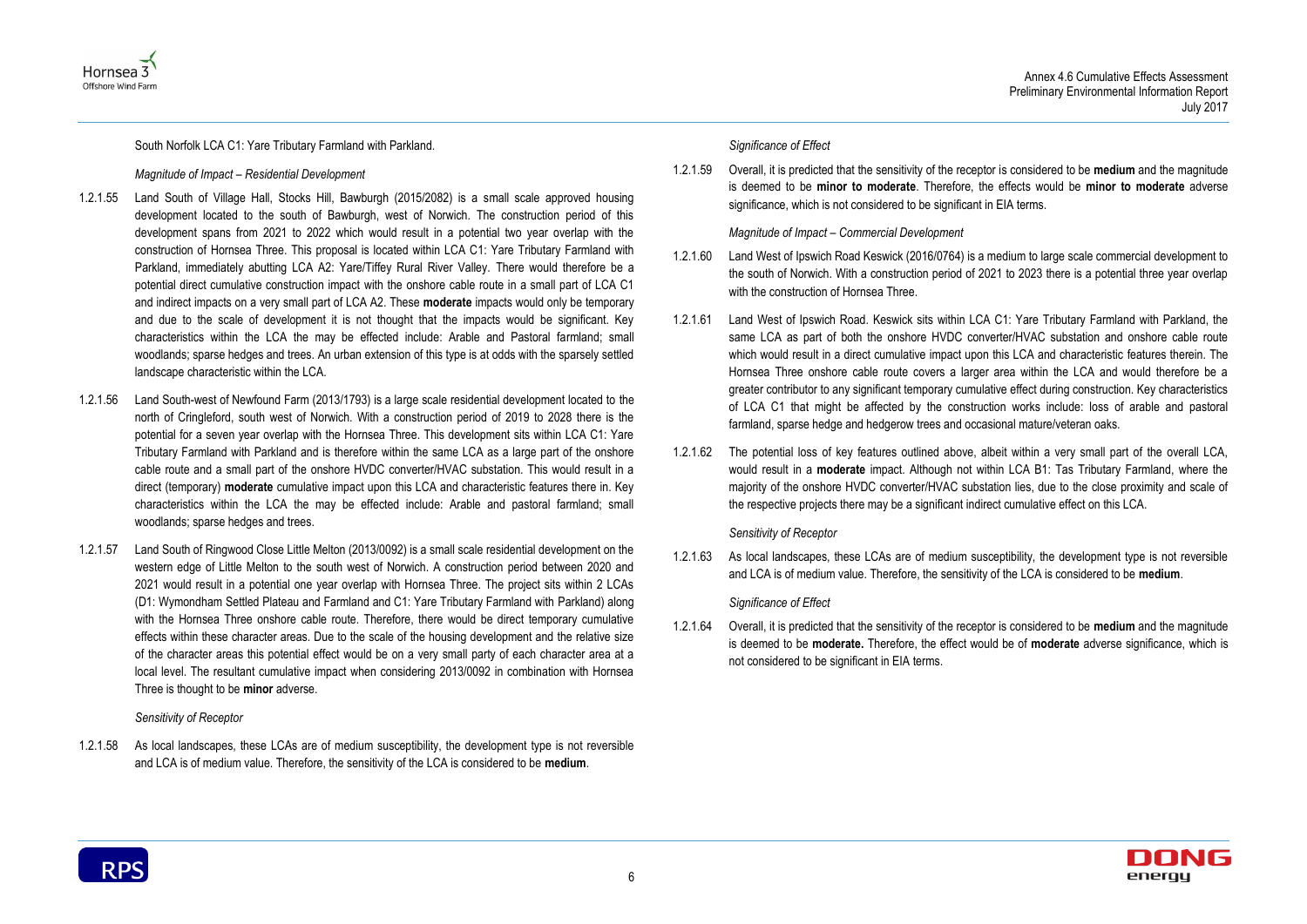



#### South Norfolk LCA D1:Wymondham Settled Plateau Farmland

*Magnitude of impact – Residential Developments*

- 1.2.1.65 Land to East of Norwich Road (2016/0713) is a small to medium scale residential on the western edge of Bracon Ash, south-west of Norwich. With the construction period for the project being 2021 to 2023 there would be a three year construction overlap with Hornsea Three. Located within LCA D1: Wymondham Settled Plateau Farmland, the project is therefore not located within the same LCA as the Onshore HVDC converter/HVAC substation but is within the same LCA as part of the onshore cable route, albeit some 6 km at the nearest point the onshore cable route passes through LCA D1. Key characteristics of LCA D1 that might be affected by the construction works include: Loss of arable fields, small woodland blocks and clipped hedgerows. The impact is thought to be **negligible**.
- 1.2.1.66 Phase A1-A Land North of Heathersett Village Centre Little Melton Road Heathersett (2015/1594) and Land North of Heathersett Village Centre Little Melton Road Heathersett (2015/1681) make up a medium scale housing development to the north east of Heathersett, west of Norwich. The construction period for both related schemes is 2018 to 2029 and there would therefore be the potential for a seven year overlap with the construction phase of Hornsea Three. The projects lie within the same LCA (LCA D1: Wymondham Settled Plateau Farmland) as part of the onshore cable route. As a result there would be direct cumulative effects on a small part of this character area during construction of the onshore cable route and these housing developments. Key characteristics of LCA D1 that might be affected by the construction works include: Loss of arable fields, small woodland blocks and clipped hedgerows. When considering the potential loss of characteristic features within a small part of the LCA it is considered that this would result in a **negligible** impact.
- 1.2.1.67 Land South of Ringwood Close Little Melton (2013/0092) is a small scale residential development on the western edge of Little Melton to the south west of Norwich. Construction is due to be between 2020 and 2021 and so would have a potential one year overlap with Hornsea Three. The project sits within two LCAs (D1: Wymondham Settled Plateau and Farmland and C1: Yare Tributary Farmland with Parkland) along with the Hornsea Three onshore cable route. Therefore, there would be direct temporary cumulative effects within these character areas. Key characteristics of LCA D1 that might be affected by the construction works include: Loss of arable fields, small woodland blocks and clipped hedgerows. The impact is considered to be **minor**.
- 1.2.1.68 Land East of Long Lane Mulbarton (2011/2093) is a medium to large scale residential development located on the south eastern edge of Mulbarton. Construction for this scheme would be 2017 to 2021 resulting in a potential one year overlap with Hornsea Three resulting in a potential cumulative effect at construction. As the project sits with LCA D1: Wymondham Settled Plateau Farmland, it is not within the same LCA as either the onshore HVDC converter/HVAC substation or onshore cable route. There would therefore be no direct cumulative effects upon landscape character as a result of these projects. Key characteristics of LCA D1 that might be affected by the construction works include: Loss of arable fields, small woodland blocks and clipped hedgerows. There would be a cumulative impact on a small part of LCA D1 and C1, however, this is thought to be a **minor** impact.
- 1.2.1.69 Land off Broomfield Road Broomfield Road Stoke Holy Cross (2016/2153); Land North of Long Lane Stoke Holy Cross (2015/1422 & 2013/0828) and Land East of Hillcrest Long Lane Stoke Holy Cross (2012/2034) are small to medium scale housing developments within the same area, on the eastern edge of Stoke Holy Cross, to the south-east of Norwich. It is considered that the resultant possible cumulative impact is considered to be **negligible**.
- 1.2.1.70 Land West of Rightup Lane Wymondham (2015/2168); Land to the East and West of Rightup Lane Wymondham (2012/0371); Barkers Mill Rightup Lane Wymondham (2016/2286); Land North Of the A11 Silfield Road Wymondham (2015/2380, 2015/1760 & 2014/1649); Barkers Mill Rightup Lane Wymondham (2012/1716 & 2012/1250) form a group of development located on the southern edge of Wymondham, south-west of Norwich. They are all residential developments combining to form a large scale development. The majority of the projects have no overlap during construction with Hornsea Three, with the exception of 2012/0371 which has a construction period of 2018 to 2026 resulting in a potential six year overlap with Hornsea Three. All the developments sit within the same LCA as part of the onshore cable route, LCA D1: Wymondham Settled Plateau Farmland, with part of 2012/0371 lying within LCA B1: Tas Tributary Farmland, the same as the onshore HVDC converter/HVAC substation. There would therefore be a direct effect on these character areas as a result of these developments and Hornsea Three. However, only 2012/0371 would have a potential cumulative effect in combination with Hornsea Three. Key characteristics of LCA D1 that might be affected by the construction works include: loss of arable fields, small woodland blocks and clipped hedgerows. Any potential cumulative effect would occur on a small part of a much larger LCA (D1 and B1). It is considered that the resultant possible cumulative impact is considered to be **minor**.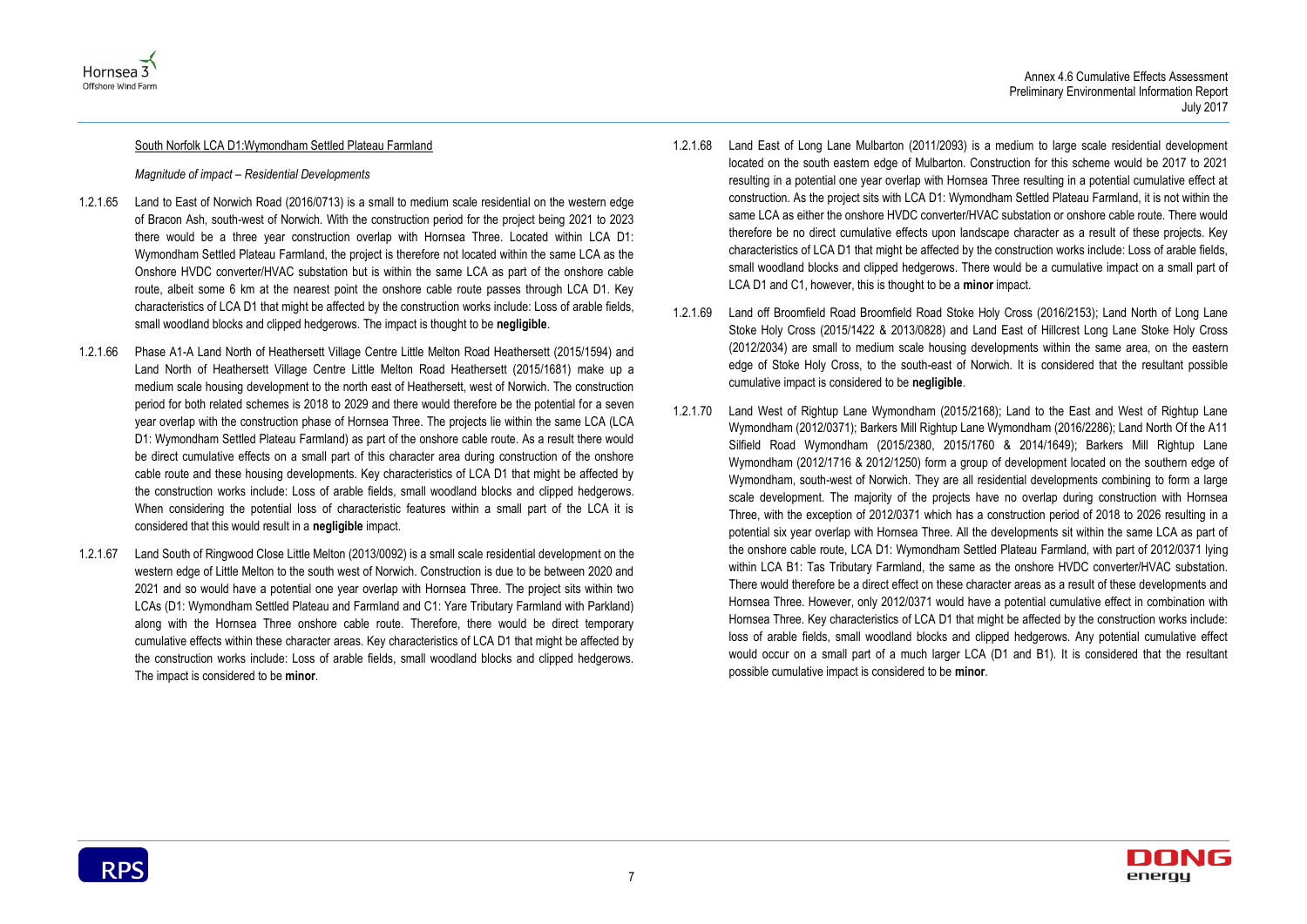

## Hornsea 3 Offshore Wind Farm

1.2.1.71 Land between the A11 Spinks Lane and Norwich Road Wymondham (2012/1385 & 2014/2042) is a large scale residential development located on the north-eastern edge of Wymondham, south-west of Norwich. A construction period of 2017 to 2021 would result in a potential one year overlap with Hornsea Three. The project sits within the same LCA (D1: Wymondham Settled Plateau Farmland) as part of the onshore cable route. There would therefore be a potential cumulative characterising effect on a small part of this LCA. Key characteristics of LCA D1 that might be affected by the construction works include: Loss of arable fields, small woodland blocks and clipped hedgerows. Due to the distance from the scheme from the Hornsea Three onshore cable route, it is unlikely that both projects would be perceived in combination at any one time. Rather they would only be experienced in isolation at a local level. It is considered that any resultant potential cumulative effect would be **minor**.

#### *Sensitivity of receptor*

1.2.1.72 As local landscapes, these LCAs are of medium susceptibility, the development type is not reversible and LCA is of medium value. Therefore, the sensitivity of the LCA is considered to be **medium**.

#### *Significance of effect*

1.2.1.73 Overall, it is predicted that the sensitivity of the receptor is considered to be **medium** and the magnitude is deemed to be minor to **negligible**. Therefore, the effects would be of **minor to negligible** adverse significance, which is not considered to be significant in EIA terms.

#### *Magnitude of Impact – Energy Developments*

- 1.2.1.74 Land South of Brick Kiln Lane Mulbarton (2015/1221) is a medium to large scale solar farm development located to the south-east of Mulbarton, south of Norwich. Construction for the scheme is 2017 there would therefore be no potential overlap with Hornsea Three at construction. It lies partly within LCA D1: Wymondham Settled Plateau Farmland. There would be only **negligible** impacts on the LCA.
- 1.2.1.75 Oil Storage Depot Stanfield Road Wymondham (2015/2913) is a commercial/industrial development located to the south east of Wymondham, south west of Norwich. There would be a potential one year overlap with the Hornsea Three, during the construction phase (2020 to 2021). The project is located within the same LCA (D1: Wymondham Settled Plateau Farmland) as part of the Hornsea Three onshore cable route. As a result there would be a direct characterising effect as a result of these projects. Any potential effects would be most obvious at a local level. A significant cumulative impact would be unlikely, due to the relative distance from the onshore cable route meaning that the projects are unlikely to be perceived in combination. This would result in a **moderate** impact. Key characteristics of LCA D1 that might be affected by the construction works include: Loss of arable fields, small woodland blocks and clipped hedgerows.

#### *Sensitivity of receptor*

1.2.1.76 As local landscapes, these LCAs are of medium susceptibility, the development type is reversible and LCA is of medium value. Therefore, the sensitivity of the LCA is considered to be **medium**.

#### *Significance of effect*

1.2.1.77 Overall, it is predicted that the sensitivity of the receptor is considered to be **medium** and the magnitude is deemed to be moderate to **negligible to moderate.** Therefore, the effect would be of **moderate to negligible** adverse significance, which is not considered to be significant in EIA terms.

#### *Magnitude of Impact – Industrial Development*

1.2.1.78 Land at Hall Farm, Stanfield Road, Wymondham (C/7/2013/7014) is a large scale industrial development located to the south west of the town of Wymondham, which includes mineral extraction. The project is scheduled to begin in 2017 and be operational until 2045. There is a five year overlap with Hornsea Three. Located in the same LCA as part of the onshore cable route (D1: Wymondham Settled Plateau Farmland) there would be a direct characterising effect on a small part of this medium to large LCA. Key characteristics of LCA D1 that might be affected by the construction works include: Loss of arable fields, small woodland blocks and clipped hedgerows. Due to the relative distance from the onshore cable route however it is unlikely that any landscape effects would be perceived in combination. The impact would be **minor**.

#### *Sensitivity of receptor*

1.2.1.79 As local landscapes, these LCAs are of medium susceptibility, the development type is reversible and LCA is of medium value. Therefore, the sensitivity of the LCA is considered to be **medium**.

#### *Significance of effect*

1.2.1.80 Overall, it is predicted that the sensitivity of the receptor is considered to be **medium** and the magnitude is deemed to be **minor**. Therefore, the effect would be of **moderate to minor** adverse significance, which is not considered to be significant in EIA terms.

#### South Norfolk LCA D2: Poringland Settled Farmland

1.2.1.81 Land West of Octagon Farm (2015/2326 & 2012/0405) is a small to medium scale mixed use development for 60 residential properties and commercial buildings, located on the northern outskirts of the village of Poringland, south-east of Norwich. The construction period for this project spans from 2018 to 2020, so would have no overlap with Hornsea Three. The project is located 4.4 km from the onshore HVDC converter/HVAC substation site and greater than 1 km (3.6 km) from the onshore cable route. The project is located within LCA D2: Poringland Settled Plateau Farmland, and is therefore not located within the same LCA as the onshore HVDC converter/HVAC substation or onshore cable route. As a result, there would be no cumulative impacts on the LCA(s) as a result of these developments. Key characteristics within the LCA that may be affected as a result of these developments (but not Hornsea Three) include: Large scale arable fields, poor hedgerows, woodland blocks and recreational route ways. For reasons set out above the potential for any cumulative effect when considered with Hornsea Three is thought to be **no change**.

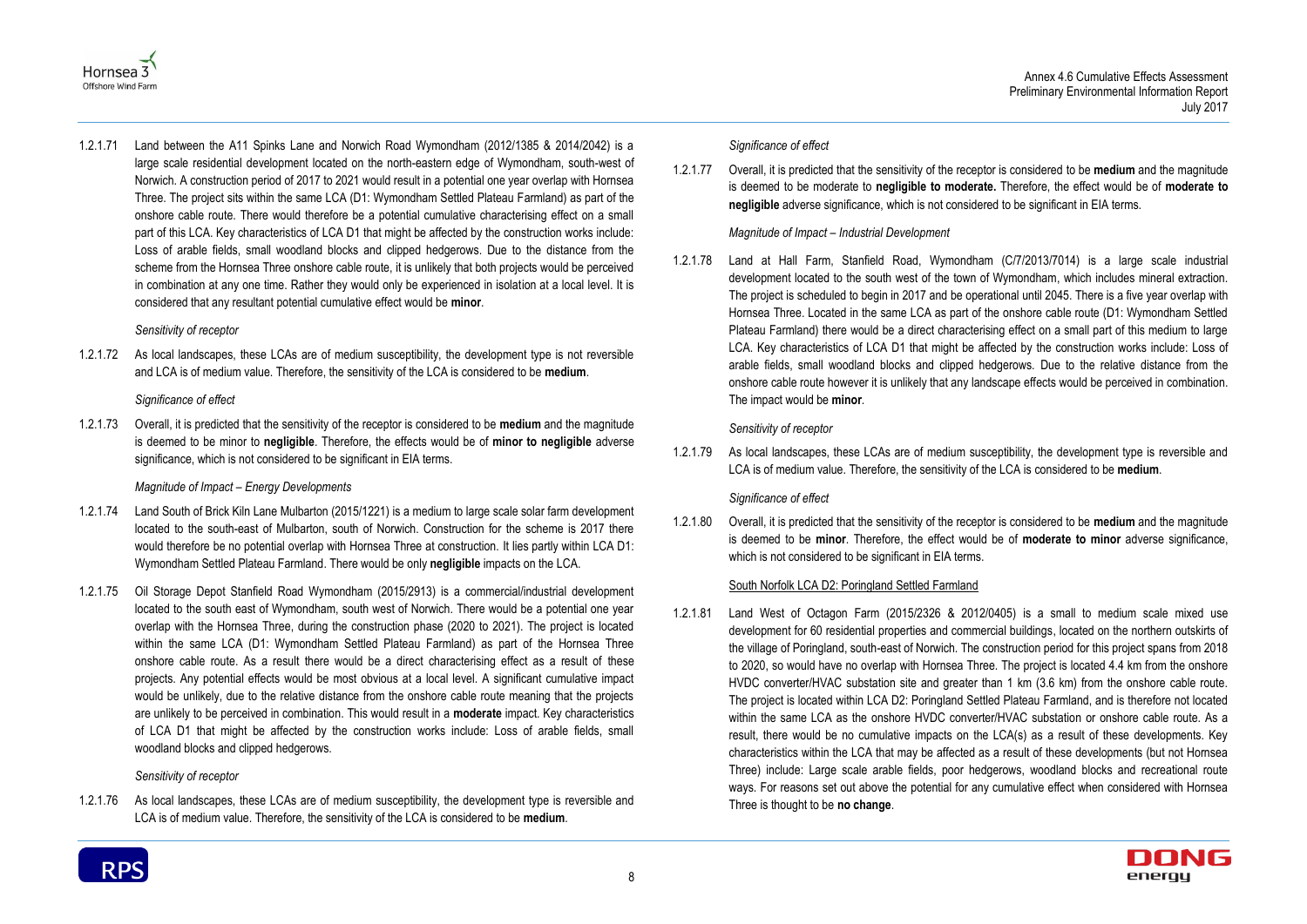



- 1.2.1.82 Land North of Stoke Road Poringland (2016/2388); Land to the West of Norwich Road and North of Stoke Road Poringland (2013/0505) and Land West of Norwich Road and South of Caistor Lane Poringland (2014/0732 & 2013/1986) are medium to large scale housing developments located within close proximity of each other. Construction for these projects is at differing timescales, the total construction for the schemes is 2017 to 2023, resulting in the potential of up to three years overlap with the Hornsea Three. All the schemes lie within the same LCA, LCA D2: Poringland Settled Plateau Farmland. They therefore do not sit within the same LCA as that of either the onshore HVDC converter/HVAC substation or onshore cable route. This would result in no direct cumulative characterising effects as a result of these schemes. Owing to the relative distance from the Hornsea Three even from the very limit of the LCA it is unlikely that these schemes would be perceived in combination. Any cumulative effects would not be direct it is therefore considered that there would be limited characterising effect when considering Hornsea Three in combination with these approved schemes. The resultant impact is thought to be **minor**.
- 1.2.1.83 Land North of Shotesham Road Poringland (2014/0393) and Land North of Shotesham Road (Area D) Poringland (2014/0319) is a small to medium scale residential development on the southern edge of Poringland, to the south-east of Norwich. With a construction period of 2017 to 2024 there would a potential four year overlap with Hornsea Three. Due to distance it is considered that any potential cumulative effects would be limited. Lying within LCA D2: Poringland Settled Plateau Farmland, they are not within the same LCA as either the substation or onshore cable route. There would therefore be no direct cumulative characterising effects upon the LCA. Any cumulative effects would not be direct it is therefore considered that there would be limited characterising effect when considering Hornsea Three in combination with these approved schemes. The resultant impact is thought to be **minor**.

#### *Sensitivity of receptor*

1.2.1.84 As local landscapes, these LCAs are of medium susceptibility, the development type is not reversible and LCA is of medium value. Therefore, the sensitivity of the LCA is considered to be **medium**.

#### *Significance of effect*

1.2.1.85 Overall, it is predicted that the sensitivity of the receptor is considered to be **medium** and the magnitude is deemed to be no change to **minor**. Therefore, the effect would be of **negligible to minor** adverse significance, which is not considered significant in EIA terms.

#### South Norfolk LCA E1: Ashwell Thorpe Plateau Farmland

#### *Magnitude of Impact – Residential Development*

1.2.1.86 Land off Broomfield Road Broomfield Road Stoke Holy Cross (2016/2153); Land North of Long Lane Stoke Holy Cross (2015/1422 & 2013/0828) and Land East of Hillcrest Long Lane Stoke Holy Cross (2012/2034) are small to medium scale housing developments within the same area, on the eastern edge of Stoke Holy Cross, south east of Norwich. The projects sit within three LCAs; LCA B1: Tas Tributary Farmland, LCA D2: Poringland Settled Plateau Farmland and LCA E1: Ashwell Thorpe Plateau Farmland. Therefore the schemes largely sit within different character areas to that of the Hornsea Three onshore HVDC converter/HVAC substation and onshore cable route. It is considered that the potential magnitude of cumulative effect would be **minor**.

#### *Sensitivity of receptor*

1.2.1.87 As local landscapes, these LCAs are of medium susceptibility, the development type is not reversible and LCA is of medium value. Therefore, the sensitivity of the LCA is considered to be **medium**.

#### *Significance of effect*

1.2.1.88 Overall, it is predicted that the sensitivity of the receptor is considered to be **medium** and the magnitude is deemed to be **minor**. Therefore, the effect would be of **minor** adverse significance, which is not considered significant in EIA terms.

#### South Norfolk LCA F1: Yare Valley Urban Fringe

#### *Magnitude of Impact – Residential Development*

1.2.1.89 Lodge Farm Phase 2 Development (2013/0567) is a large scale residential development located to the north of Bawburgh, to the west of Norwich. With a construction period of 2018 to 2027, there is the potential for a six to seven year overlap with the construction of Hornsea Three. The Lodge Farm Phase 2 development is located within LCA G1: Easton Fringe Farmland and a small part of LCA F1: Yare Valley Urban Fringe. This project is located within the same LCA (F1) as the onshore cable route and there would therefore be a direct cumulative impact on a part of this small character area. Key characteristics of LCA G1 that may be affected during construction include: temporary diversion/loss of PRoWs effecting recreational uses, the permanent loss of arable and pastoral farmland and wooded areas. Cumulative impacts are considered to cause a **minor** impact to a small part of the LCA already heavily influenced by built form.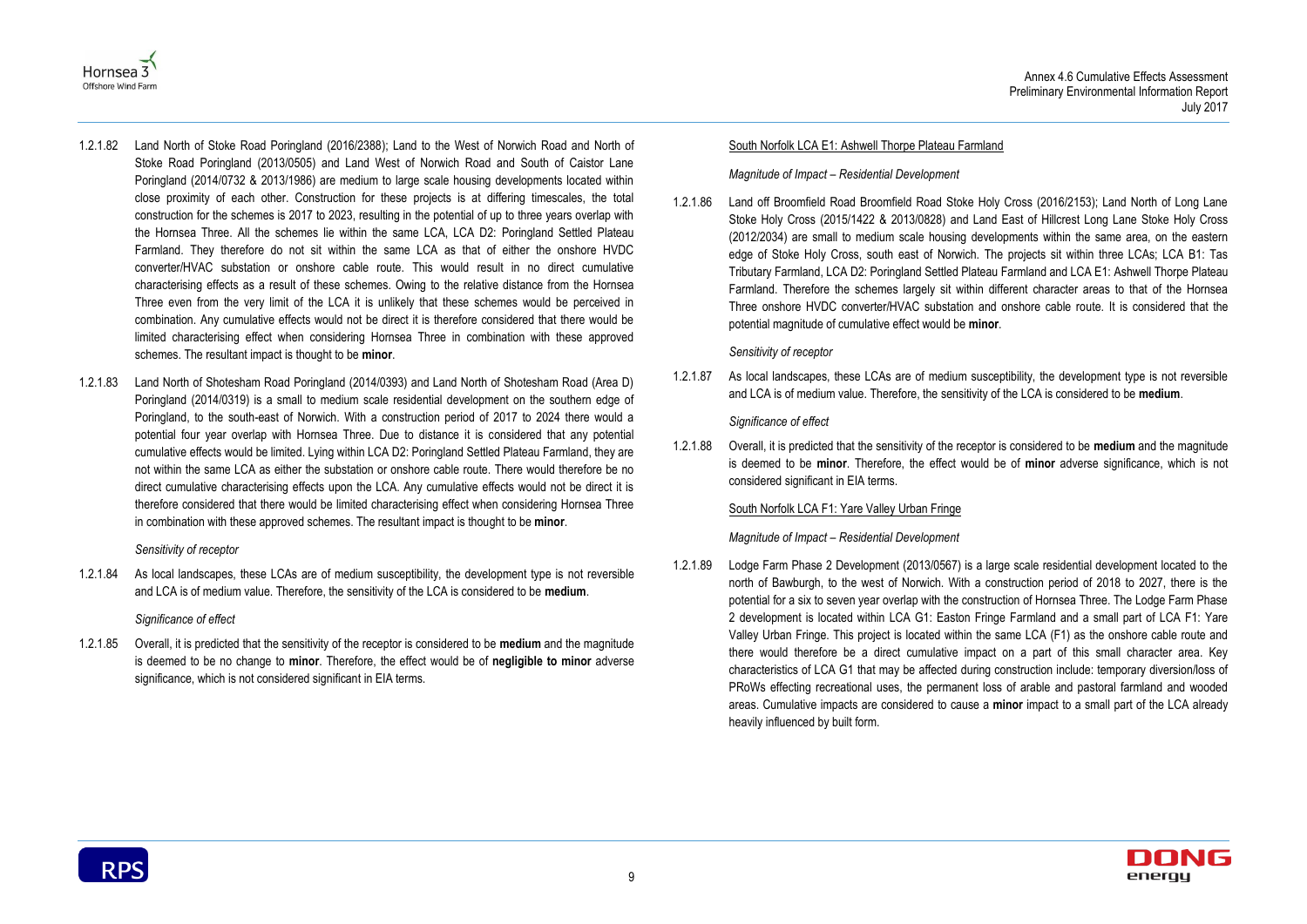



1.2.1.90 Land South of Devon Way and Hudson Avenue Trowse (2014/0981) and Land off White Horse Lane Trowse (2016/0803) are small to medium scale residential developments located on the south eastern fringes of Norwich. With a construction period of 2019 to 2023 there is the potential for a three year overlap with Hornsea Three. The sites are located within LCA F1: Yare Valley Urban Fringe. The construction of these small to medium scale residential development would be out of keeping with the key characteristics of this LCA where there is a perceived absence of settlement within the valley, providing a green buffer and comprehensible development edge to the city of Norwich. Key characteristics of LCA F1 which could potentially be indirectly effected include: Open fields, strongly influenced by modern transportation corridors, in particular the Norwich Southern Bypass, arable and pastoral farmland, hedge and hedgerow trees, large scale arable fields, poor hedgerows, woodland blocks and recreational route ways. Hornsea Three is not located within the same LCA as this development and as such there would only be potential indirect impacts upon this LCA from the construction of the onshore cable route and the onshore HVDC converter/HVAC substation. The magnitude of impact is considered to be **minor**.

#### *Sensitivity of receptor*

1.2.1.91 As local landscapes, these LCAs are of medium susceptibility, the development type is not reversible and LCA is of medium value. Therefore, the sensitivity of the LCA is considered to be **medium**.

#### *Significance of effect*

1.2.1.92 Overall, it is predicted that the sensitivity of the receptor is considered to be **medium** and the magnitude is deemed to be **minor**. Therefore, the effect would be of **minor** adverse significance, which is not considered significant in EIA terms.

#### *Magnitude of Impact – Commercial/Industrial Development*

1.2.1.93 Norwich Research Park (2012/1477) is a medium to large scale commercial/industrial (research) development, located on the western edge of Norwich. With a construction period between 2017 and 2026 there would be the potential for a six year overlap with the Hornsea Three. The Norwich Research Park is located within LCA F1: Yare Valley Urban Fringe and is therefore not located within the same LCA as the Onshore HVDC converter/HVAC substation or onshore cable route. This would result in no direct cumulative impacts on the LCA(s) as a result of this project. Key characteristics within LCA F1, C1 and D2 that may be have indirect cumulative effects are: Key characteristics of LCA F1 that might be affected by the construction works include: Open fields, strongly influenced by modern transportation corridors, in particular the Norwich Southern Bypass, arable and pastoral farmland, hedge and hedgerow trees, large scale arable fields, poor hedgerows, woodland blocks and recreational route ways. Any potential indirect cumulative impacts upon and loss of key characteristics would be temporary and the resultant research park would not be out of character for the area. It is therefore considered that any cumulative impact on a small part of the LCA(s) would be **negligible.**

#### *Sensitivity of receptor*

1.2.1.94 As local landscapes, these LCAs are of medium susceptibility, the development type is not reversible and LCA is of medium value. Therefore, the sensitivity of the LCA is considered to be **medium**.

#### *Significance of effect*

1.2.1.95 Overall, it is predicted that the sensitivity of the receptor is considered to be **medium** and the magnitude is deemed to be **negligible.** Therefore, the effect would be of **negligible** adverse significance, which is not considered significant in EIA terms.

#### *Magnitude of Impact – Sports Development*

1.2.1.96 UEA Sports Facility (2016/0233) is a large scale recreational development, located on the western edge of Norwich. With a construction period of 2019 to 2021 there is a potential overlap with the Hornsea Three of one year. The project is located 3.8 km from the onshore HVDC converter/HVAC substation and greater than 1 km (2.1 km) from the onshore cable route. The facility would be located within LCA F1: Yare Valley Urban Fringe and is therefore not within the same LCA as the onshore cable route nor substation. As a result there would be no direct cumulative impact upon the LCA as a result of these developments. There would be a possible indirect cumulative effect upon key characteristics within neighbouring LCAs as well as LCA F1. Key characteristics within LCA F1, C1 and D2 that may experience indirect cumulative impacts are: Key characteristics of LCA F1 that might be affected by the construction works include: Open fields, strongly influenced by modern transportation corridors, in particular the Norwich Southern Bypass, arable and pastoral farmland, hedge and hedgerow trees, large scale arable fields, poor hedgerows, woodland blocks and recreational route ways. The magnitude of impact is thought to be **negligible**.

#### *Sensitivity of receptor*

1.2.1.97 As local landscapes, these LCAs are of medium susceptibility, the development type is not reversible and LCA is of medium value. Therefore, the sensitivity of the LCA is considered to be **medium**.

#### *Significance of effect*

1.2.1.98 Overall, it is predicted that the sensitivity of the receptor is considered to be **medium** and the magnitude is deemed to be **negligible.** Therefore, the effect would be of **negligible** adverse significance, which is not considered significant in EIA terms.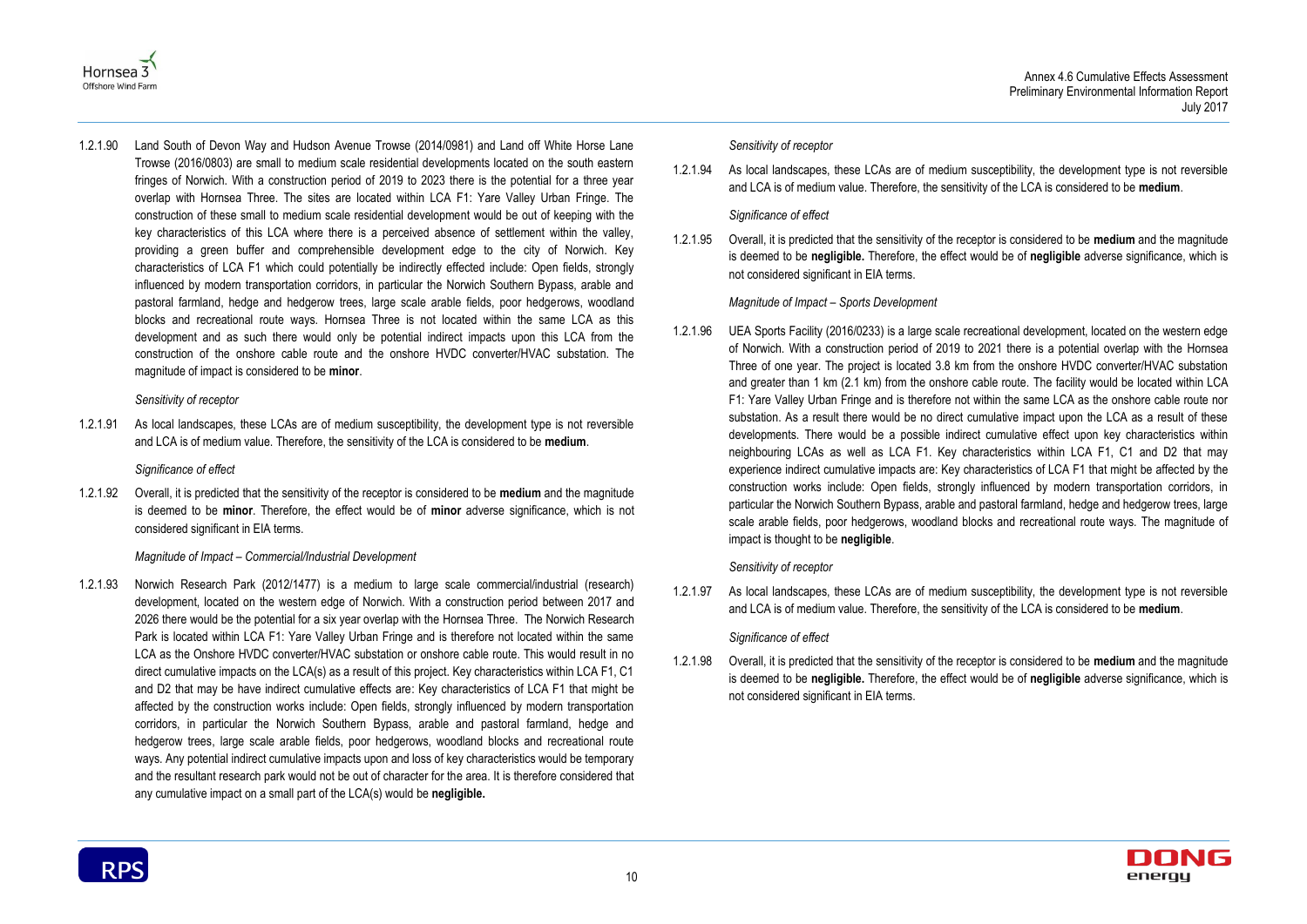



*Magnitude of Impact – Mixed Use Development*

- 1.2.1.99 Three Score Site, Land South of Clover Hill Road, Norwich (12/00703/O) is a large scale mixed-use development within the eastern side of the city of Norwich. The construction period has begun for this large scale development on the 'Three Score Site', and would be for the total construction period for Hornsea Three. The development is located within 4 km of the onshore cable route and 5.7 km to the north-west of the onshore HVDC converter/HVAC substation. The development is outside of the confines of the district level Landscape Character Assessments within the study area, but is located in close proximity to LCT F: Valley Urban Fringe, LCA F1: Yare Valley Urban Fringe. The development would extend the settlement into an area which is mostly undeveloped at present. There would be significant effects upon the local landscape within which the large scale mixed use development is to be developed. However, there would be indirect impacts only upon the character of the landscape by Hornsea Three. The closest LCA to this large-scale development that would be directly affected by Hornsea Three is LCA C1 Yare Tributary Farmland with Parkland. Key characteristics of LCA C1 that might be affected by the construction works include: loss of arable and pastoral farmland, sparse hedge and hedgerow trees and occasional mature/veteran oaks. The impact is considered to be **minor**.
- 1.2.1.100 Deal Ground, Bracondale, Norwich (12/00875/O) is a large scale mixed-use development to the immediate south-east on the outskirts of the city of Norwich. Construction is scheduled to start in 2024 and would continue beyond the timescale for the construction of Hornsea Three, allowing for a four year overlap. The 'Deal Ground' site is located outside the confines of the South Norfolk Landscape Character Assessment, but adjoins LCA F1: Yare Valley Urban Fringe to the south-east and the city edge of Norwich to the north-west. It is considered that the site shares some key characteristics of LCA F1 including: Large meandering river and a green buffer and comprehensible development edge to the city of Norwich. A local level townscape assessment was also completed by 'Serruys Property Company Limited' as part of the planning application process for this project. There would be no significant cumulative landscape or visual effects on national or local landscape designations as a result of these schemes. Due to the relative distance between Deal Ground, Bracondale, Norwich (12/00875/O) and Hornsea Three infrastructure it is considered that there would be a **moderate** impact.

#### *Sensitivity of receptor*

1.2.1.101 As local landscapes, these LCAs are of medium susceptibility, the development type is not reversible and LCA is of medium value. Therefore, the sensitivity of the LCA is considered to be **medium**.

#### *Significance of effect*

1.2.1.102 Overall, it is predicted that the sensitivity of the receptor is considered to be **medium** and the magnitude is deemed to be **moderate**. Therefore, the effect would be of **moderate** adverse significance, which is not considered significant in EIA terms.

#### South Norfolk LCA G1: Easton Fringe Farmland

*Magnitude of Impact – Residential Development*

- 1.2.1.103 Land North and South of Dereham Road, Easton (2014/2611) is a large scale residential development to the south of Easton, west of Norwich. It is situated in close proximity to the Hornsea Three onshore cable route, within the same LCA. The impact is predicted to be of local spatial extent, short term duration, continuous and is reversible. It is predicted that the impact will affect the LCA directly. Therefore, the magnitude is considered to be **major**.
- 1.2.1.104 Land North of Farmland Road (2016/2430) is a small to medium scale residential development located on the north-west edge of Norwich. The construction period for this development is 2021 to 2024 resulting in a potential four year overlap with the Hornsea Three. Located within LCA G1: Easton Fringe Farmland, the project is located within the same LCA as part of the onshore cable route. There would therefore be a **negligible** direct cumulative impact on parts of this LCA. Key characteristics of LCA G1 that may be affected during construction include: temporary diversion/loss of PRoWs affecting recreational uses, the permanent loss of arable and pastoral farmland and wooded areas.

#### *Sensitivity of receptor*

1.2.1.105 As local landscapes, these LCAs are of medium susceptibility, the development type is not reversible and LCA is of medium value. Therefore, the sensitivity of the LCA is considered to be **medium**.

#### *Significance of effect*

1.2.1.106 Overall, it is predicted that the sensitivity of the receptor is considered to be **medium** and the magnitude is deemed to be **negligible to major**. Therefore, the effect would be **of negligible to moderate** adverse significance, which is not considered significant in EIA terms.

Broadland District LCA B1: Horsford Woodland Heath Mosaic

*Magnitude of Impact – Residential Development*

- 1.2.1.107 1-4 Station Road, Swannington (20151644) is a small scale residential development located to the south and outside of the village of Swannington. The construction phase spans from 2022 to 2023, allowing for a potential construction overlap of two years with Hornsea Three.
- 1.2.1.108 This small scale residential development is located within the western most extent of the landscape character of LCA B1: Horsford Woodland Heath Mosaic. There would be direct effects by the residential development but Hornsea Three itself would not directly affect this LCA. Key characteristics of LCA B1 that might be affected by the construction works include: Large rectangular fields of arable farmland; individual properties on straight roads; views contained by woodland; network of footpaths including the Marriott's Way. There would be the potential for **minor** indirect impacts only during the construction phase due to the proximity to the onshore cable route.

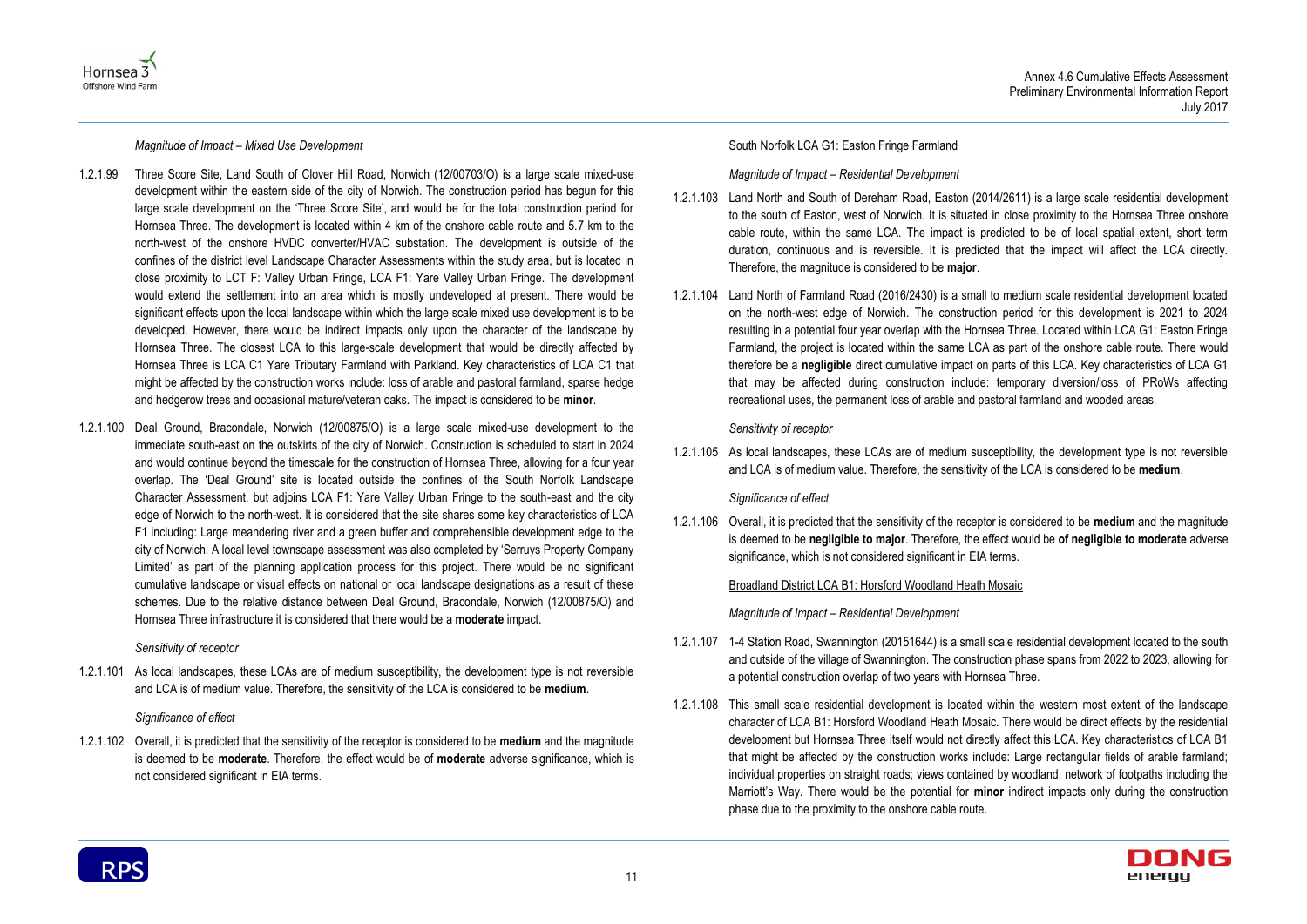



*Sensitivity of receptor*

1.2.1.109 As local landscapes, these LCAs are of medium susceptibility, the development type is not reversible and LCA is of medium value. Therefore, the sensitivity of the LCA is considered to be **medium**.

*Significance of effect*

1.2.1.110 Overall, it is predicted that the sensitivity of the receptor is considered to be **medium** and the magnitude is deemed to be **minor**. Therefore, the effect would be **of minor** adverse effects, which is not considered significant in EIA terms.

#### Broadland District LCA E2: Marsham and Hainford Wooded Estatelands

1.2.1.111 Land North of Sir Wouldiams Lane, Aylsham (20140298) is a large scale mixed use development located on the eastern side of Aylsham. The construction period spans from 2017 to 2022, allowing for a two year construction overlap with Hornsea Three. There would be direct impacts upon LCT E: Wooded Estates, LCA E2: Marsham and Hainford Wooded Estatelands. Key characteristics of LCA E2 that might be affected by the construction works include: Arable cultivation; estate parkland; intact hedgerows; substantial blocks and belts of woodland; historic character, strong sense of place; and views across farmland to churches. Due to the distance from Hornsea Three, there would be a very limited potential for any indirect impacts upon this LCA. There would be no cumulative landscape impacts upon this LCA during the construction period. The resultant impact would be **minor**.

#### *Sensitivity of receptor*

1.2.1.112 As local landscapes, these LCAs are of medium susceptibility, the development type is not reversible and LCA is of medium value. Therefore, the sensitivity of the LCA is considered to be **medium**.

#### *Significance of effect*

1.2.1.113 Overall, it is predicted that the sensitivity of the receptor is considered to be **medium** and the magnitude is deemed to be **minor.** Therefore, the effects would be **of minor** adverse effects, which is not considered significant in EIA terms.

**Cumulative impacts of Tier 2 projects during the construction of the onshore cable route, the onshore HVAC booster station and the onshore HVDC converter/HVAC substation may affect LCAs resources and receptors**

#### Broadland District LCAs C1 and D1

*Magnitude of Impact – Energy Infrastructure Development*

- 1.2.1.114 The Norfolk Vanguard West onshore cable route (EN010079) is part of a large scale NSIP, which crosses the Broadland district, to the north of Norwich. With a proposed construction period of 2020 to 2024 there is a potential four year overlap with that of the Hornsea Three development. The proposed route for the onshore cable crosses that of Hornsea Three to the north-east of Reepham. The scheme passes through several LCAs within the district, including LCA D1: Tributary Farmland, where it would cross the Hornsea Three onshore cable route.
- 1.2.1.115 The impact is predicted to be of local spatial extent, short term duration, continuous and would be reversible. It is predicted that the impact will affect the receptor directly. The magnitude is therefore, considered to be **major**.

#### *Sensitivity of Receptor*

1.2.1.116 Local LCAs C1 and D1 are of medium susceptibility, high reversibility and medium value. Therefore, the sensitivity of the LCAs is considered to be **medium**.

#### *Significance of Effect*

1.2.1.117 Overall, it is predicted that the sensitivity of the LCA is considered to be **medium** and the magnitude is deemed to be **major**. Therefore, the effect will be of **major** adverse significance, which is significant in EIA terms. Once the onshore elements of Hornsea Project Three have been defined, appropriate mitigation measures can be identified and will be assessed at the full ES stage.

> **Cumulative impacts of Tier 1 projects during the construction of the onshore cable route, the onshore HVAC booster station and the onshore HVDC converter/HVAC substation may affect visual resources and receptors**

#### All visual effects in North Norfolk

1.2.1.118 Land off Rectory Road and Holt Road, Edgefield (PF/15/1223) is a residential development. Residential and dynamic visual receptors, particularly travelling along the B1149, would not only have views of the construction activities, receptors would also be affected by the increase in construction traffic. Receptors traveling along Plumstead Road could sequentially view both developments during construction, although there are substantial hedgerows which would restrict available views to see both developments within the same view. There would only be a potential overlap of two years during construction and the scale of the development would not result in significant visual cumulative effects during construction, despite its proximity to the onshore HVAC booster station.

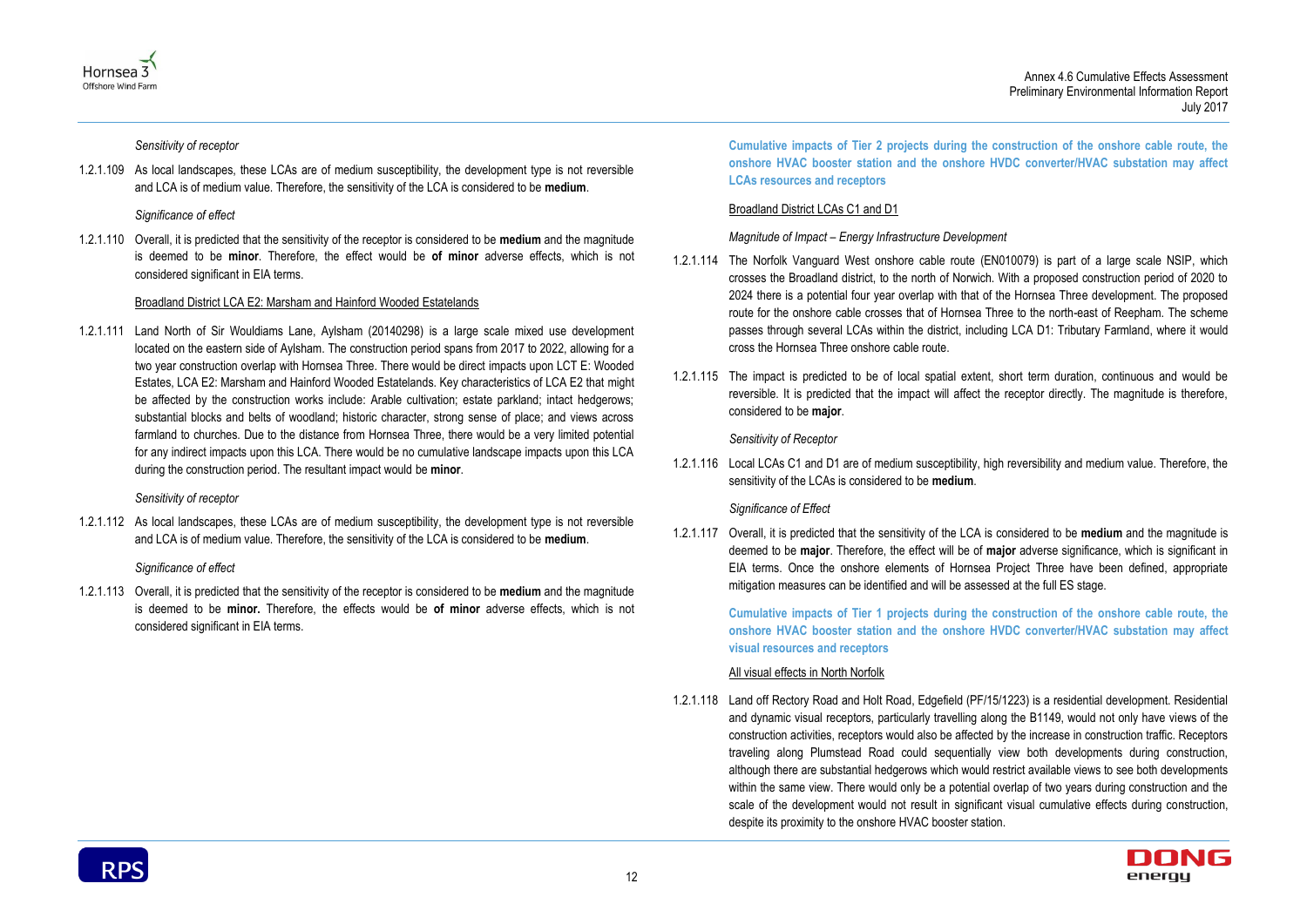



- 1.2.1.119 Due to the distance from the proposed Hornsea Three and the small scale and height of Land to the south of, Eagle Road, Erpingham (PF/15/1587) and Land off Eagle Road, Erpingham (PF/15/1461) (residential schemes) it is considered that there would be no cumulative visual effects.
- 1.2.1.120 The construction of both sites (and with PO/14/0283) would be experienced in transient views sequentially from Cromer Road (medium sensitivity) which passes over the onshore cable route and adjacent to this residential development. Also users on the 'Holt-Mannington Walk' recreational route (high sensitivity) would also experience views of both construction sites in sequence potentially for the five years there is an overlap. This recreation route also passes within 1 km of the Onshore HVAC booster station but intervening plantation woodland would partly restrict potential inter-visibility at this point. Although there would be a noticeable change and potential adverse effects to these views cumulatively, due to the nature of the residential development being viewed within an existing town context, it is considered that there would be no significant cumulative effects experienced by visual receptors.
- 1.2.1.121 Effects upon cumulative views during construction of Land South of Cromer Road and East of Grove Lane, Holt (PO/14/0283) would be comparable to those described above within Land to the north of Hempstead Road, Heath Farm, and Holt (PM/16/1204). Potential adverse effects upon views during construction would not be considered to be significant. The potential for cumulative effects upon views from 'Holt-Mannington Walk' recreational route would be reduced due to the increase distance of this housing development. It is considered that there would be no significant cumulative effects experienced by visual receptors.

#### South Norfolk

#### *Onshore cable corridor*

- 1.2.1.122 Land North and South of Dereham Road, Easton (2014/2611) is a large scale residential development to the south of Easton, west of Norwich (east of the onshore cable route). It is situated in close proximity to the Hornsea Three onshore cable route, as is Land off Church Lane, Honingham (20170052) a retail development to the west of the onshore cable route. During the construction phase residents, users of PRoWs and people using local roads as well as the A47 would have views of all three schemes, both in combination and sequentially.
- 1.2.1.123 Land South of Ringwood Close Little Melton (2013/0092) is a small scale residential development on the western edge of Little Melton. A construction period of 2020 to 2021 would result in a potential one year overlap with Hornsea Three. The project is almost adjacent to the Hornsea Three onshore cable route.
- 1.2.1.124 The impact is predicted to be of local spatial extent, short term duration, continuous and is not reversible. It is predicted that the impact will affect visual receptors directly. Therefore, the magnitude is considered to be **major**.

#### *Sensitivity of Receptor*

1.2.1.125 The residents and users of the PRoWs are of a high susceptibility, high reversibility and high value. Therefore, the sensitivity of the receptors is considered to be **high**.

#### *Significance of Effect*

1.2.1.126 Overall, it is predicted that the sensitivity of the receptor is considered to be **high** and the magnitude is deemed to be **major**. Therefore, the effect would be of **major** adverse significance, which is significant in EIA terms. Once the onshore elements of Hornsea Project Three have been defined, appropriate mitigation measures can be identified and will be assessed at the full ES stage.

#### Onshore HVDC converter/HVAC substation

- 1.2.1.127 Due to the scale of Mangreen Quarry and close proximity to the Hornsea Three it is considered that there would be a cumulative impact upon views within the local area. In particular, from the extensive PRoW network around Swardeston, many of which are likely to be removed and/or diverted as a result of the schemes. Swardeston FP7 is the closest PRoW, to the south of Hornsea Three and west of the quarry. There are likely to be significant cumulative effects upon views along the length of this PRoW, with views of all schemes in combination possible heading away from Swardeston. Residential properties and farmsteads, particular to the east of Swardeston would have views of both developments. Users of the Tas Valley Way Recreational Route, to the west of Swardeston, would have views of the construction of the Hornsea Three onshore cable route, the onshore HVDC converter/HVAC substation and quarry in combination.
- 1.2.1.128 The impact is predicted to be of local spatial extent, short term duration, continuous and is reversible. It is predicted that the impact will affect visual receptors directly. Therefore, the magnitude is considered to be **major**.

#### *Sensitivity of Receptor*

1.2.1.129 The residents and users of the PRoWs are of a high susceptibility, high reversibility and high value. Therefore, the sensitivity of the receptors is considered to be **high**.

#### *Significance of Effect*

1.2.1.130 Overall, it is predicted that the sensitivity of the receptor is considered to be **high** and the magnitude is deemed to be **major.** Therefore, the effect would be of **major** adverse significance, which is significant in EIA terms. Once the onshore elements of Hornsea Project Three have been defined, appropriate mitigation measures can be identified and will be assessed at the full ES stage.

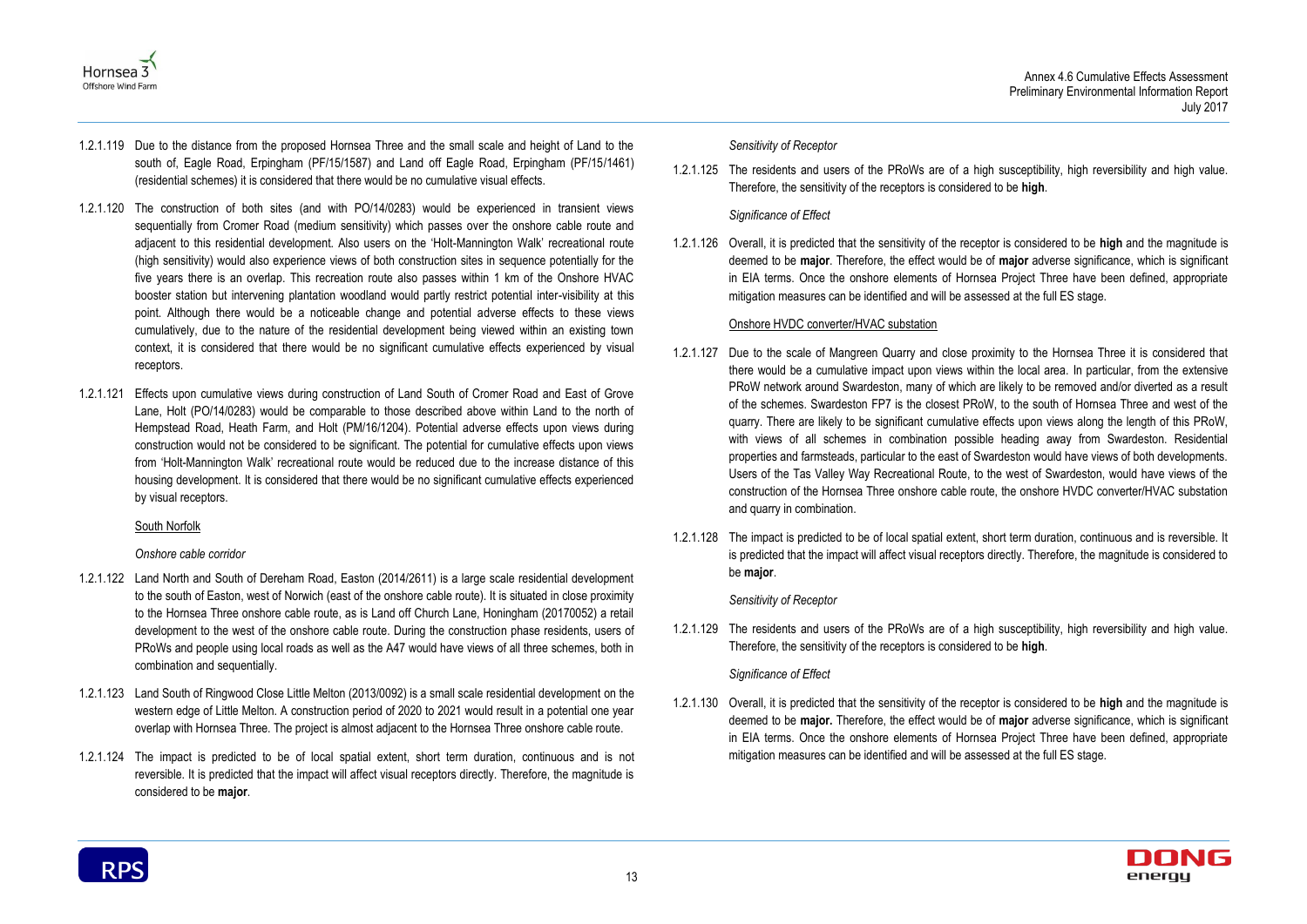



#### All other visual effects in South Norfolk

- 1.2.1.131 The construction phase of the residential development at Land South of Village Hall, Stocks Hill, Bawburgh (2015/2082) is likely to be experienced in transient sequential views from PRoW Bawburgh FP1 to the south-west of Bawburgh, along with transient views from Bawburgh Road which passes under 1km from the onshore cable. Although any changes would be noticed resulting in potential adverse effects on views cumulatively, due to the scale and nature of the residential development being viewed in the context of the existing urban edge of Bawburgh, along with views being transient in nature, it is considered that any potential cumulative effect on views would not be significant in EIA terms.
- 1.2.1.132 The solar farms (Land South of Brick Kiln Lane Mulbarton (2015/1221) and Land South of Hall Farm Bungay Road Tasburgh (2014/0562)) are likely to have a visual impact at a very local level. However, due to the nature of the development and likely low height of the solar panels it is thought intervening existing vegetation and landform is very likely to screen many views. As a result, in addition to the distance from the Hornsea Three it is considered that there would be no significant cumulative visual effects from this development. Visual effects from any construction activities and/or traffic are likely to have a more significant effect on views locally but are also unlikely to have a significant cumulative visual effect.
- 1.2.1.133 Land off Broomfield Road Broomfield Road Stoke Holy Cross (2016/2153) Land North of Long Lane Stoke Holy Cross (2015/1422 & 2013/0828) and Land East of Hillcrest Long Lane Stoke Holy Cross (2012/2034) are located on the edge of existing urban development and given the nature of these developments any transient sequential views from the extensive network of PRoWs, local roads and existing residential properties is likely to be seen in the context of the existing village. Cumulatively, with a distance of up to 2 km any views in combination with Hornsea Three are not likely to be significant from PRoWs to the west of Stoke Holy Cross (e.g. Swainsthorpe FP1) as views to these developments would be over exiting built form. In contrast, PRoW and local roads to the north and on the approach to Stoke Holy Cross would likely have glimpsed transient, mid distance, views of these and the Hornsea Three onshore HVDC converter/HVAC substation (for example Swainsthorpe BOAT6, BR2 and Norwich Road). Any transient views would not always be direct depending on the direction of travel. As a result it is unlikely that all schemes would be viewed at the same time and would not therefore cause a significant cumulative visual effect.
- 1.2.1.134 Land South of Hall Farm Bungay Road Tasburgh (2014/0562). Due to the distance from the proposed Hornsea Three and height of this solar farm, it is thought that any cumulative visual effects would not be significant.
- 1.2.1.135 Due to the distance from Hornsea Three and height of the residential schemes of Land West of Rightup Lane Wymondham (2015/2168); Land to the East and West of Rightup Lane Wymondham (2012/0371); Barkers Mill Rightup Lane Wymondham (2016/2286); Land North Of the A11 Silfield Road Wymondham (2015/2380, 2015/1760 & 2014/1649); and Barkers Mill Rightup Lane Wymondham (2012/1716 & 2012/1250) which are located on the southern edge of Wymondham, south west of Norwich, it is thought that any cumulative visual effects would not be significant.
- 1.2.1.136 The construction phase of Land South of Village Hall, Stocks Hill, Bawburgh (2015/2082) along with that of Hornsea Three is likely to be experienced in transient sequential views from PRoW Bawburgh FP1 to the south-west of Bawburgh, along with transient views from Bawburgh Road which passes over the onshore cable route 759 m from this residential development. Although any changes would be noticed resulting in potential adverse effects on views cumulatively, due to the scale and nature of the residential development being viewed in the context of the existing urban edge of Bawburgh, along with views being transient in nature, it is considered that any potential cumulative effect on views would not be significant in EIA terms.
- 1.2.1.137 PRoWs are limited within the vicinity of the development at Land South-west of Newfound Farm (2013/1793). The nearest potential sequential cumulative effect coming from Cringleford FP1 approximately 0.5 km south east at its nearest point. As a result the majority of high sensitivity receptor would be those of residential properties, particularly Cringleford. At a distance of greater than 1 km from the Hornsea Three onshore cable route it is thought that the viewer's perception of both developments at any one time may be limited and owing to the scale of 2013/1793, this would have a greater influence on views and therefore any cumulative effect is thought to be not significant. It is not thought likely that there would be any significant cumulative effects on views with the onshore HVDC converter/HVAC substation as this is located at more than 3 km and with intervening urban development it is thought that any possible view of the development would be seen in the context of the existing built form.
- 1.2.1.138 Land West of Ipswich Road Keswick (2016/0764) is located on the southern outskirts of Norwich, in an area where PRoWs are limited. However, there are a number within 1 km of the application site with potential sequential cumulative views of 2016/0764 and the Hornsea Three. This is due the relative closeness of the scheme and the scale of the Land West of Ipswich Rd Keswick. The nearest PRoWs with potential direct and indirect sequential views are Keswick FP2 and Keswick BR7, along with high sensitivity residential receptors or Keswick. Due to the close proximity it is likely that there would be temporary, cumulative impacts during construction as a result of this scheme in combination with Hornsea.
- 1.2.1.139 Land South of Ringwood Close Little Melton (2013/0092) is a small scale residential development on the western edge of Little Melton to the south west of Norwich. Due to the relative distance from the Hornsea Three it is thought that there would be no significant cumulative effect on views, as it is unlikely that the schemes would be viewed at the same time.

**RPS**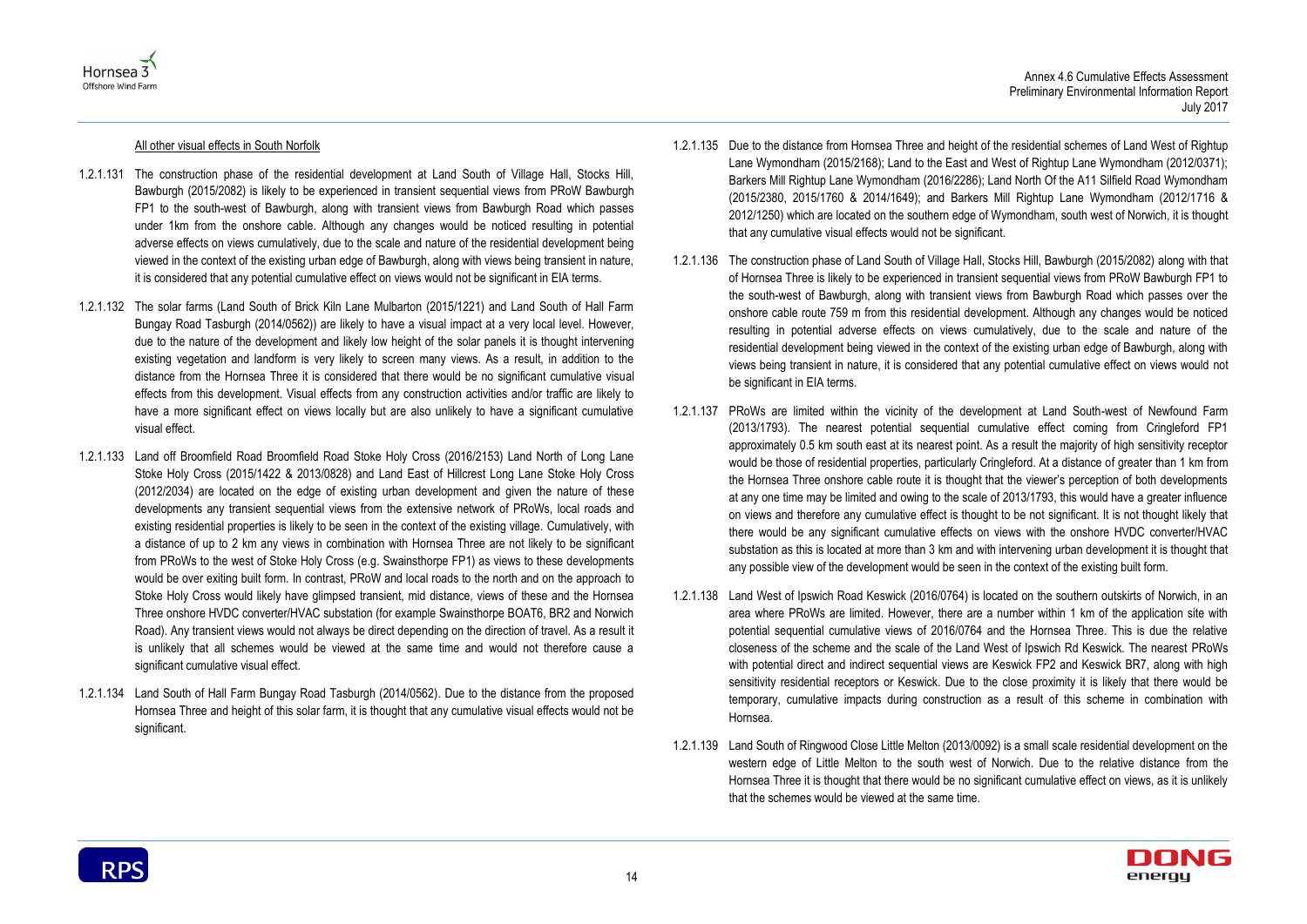



- 1.2.1.140 There are several PRoWs within the vicinity of Land to East of Norwich Road (2016/0713) consequently there are likely to be several transient indirect and direct views to the site during construction. PRoW, considered being of high sensitivity, including Bracon Ash FP5, FP6, FP13 (following part of the Tas Valley Way recreational route), FP12, FP14, FP16 and FP17, are located within 1 km of the site. Due to the distance from the Hornsea Three onshore HVDC converter/HVAC substation and onshore cable route it is considered that the developments are unlikely to be seen together. As a result it is thought that would be no significant cumulative effect upon views from either the PRoW network or minor roads in the area considered to be of medium sensitivity. Any local views would be transient in nature a predominantly seen in the context of the existing Bracon Ash urban area.
- 1.2.1.141 Located on the outskirts of Heathersett village, there are a number of PRoWs with potential sequential views of Phase A1-A Land North of Heathersett Village Centre Little Melton Road Heathersett (2015/1594) and Land North Of Heathersett Village Centre Little Melton Road Heathersett (2015/1681) and Hornsea Three onshore cable route and this residential development, the closest being Heathersett FP5 to the south of Norwich Road. With intervening housing views from this PRoW may be limited as well as any cumulative views with the Hornsea Three onshore cable route. There are a number of local roads with potential sequential transient views of the onshore cable route and these two housing developments, including Burnthouse Lane which passes immediately adjacent to the onshore cable route. Although views from PRoWs and local roads would be transient in nature, and possibly indirect, due to the close proximity of the Hornsea Three onshore cable route it is considered that there would be a temporary effect upon views at a local level. Located at greater than 5 km from the onshore HVDC converter/HVAC substation views of all developments in combination is unlikely and there would therefore be no significant cumulative effect with the Hornsea Three onshore HVDC converter/HVAC substation and these two residential developments.
- 1.2.1.142 Due to the relative distance from the Hornsea Three it is thought that there would be no significant cumulative effect on views with Land South of Ringwood Close Little Melton (2013/0092) as it is unlikely that the schemes would be perceived in combination.
- 1.2.1.143 Land South of Brick Kiln Lane Mulbarton (2015/1221) is a medium to large scale solar farm. Due to the nature of the development and height from ground level it is thought intervening existing vegetation and landform is very likely to screen many views. As a result, in addition to the distance from the Hornsea Three it is considered that there would be no significant cumulative visual effects from this development when considered with Hornsea Three. Visual effects from any construction activities and/or traffic are likely to have a more significant effect on views locally but are also unlikely to have a significant cumulative visual effect.
- 1.2.1.144 Visually Land East of Long Lane Mulbarton (2011/2093) is thought to have no significant cumulative visual effects. There is a substantial PRoW network within the local area, in between the schemes, users of this network are likely to have sequential views of Hornsea Three and/or 2011/2093. With many of these views being indirect and the apparent direction of travel meaning seeing all schemes in combination it is thought that any potential views would not be significant. In addition, many views to 2011/2093 are likely to be seen over the existing built from of Mulbarton and would therefore not be entirely uncharacteristic of the baseline views.
- 1.2.1.145 At a distance of greater than 5 km from the Hornsea Three onshore HVDC converter/HVAC substation and onshore cable route it is thought unlikely that the Oil Storage Depot Stanfield Road Wymondham (2015/2913) would be seen in combination with Hornsea Three. As such, any possible long distance, glimpsed views are not considered to be significant. With individual projects causing potentially more significant visual effects at a local level.
- 1.2.1.146 Due to the distance from the proposed Hornsea Three and height of these residential schemes (Land West of Rightup Lane Wymondham (2015/2168); Land to the East and West of Rightup Lane Wymondham (2012/0371); Barkers Mill Rightup Lane Wymondham (2016/2286); Land North Of the A11 Silfield Road Wymondham (2015/2380, 2015/1760 & 2014/1649); Barkers Mill Rightup Lane Wymondham (2012/1716 & 2012/1250)) it is thought that any cumulative visual effects would not be significant.
- 1.2.1.147 Land West of Rightup Lane Wymondham (2015/2168); Land to the East and West of Rightup Lane Wymondham (2012/0371); Barkers Mill Rightup Lane Wymondham (2016/2286); Land North Of the A11 Silfield Road Wymondham (2015/2380, 2015/1760 & 2014/1649); Barkers Mill Rightup Lane Wymondham (2012/1716 & 2012/1250). Due to the distance from the proposed Hornsea Three and height of these residential schemes, it is thought that any cumulative visual effects would not be significant.
- 1.2.1.148 Due to the distance of Land between the A11 Spinks Lane and Norwich Road Wymondham (2012/1385 & 2014/2042) a large scale residential development located on the north eastern edge of Wymondham, south-west of Norwich, and the proposed Hornsea Three and height of these residential schemes, it is thought that any cumulative visual effects would not be significant.
- 1.2.1.149 Owing to the distance from the Hornsea Three it is thought that the viewer's perception of Land at Hall Farm, Stanfield Road, Wymondham (C/7/2013/7014) is a large scale industrial development located to the south-west of the town of Wymondham, which includes mineral extraction, in combination would likely be very limited and therefore it is considered that there would be no significant cumulative effects on views.

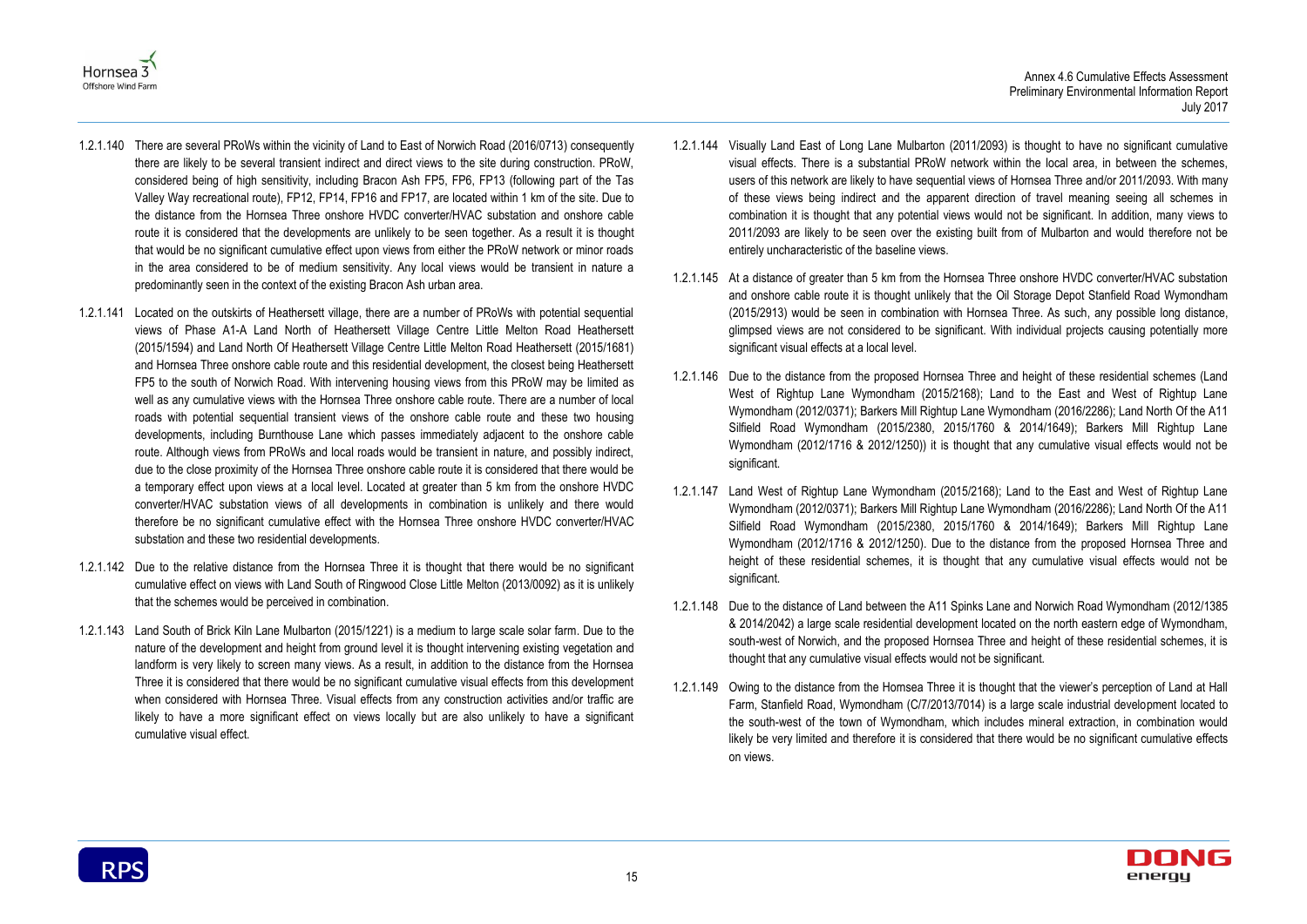



- 1.2.1.150 There are no PRoW in close proximity to the Land West of Octagon Farm (2015/2326 & 2012/0405) is a small to medium scale mixed use development. The nearest being Caistor St. Edmund FP3/FP5 and Bixley FP5 (high sensitivity) located approximately 1.1 km west at the nearest point. It is possible that there would mid to long distant transient views from users along the length of this PRoW network. Due to the scale and nature of the development it is likely that any indirect views to the development may be seen in the context of existing urban development. Due to the distance from the onshore HVDC converter/HVAC substation and in particular the onshore cable route it is thought that any potential long distant views would be barely discernible within the views, and it is not likely that Hornsea Three along with this development would be perceived in combination resulting in no significant cumulative effects on views.
- 1.2.1.151 In combination, Land North of Stoke Road Poringland (2016/2388); Land to the West of Norwich Road and North of Stoke Road Poringland (2013/0505) and Land West of Norwich Road and South of Caistor Lane Poringland (2014/0732 & 2013/1986) are considered likely to have a significant visual effect at a local level. However, when considered in combination with the Hornsea Three it is thought that these schemes would not be a significant feature within views, and would likely be seen in the context of the existing Poringland development. This is due to the distance between these residential developments and their relative scale within any views. There are a number of PRoW in the local area, including Boudicca Way Recreational Route, which would likely have transient indirect views to these and Hornsea Three developments. However, due to direction of travel it is unlikely that the schemes would be seen in combination within the same views. As a result it is thought that any potential cumulative impacts are considered to be not significant.
- 1.2.1.152 Due to the relative distance between Land North of Shotesham Road Poringland (2014/0393) and Land North of Shotesham Road (Area D) Poringland (2014/0319) both small to medium scale residential developments on the southern edge of Poringland, to the south-east of Norwich, these schemes and that of Hornsea Three, along with potential intervening vegetation, landform and existing urban development, it is considered that there would be no significant cumulative visual effect upon receptors. Construction traffic from each scheme in isolation is likely to cause more visual effect at a local level.
- 1.2.1.153 On the edge of existing urban development and given the nature of the Land North of Shotesham Road Poringland (2014/0393) and Land North of Shotesham Road (Area D) Poringland (2014/0319) make up a small to medium scale residential development on the southern edge of Poringland, to the south-east of Norwich developments, any transient sequential views from the extensive network of PRoWs, local roads and existing residential properties is likely to be seen in the context of the existing village. Cumulatively, with a distance of up to 2 km any views in combination with Hornsea Three are not likely to be significant from PRoWs to the west of Stoke Holy Cross (for example Swainsthorpe FP1) as views to these developments would be over exiting built form. In contrast, PRoWs and local roads to the north and on the approach to Stoke Holy Cross would likely have glimpsed transient, mid distance, views of these and the Hornsea Three onshore HVDC converter/HVAC substation (for example Swainsthorpe BOAT6, BR2 and Norwich Road). Any transient views would not always be direct depending on the direction of travel. As a result it is unlikely that all schemes would be viewed at the same time and would not therefore cause a significant cumulative visual effect.
- 1.2.1.154 On the edge of existing urban development Land off Broomfield Road Broomfield Road Stoke Holy Cross (2016/2153); Land North of Long Lane Stoke Holy Cross (2015/1422 & 2013/0828) and Land East of Hillcrest Long Lane Stoke Holy Cross (2012/2034) are small to medium scale housing developments within the same area, on the eastern edge of Stoke Holy Cross, south-east of Norwich. Any transient sequential views from the extensive network of PRoWs, local roads and existing residential properties are likely to be seen in the context of the existing village. Cumulatively, with a distance of up to 2 km any views in combination with Hornsea Three are not likely to be significant from PRoWs to the west of Stoke Holy Cross (for example Swainsthorpe FP1) as views to these developments would be over exiting built form. In contrast, PRoWs and local roads to the north and on the approach to Stoke Holy Cross would likely have glimpsed transient, mid distance, views of these and the Hornsea Three onshore HVDC converter/HVAC substation (for example Swainsthorpe BOAT6, BR2 and Norwich Road). Any transient views would not always be direct depending on the direction of travel. As a result it is unlikely that all schemes would be viewed at the same time and therefore would not cause a significant cumulative visual effect.
- 1.2.1.155 PRoWs are limited surrounding Norwich Research Park (2012/1477) on the western edge of Norwich. The nearest, Norwich FP3, to the north of the development joining Costessey BR3, passes largely through an urban environment. There would likely be indirect and direct transient views from this PRoW towards the development. At some distance from the Hornsea Three onshore HVDC converter/HVAC substation, cumulative construction views with this development are thought to be unlikely resulting in no significant cumulative effects. User's views of both developments in combination within transient views from the PRoW and local road network (such as School Lane, Little Melton) are not likely to be significant. With any potential views, particularly of 2012/1477, likely to be seen in the context of existing development which is of a similar scale.

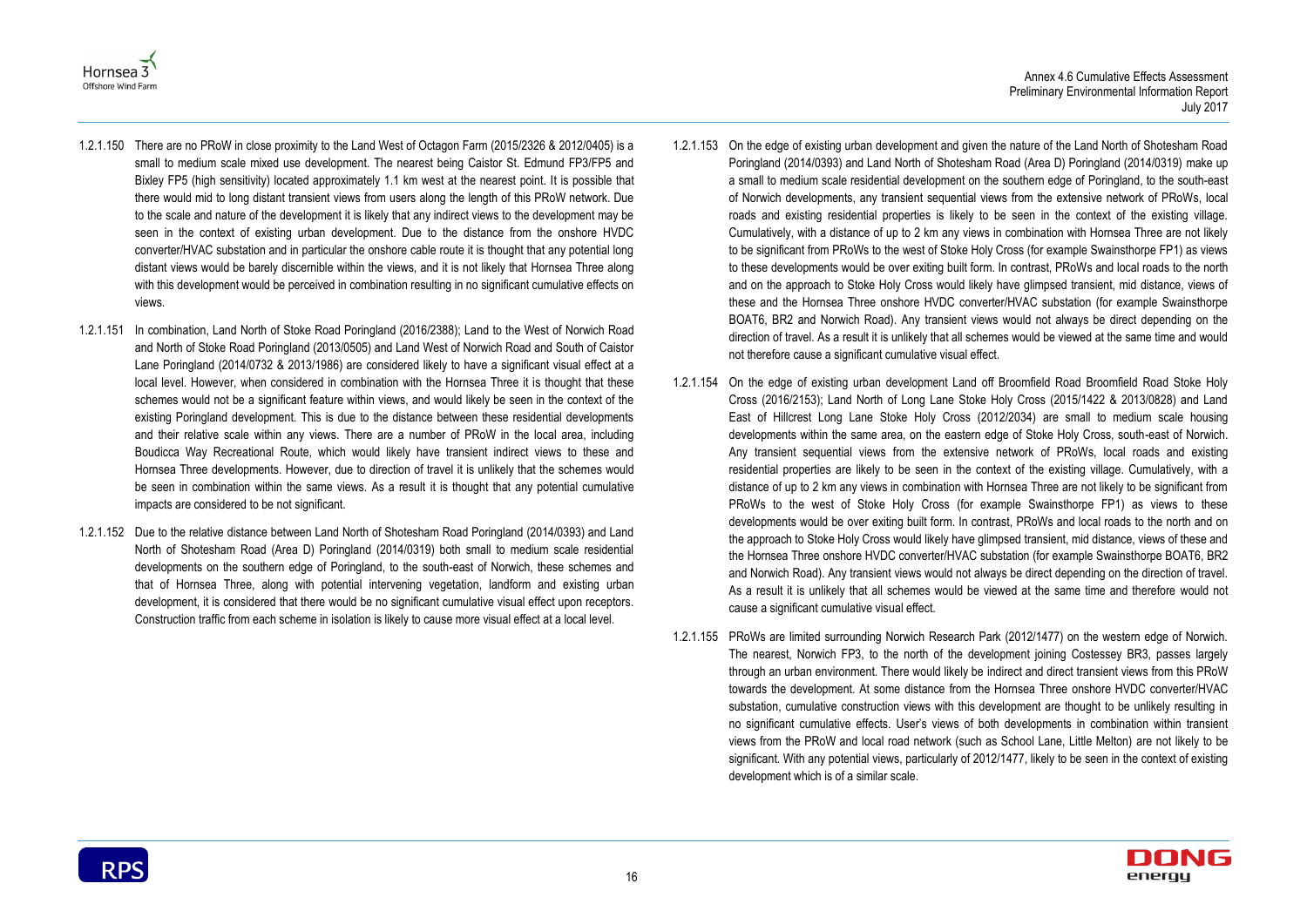Annex 4.6 Cumulative Effects Assessment Preliminary Environmental Information Report July 2017





- 1.2.1.156 High sensitivity receptors within 1 km of the UEA Sports Facility (2016/0233) are thought to be primarily private residential properties, such as those located in Cringleford. While views would be static, it is likely that they would be indirect/oblique depending on the properties orientation. With a number of intervening developments (such as 2013/1793) due for completion prior to this, and the low lying nature of the development, it is considered that this would not significantly affect views when considered in combination with other development. Due to the developments relative distance from the Hornsea Three onshore cable route and onshore HVDC converter/HVAC substation it is thought there would be no significant cumulative effect when considered in combination.
- 1.2.1.157 There are no PRoWs within the vicinity of Lodge Farm Phase 2 Development (2013/0567) with receptors located in adjacent residential properties in New Costessey on the outskirts of Norwich. There would be no intervisibility with the Hornsea Three onshore HVDC converter/HVAC substation and therefore no significant cumulative effect upon views, with any possible combined glimpsed views see in the context of existing development.
- 1.2.1.158 At a distance of greater than 4 km it is considered that Land South of Devon Way and Hudson Avenue Trowse (2014/0981) and Land off White Horse Lane Trowse (2016/0803) would have no significant cumulative effects on views when considered in combination with Hornsea Three.
- 1.2.1.159 The Three Score Site, Land South of Clover Hill Road, Norwich (12/00703/O) development would likely have effects on views within the local landscape, and due to the scale, 1000 units, it is thought likely that the development would be seen within views in combination with the Hornsea Three onshore cable route. These views would be primarily from existing residential properties with the closest PRoW being Norwich FP3/BR3 running north to south within 0.5 km west of the site. Due to the distance from the onshore cable route (4 km) the perception of both schemes within the same view may be limited and with intervening existing development it is thought that any potential views would not be significant.
- 1.2.1.160 Due to distance and intervening urban development, it is considered that there would be no significant cumulative effects as a result of Land North of Farmland Road (2016/2430) and the Hornsea Three development. Highly sensitive receptors a largely limited to those of existing residential properties.

#### **Broadland**

1.2.1.161 1-4 Station Road, Swannington (20151644) is a small scale residential development located to the south and outside of the village of Swannington. There would be an increase in construction traffic and potential inter-visibility with both sites. There would be no significant cumulative effects upon residential or transient views (Station Road/Reepham Road) during construction period. Any temporary effects upon local visual receptors would not be significant despite the proximity to the Hornsea Three onshore cable route.

1.2.1.162 Due to the location of the Land North of Sir Wouldiams Lane, Aylsham (20140298) the large scale mixed use development located on the eastern side of Aylsham and the distance from the onshore cable route and onshore HVAC booster station, any potential inter-visibility with both sites in combination during construction would be extremely limited.

### **Cumulative impacts of Tier 2 projects during the construction of the onshore cable route, the onshore HVAC booster station and the onshore HVDC converter/HVAC substation may affect visual resources and receptors**

### Broadland District LCAs C1 and D1

1.2.1.163 The Norfolk Vanguard West onshore cable route (EN010079) is part of a large scale NSIP, which crosses the Broadland district, to the north of Norwich. With a proposed construction period of 2020 to 2024 there is a potential four year overlap with that of the Hornsea Three development. The proposed route for the onshore cable crosses that of Hornsea Three to the north east of Reepham.

#### *Magnitude of Impact*

1.2.1.164 Due to the scale and close proximity to the Hornsea Three Onshore cable route it is considered that there would be a cumulative impact upon views within the local area. Particularly sequential views from the extensive PRoW network to the north of Reepham. Many of the PRoWs are likely to be diverted (temporarily) during the construction phase of both projects, e.g., footpath Salle FP8. Many residential properties and farmsteads, particular to the north and east of Reepham would likely have direct views of both developments. The impact is predicted to be of local spatial extent, short term duration, continuous and would be reversible. It is predicted that the impact would affect the receptor directly. Therefore, the magnitude is considered to be **moderate**.

#### *Sensitivity of Receptor*

1.2.1.165 People using the PRoW network and residential receptors are of high susceptibility, high reversibility and high value. Therefore, the sensitivity of the LCAs is considered to be **high**.

#### *Significance of Effect*

1.2.1.166 There would be direct cumulative effects upon visual receptors as a result of the construction of the Hornsea Three onshore cable route and the construction of the Norfolk Vanguard West onshore cable route. Overall, it is predicted that the sensitivity of the receptor is considered to be high and the magnitude is deemed to be moderate. Therefore, the effect would be of **major** adverse significance, which is significant in EIA terms. Once the onshore elements of Hornsea Project Three have been defined, appropriate mitigation measures can be identified and will be assessed at the full ES stage.

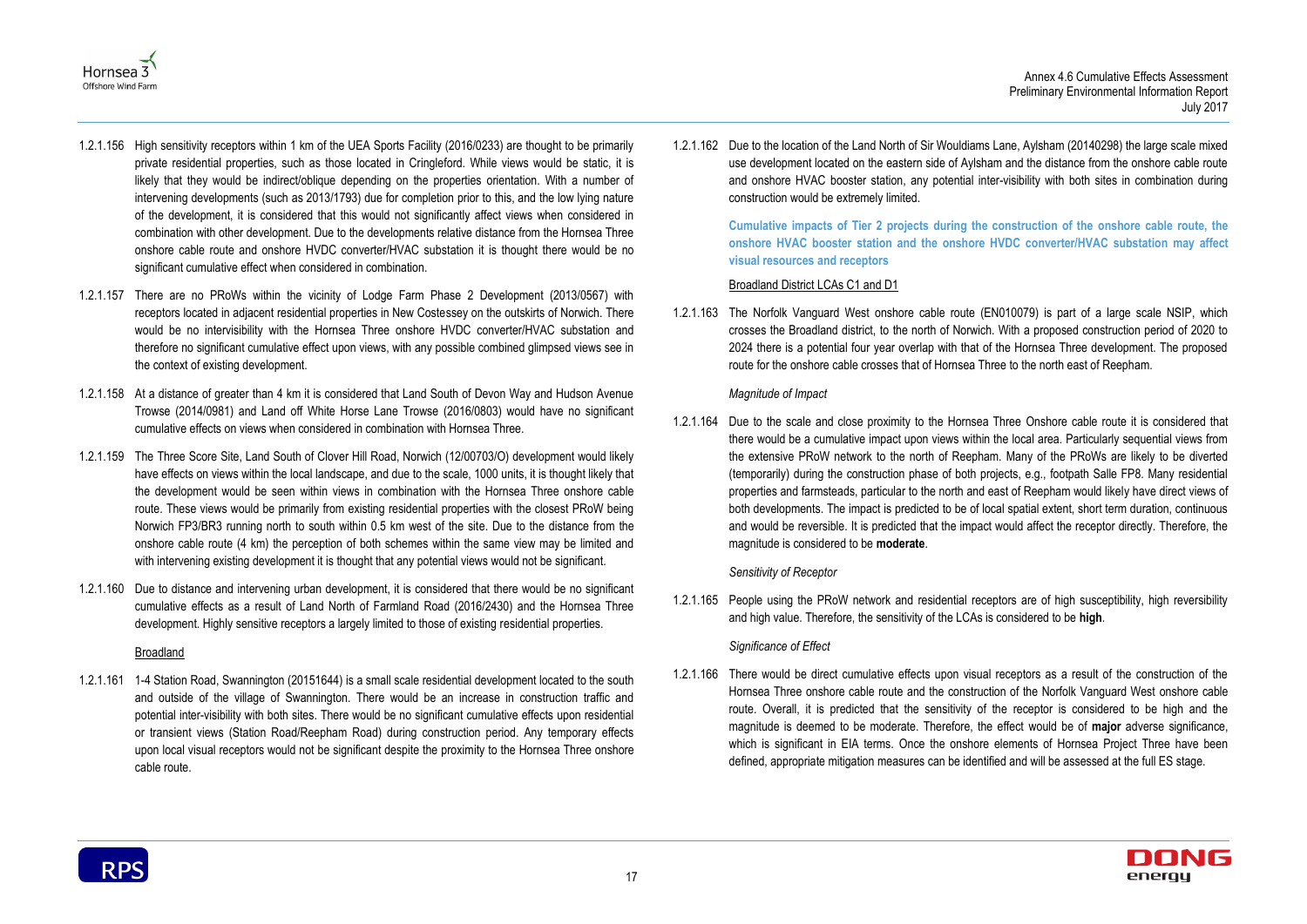Annex 4.6 Cumulative Effects Assessment Preliminary Environmental Information Report July 2017





#### **1.2.2 Operation and Maintenance Phase**

**Cumulative impacts of Tier 1 projects during the operation and maintenance phase of the onshore cable route, onshore HVAC booster station and onshore HVDC converter/HVAC substation may affect designated landscapes** 

1.2.2.1 The assessment of potential landscape and visual cumulative effects upon nationally important designated landscapes during the construction phase is based on projects which have a temporal construction overlap with the Hornsea Three (2021-2027) (see volume 3, chapter 4: Landscape and Visual Resources, Table 4.11).

#### Intwood Hall RPaG

#### *Magnitude of Impact*

1.2.2.2 Hornsea Three onshore HVDC converter/HVAC substation lies approximately 2 km east of Intwood Hall RPaG and with the Mangreen Quarry (application C/7/2014/7030) and vehicles working in and around the quarry has the potential to be a significant cumulative effect on the RPaG. The impact is predicted to be of local spatial extent, long term duration, continuous and not reversible, during the lifetime of the quarry. It is predicted that the impact will affect views from the RPaG directly. The magnitude is therefore, considered to be **major**.

#### *Sensitivity of Receptor*

1.2.2.3 The RPaG has a high susceptibility. The proposals are reversible in the long term (the restoration of the quarry) and The RPaG has a high value. Therefore, the sensitivity of the Intwood Hall is considered to be **high**.

#### *Significance of Effect*

1.2.2.4 Overall, it is predicted that the sensitivity of the receptor is considered to be high and the magnitude is deemed to be major. Therefore, the effect will be of **major** adverse, until the restoration of the quarry is complete, which is significant in EIA terms. Once the onshore elements of Hornsea Project Three have been defined, appropriate mitigation measures can be identified and will be assessed at the full ES stage.

#### Norwich Southern Bypass Landscape Protection Zone

1.2.2.5 There are a number of schemes either side of the A47 that in combination might contribute to a significant cumulative effect on the NSBLPZ, e.g., 2014/2611 (a group of five projects) 2013/0567; a cluster of development of which 2016/2382 is one; 2016/0764; and 2014/2380. The presence of the onshore HVDC converter/HVAC substation would add to the significance, but would not result in a significant effect.

**Cumulative impacts of Tier 2 projects during the operation and maintenance phase of the onshore cable route, onshore HVAC booster station and onshore HVDC converter/HVAC substation may affect designated landscapes**

1.2.2.6 There would be no cumulative impacts with Tier 2 projects during the operation and maintenance phase, as the Norfolk Vanguard West project would have been completed.

**Cumulative impacts of Tier 1 and Tier 2 projects during the operation and maintenance phase of the onshore cable route, onshore HVAC booster station and onshore HVDC converter/HVAC substation may affect NSCAs and NCAs**

1.2.2.7 There would be no significant cumulative effects on NSCAs and NCAs during the operation and maintenance phase of Hornsea Three, as the NSCAs and NSAs cover large areas and the developments, in relation to these areas' key characteristics, are a minor component.

#### **Cumulative impacts during the operation and maintenance phase of the onshore cable route, onshore HVAC booster station and onshore HVDC converter/HVAC substation may affect LCAs**

1.2.2.8 There would be no significant cumulative effects on LCAs during the operation and maintenance phase of Hornsea Three, as while the LCAs don't cover such as large areas as the NSCAs and the NSAs, they are still large areas and the developments in relation to these areas' key characteristics are a minor component.

#### North Norfolk LCA TF3: Hempstead, Bodham, Aylmerton and Wickmere Area

#### *Magnitude of Impact – Residential Developments*

1.2.2.9 Land off Rectory Road and Holt Road, Edgefield (PF/15/1223) is a residential project located within the village of Edgefield and would be in operation from 2022, five years before any potential cumulative operational effects with Hornsea Three. There would be direct effects upon LCA TF3: Hempstead, Bodham, Aylmerton and Wickmere Area. This small scale residential development once in operation would not be out of keeping with the key characteristics of this LCA where dispersed settlement is an existing feature. Any mitigation within this proposed scheme would have five years to establish before the Hornsea Three is complete. Key characteristics of LCA TF3 that might be affected by the operation and maintenance activities include: Water courses, small fields and hedgerow vegetation. There would be limited operational effects upon the landscape due to the two stretches of the onshore cable route as, although works are underground, the removal of any field boundary vegetation and disturbance of the ground would remain a locally noticeable change at winter year 1 from parts of this LCA. The temporary works for the onshore HVAC booster station would also be complete. As with construction effects, the scale of this completed residential development would not constitute to a fundamental change of landscape character to this LCA when experienced in combination with the Hornsea Three operation and maintenance activities. There would be no significant landscape cumulative effects at operation. Any resultant cumulative impact with the onshore HVAC booster station is thought to be **negligible**.

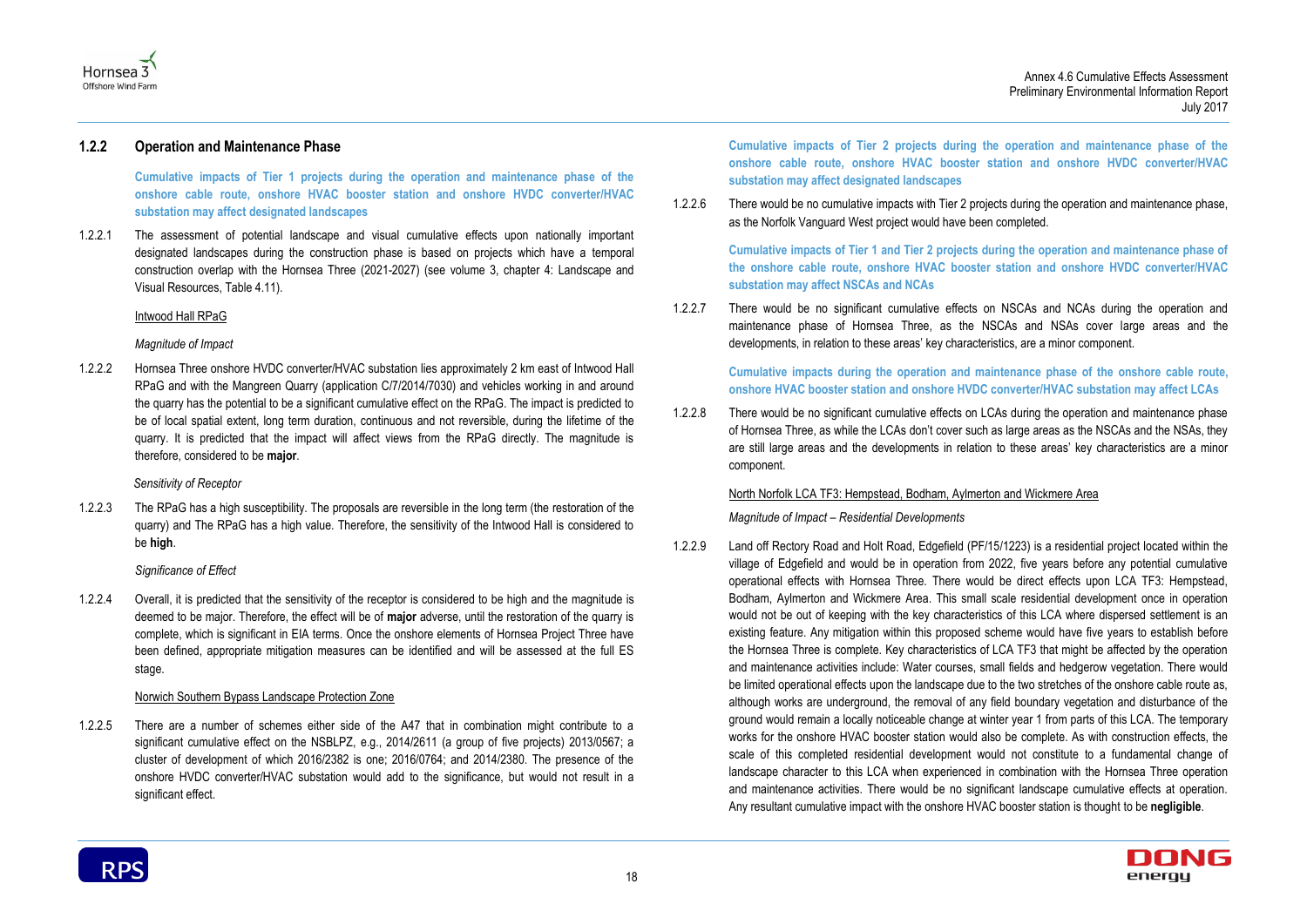



1.2.2.10 Land to the south of, Eagle Road, Erpingham (PF/15/1587) (Approved) & Land off Eagle Road, Erpingham (PF/15/1461) are located within LCT Tributary Farmland (TF) LCA TF3: Hempstead, Bodham, Aylmerton and Wickmere Area. Due to the relative distance from the Hornsea Three onshore HVAC booster station and with the onshore cable route being returned to existing, it is thought that and possible cumulative effects would result in an impact of **no change to negligible**.

#### *Sensitivity of Receptor*

1.2.2.11 As a local LCA this receptor is of a medium susceptibility and the LCA is of medium value. The developments are not reversible. Therefore, the sensitivity of the LCA is considered to be **medium**.

#### *Significance of Effect*

1.2.2.12 Overall, it is predicted that the sensitivity of the receptor is considered to be medium and the magnitude is deemed to be negligible. Therefore, the effect would be of **negligible** adverse significance, which is not significant in EIA terms.

#### North Norfolk LCA WP2: Holt to Cromer

#### *Magnitude of Impacts – Residential Developments*

- 1.2.2.13 Land South of Cromer Road and West of Grove Lane (PM/16/1511) and (PO/14/0284) are small scale residential projects located within the north-eastern side of Holt. The residential development would have direct effects upon LCA WP2: Holt to Cromer. Holt itself is located within this LCA and this small residential extension on the edge of the town would be in keeping with the overall characteristics of the wider LCA. During operation winter year 1, the short stretch of the onshore cable route which passes through this LCA and which involved the part removal of an area of Forestry Commission plantations (a key characteristic of this area) would be complete and result in a locally noticeable change. Evidence of onshore cable route would remain a feature at winter Year 1 upon this LCA; however awareness of this in combination with the residential extension would be limited due to intervening woodland and built development at High Kelling and further new development on the outskirts of Holt *(*PM/16/1204 & PO/14/0283)*.* Further, with this small scale residential extension being in-keeping with the key characteristics of the LCA, there would be a **negligible** cumulative impact during operation.
- 1.2.2.14 Land to the north of Hempstead Road, Heath Farm, Holt (PM/16/1204) and (PO/16/0253) is a medium to large scale residential project currently waiting decision as of 21/01/2017. The project is scheduled for completion in 2026 and therefore would be in operation for two years before the completion of Hornsea Three. There would be direct effects upon LCA WP2: Holt to Cromer, in which the town of Holt is located, and would equate to a moderate extension to the town in combination with the other residential developments in the local area (namely PO/14/0283 & PM/16/1511). During operation at winter Year 1 evidence of the onshore cable route would remain a feature and local change to this LCA. There would be a **negligible** cumulative impact during operation

1.2.2.15 Land South of Cromer Road and East of Grove Lane, Holt (PO/14/0283) is a medium scale approved residential project located within the north-eastern side of Holt. The project is scheduled for completion in 2023 and therefore would be in operation for five years before the completion of Hornsea Three. In combination with 'Land to the north of Hempstead Road', this development would result in a moderate extension to the town of Holt and would case locally noticeable change to LCA WP2: Holt to Cromer. Key characteristics of LCA WP2 that may be affected by the operation and maintenance activities include: Wide mix of woodland types forming cohesive area along ridge line; woodland including parkland, older mixed woodland, coniferous plantations and natural woodland colonisation of heath; arable areas interspersed with woodland; settlements including settlements set within woodland; long landward views; and, good access. The path of the onshore cable route would be a noticeable change to this LCA at winter Year 1 due to the removal of a large section of plantation woodland. There would be cumulative adverse landscape effects upon this LCA by the combined change afforded by Hornsea Three onshore cable route and this increased residential development in Holt at winter Year 1, however the effect is not considered to be significant. It is thought that the resultant impact during operation would be **minor**.

#### *Sensitivity of Receptor*

1.2.2.16 As a local LCA this receptor is of a medium susceptibility and the LCA is of medium value. The developments are not reversible. Therefore, the sensitivity of the LCA is considered to be **medium**.

#### *Significance of Effect*

1.2.2.17 Overall, it is predicted that the sensitivity of the receptor is considered to be **medium** and the magnitude is deemed to be **negligible to minor.** Therefore, the effect would be of **negligible to minor** adverse significance, which is not significant in EIA terms.

#### North Norfolk LCA RHA2: Salthouse and Kelling Area

*Magnitude of Impact – Tourist and Recreation Development*

1.2.2.18 Kellin*g* Heath Holiday Park, Sandy Hill Lane, Weybourne, Holt (PF/13/1026) is a small scale leisure development located to the south of the town of Weybourne. The project is scheduled for completion in 2019 and it would be complete and have been operational for nine years before the completion of Hornsea Three and is located with 1 km of, and with part of the site overlapping, the onshore cable route. Once built there will be **negligible** impact from the operation and maintenance activities of either the onshore cable route, or the onshore HVAC booster station. There would be a locally noticeable change to the landscape by the implementation of the onshore cable route at operation Year 1 which would be greater contributor to any potential effects upon RHA2.

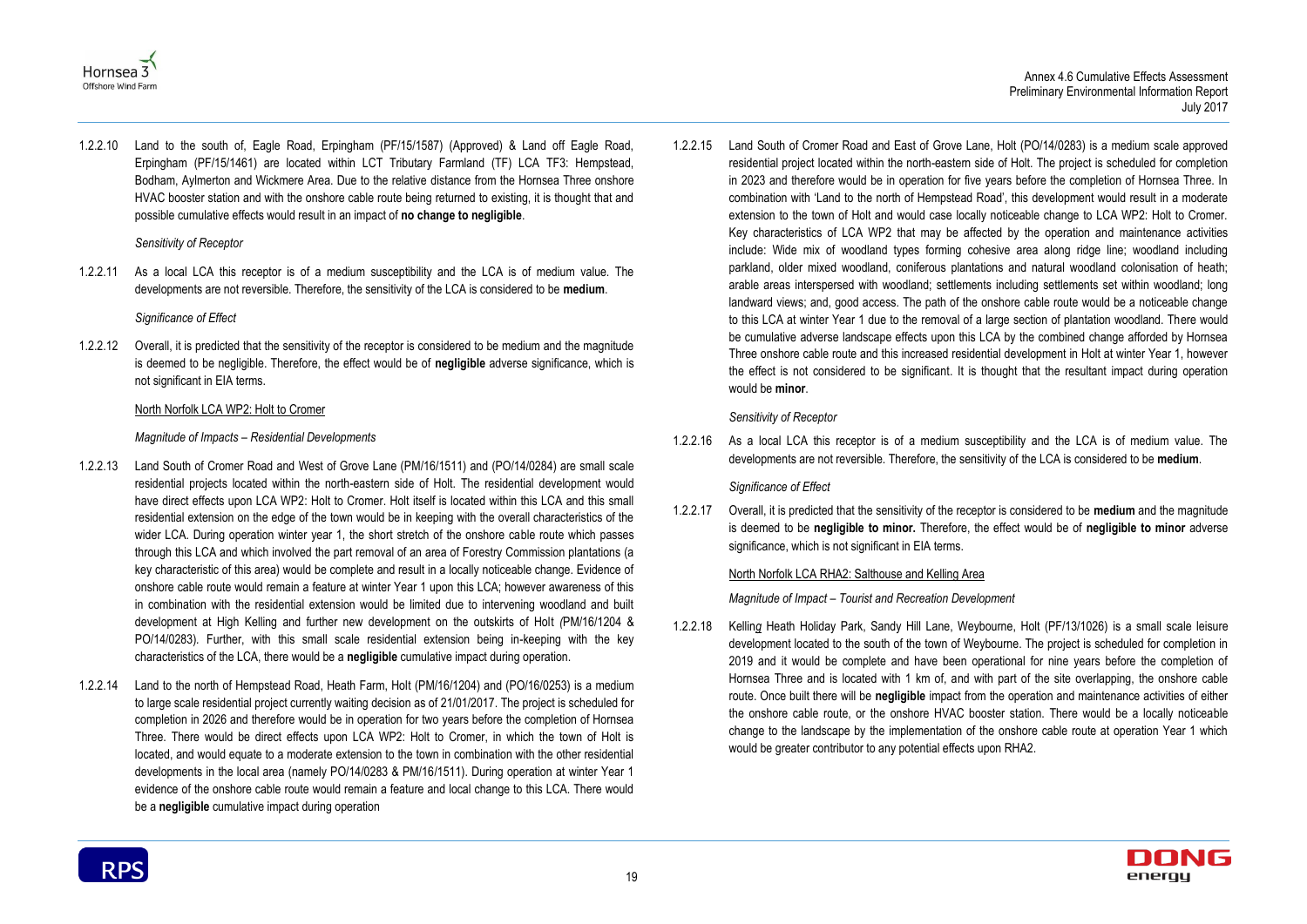



*Sensitivity of Receptor*

1.2.2.19 As a local LCA this receptor is of a medium susceptibility and the LCA is of medium value. The development is of medium reversibility. Therefore, the sensitivity of the LCA is considered to be **medium**.

*Significance of Effect*

1.2.2.20 Overall, it is predicted that the sensitivity of the receptor is considered to be **medium** and the magnitude is deemed to be **negligible.** Therefore, the effect would be of **negligible** adverse significance, which is not significant in EIA terms.

#### South Norfolk LCA A1: Yare Tributary Valley

#### *Magnitude of Impact – Commercial Development*

1.2.2.21 Land West of Ipswich Road Keswick (2016/0764) is a medium to large scale commercial development to the south of Norwich. The project is scheduled for completion in 2023 there is potentially four years operation of this project prior to the completion of the Hornsea Three. At 865 m from the onshore HVDC converter/HVAC substation and 735 m from the onshore cable route there is a cumulative impact of **minor to moderate.**

*Sensitivity of Receptor*

1.2.2.22 As a local LCA this receptor is of a medium susceptibility and the LCA is of medium value. The developments are not reversible. Therefore, the sensitivity of the LCA is considered to be **medium**.

*Significance of Effect*

1.2.2.23 Overall, it is predicted that the sensitivity of the receptor is considered to be **medium** and the magnitude is deemed to be **negligible to minor**. Therefore, the effect would be of **negligible to moderate** adverse significance, which is not significant in EIA terms.

South Norfolk LCA A2: Yare/Tiffey Rural River Valley and LCA C1: Yare Tributary Farmland with Parkland

*Magnitude of Impact – Residential Development*

- 1.2.2.24 Land South of Village Hall, Stocks Hill, Bawburgh (2015/2082) is a small scale approved housing development located to the south of Bawburgh, west of Norwich. The project is scheduled to be operational for five years before the completion of Hornsea Three. This proposal is located within LCA C1: Yare Tributary Farmland with Parkland, immediately abutting LCA A2: Yare/Tiffey Rural River Valley. This small scale residential development is located closest to the onshore cable route; there would therefore be a potential direct cumulative operational impacts on a small part of LCA C1 and indirect impacts on a very small part of LCA A2. The proposed residential development would be complete and be seen as a small extension to the village of Bawburgh and therefore not be entirely out of character within the landscape. It is therefore considered that there would be a **negligible** impact.
- 1.2.2.25 Land adjacent to Norfolk and Norwich University Hospital (2016/2382) and Norfolk and Norwich University Hospital (2013/0554) are small scale commercial developments, located on the western edge of Norwich. The projects are scheduled for completion in 2026 and 2029 respectively, 2016/2382 would be operational for a period of one year prior to the completion of Hornsea Three. In contrast 2013/0554 would not be completed before the completion of Hornsea Three. Located in LCA C1: Yare Tributary Farmland with Parkland, they are within the same LCA as the onshore cable route and there would therefore be a direct **no change to negligible** cumulative impact on this LCA during operation.
- 1.2.2.26 Land South-west of Newfound Farm (2013/1793) is a large scale residential development located to the north of Cringleford, south west of Norwich. The development is scheduled for completion one year after Hornsea Three. This development sits within LCA C1: Yare Tributary Farmland with Parkland and is therefore within the same LCA as a large part of the onshore cable route and a small part of the onshore HVDC converter/HVAC substation. This would result in a direct **negligible to minor** cumulative impact upon this LCA and characteristic features there in during operation which would be permanent effects.

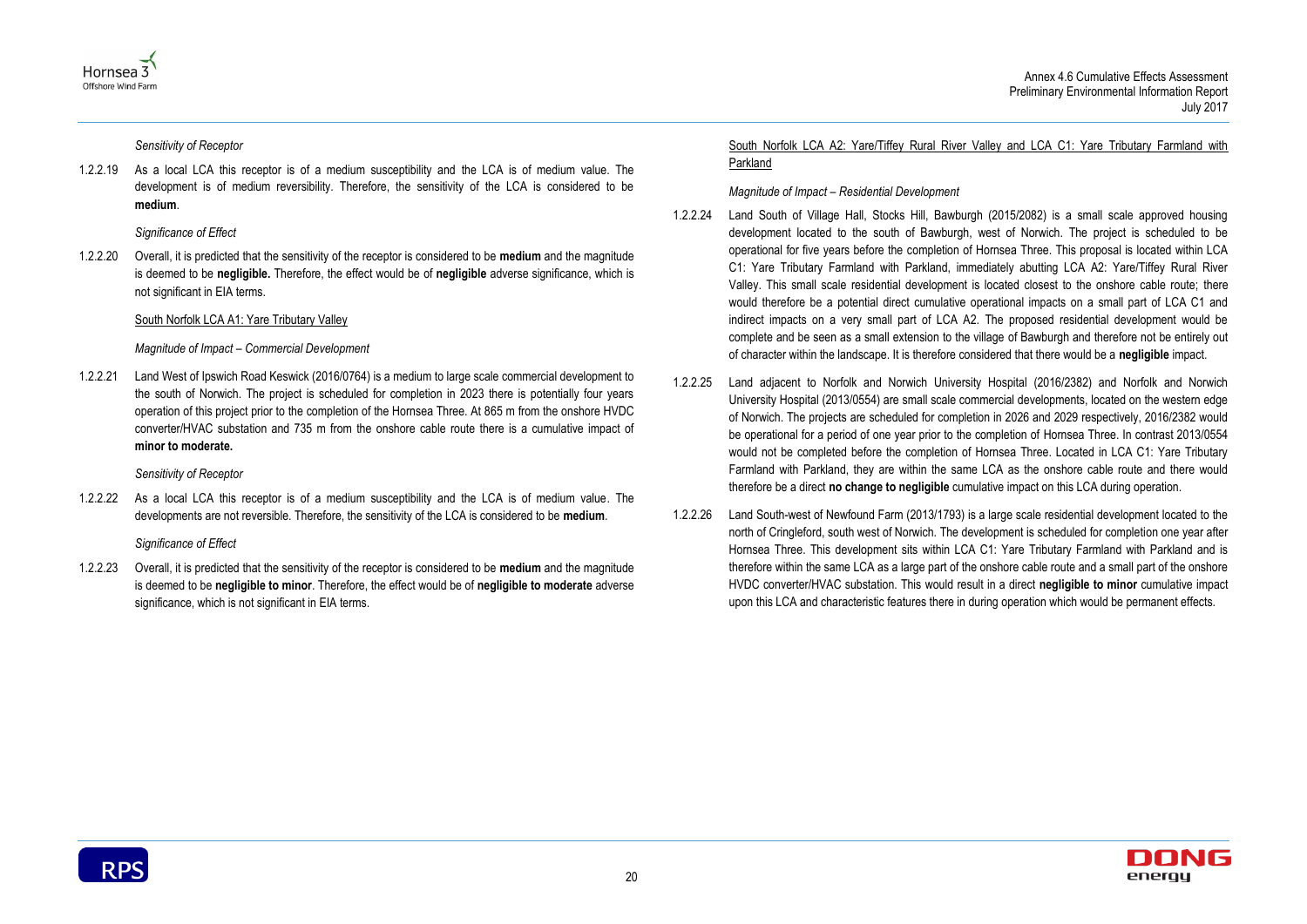



1.2.2.27 Land South of Ringwood Close Little Melton (2013/0092) is a small scale residential development on the western edge of Little Melton to the south west of Norwich. The project is scheduled for completion in 2021 which would result in the scheme being operational for a period of six years prior to the completion of Hornsea Three. The project is over 6 km from the onshore HVDC converter/HVAC substation and under 1 km from the onshore cable route. At greater than 5 km from the onshore HVDC converter/HVAC substation it is considered that there would be a no change to minor cumulative impact as a result of this scheme and the substation. The project sits within two LCAs (D1: Wymondham Settled Plateau and Farmland and C1: Yare Tributary Farmland with Parkland) along with the Hornsea Three onshore cable route. Therefore direct cumulative effects within these character areas would remain during operation, albeit new housing would be seen in the context of the existing development of Little Melton and would therefore not contribute greatly to any cumulative impact. Due to the scale of the housing development and the relative size of the character areas any potential cumulative effects would be on a very small party of each character area at a local level, and in both cases the onshore cable route covers a greater area within the LCAs and would therefore have a greater potential effect on the LCAs. Overall, with housing being seen as part of the existing built form of Little Melton and the onshore cable route corridor being largely returned to the baseline conditions, with the exception of possible vegetation removal at a local level, it is considered that any potential cumulative impact would be **no change to negligible**. Similarly owing to distance there would be no cumulative effects with the onshore HVDC converter/HVAC substation.

#### *Sensitivity of Receptor*

1.2.2.28 As a local LCA this receptor is of a medium susceptibility and the LCA is of medium value. The development is not reversible. Therefore, the sensitivity of the LCA is considered to be **medium**.

#### *Significance of Effect*

1.2.2.29 Overall, it is predicted that the sensitivity of the receptor is considered to be **medium** and the magnitude is deemed to range from **no change to minor**. Therefore, the effect would be of **negligible to minor** adverse significance, which is not significant in EIA terms.

#### South Norfolk LCA B1: Tas Tributary Farmland

#### *Magnitude of Impact – Energy Development*

- 1.2.2.30 Land South of Brick Kiln Lane Mulbarton (2015/1221) is a medium to large scale solar farm development located to the south east of Mulbarton, south of Norwich. The project is scheduled for completion in 2017 resulting in a potential operational period of ten years before the scheduled completion of construction of Hornsea Three. The project is 3.3 km from the onshore HVDC converter/HVAC substation and 1.4 km from the onshore cable route. Located within LCA B1: Tas Tributary Farmland and LCA D1: Wymondham Settled Plateau Farmland it is within the same LCA (B1) as a large part of the onshore HVDC converter/HVAC substation. Therefore direct cumulative impacts on a small part of LCA B1 would remain in operation. At a distance of greater than 3 km it is thought that perception of both schemes in combination would be limited and therefore any direct cumulative impacts are thought to be **negligible**, particularly as the Hornsea Three onshore cable route corridor would have been returned to the existing baseline situation so far as possible. It is considered that there would be no significant direct or indirect characterising effects on LCA D1.
- 1.2.2.31 Land South of Hall Farm Bungay Road Tasburgh (2014/0562) is a medium to large scale solar farm development located to the south of Tasburgh, south of Norwich. Construction for this scheme due for completion in; there would therefore be a potential ten year operational period prior to Hornsea Three becoming operational and any potential cumulative operational effects. With the solar farm sitting within the same LCA as Hornsea Three, LCA B1: Tas Tributary Farmland, there would be a potential direct cumulative effect on a small part of the character area. However, at a distance of greater than 5 km it is unlikely that the projects would be perceived in combination and any potential cumulative impact upon the character area would be **negligible**.

#### *Sensitivity of Receptor*

1.2.2.32 As a local LCA this receptor is of a medium susceptibility and the LCA is of medium value. The development is reversible. Therefore, the sensitivity of the LCA is considered to be **medium**.

#### *Significance of Effect*

1.2.2.33 Overall, it is predicted that the sensitivity of the receptor is considered to be **medium** and the magnitude is deemed to be **negligible.** Therefore, the effect would be of **negligible to minor** adverse significance, which is not significant in EIA terms.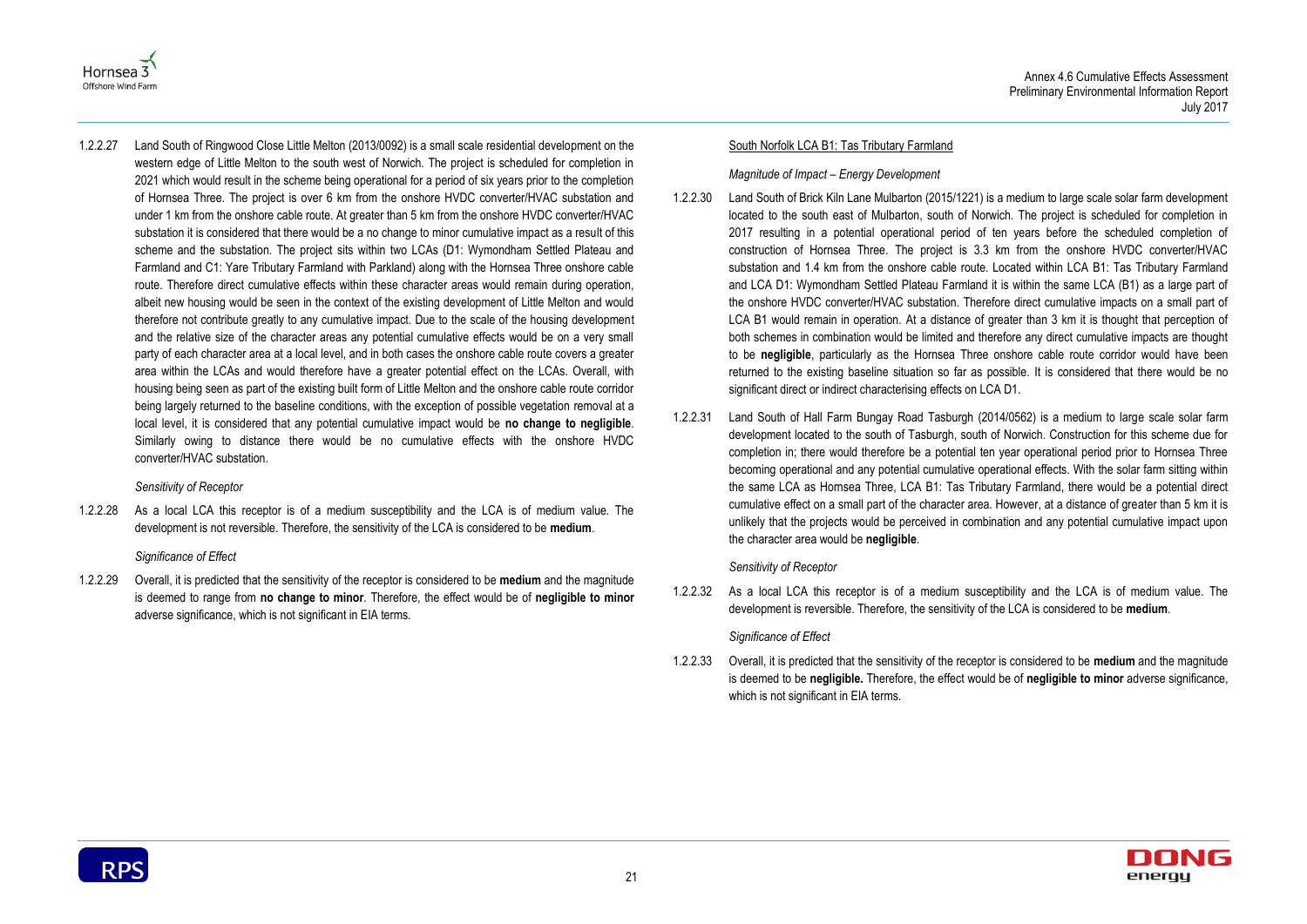



*Magnitude of Impact – Residential Development*

1.2.2.34 Land off Broomfield Road Broomfield Road Stoke Holy Cross (2016/2153); Land North of Long Lane Stoke Holy Cross (2015/1422 & 2013/0828) and Land East of Hillcrest Long Lane Stoke Holy Cross (2012/2034) are small to medium scale housing developments within the same area, on the eastern edge of Stoke Holy Cross, south east of Norwich. The projects are scheduled to be entirely operational prior to the construction phase of Hornsea Three. As with construction the projects sit within three LCAs; LCA B1: Tas Tributary Farmland, LCA D2: Poringland Settled Plateau Farmland and LCA E1: Ashwell Thorpe Plateau Farmland. Therefore the schemes largely sit within different character areas to that of the Hornsea Three onshore HVDC converter/HVAC substation and onshore cable route. 2016/2153 predominantly sits within LCA B1 and is therefore within the same LCA as the onshore HVDC converter/HVAC substation and a small part of the onshore cable route. There would therefore be a direct **negligible** cumulative impact on a small part of LCA B1 as a result of the Hornsea Three in combination with 2016/2153. At greater than 2 km, at the nearest point within the LCA, the perception of the projects is likely to remain not significant, particularly with the onshore cable route corridor being returned to the baseline situation and would therefore not contribute greatly to any direct cumulative impacts.

#### *Sensitivity of Receptor*

1.2.2.35 As a local LCA this receptor is of a medium susceptibility and the LCA is of medium value. The development is not reversible. Therefore, the sensitivity of the LCA is considered to be **medium**.

#### *Significance of Effect*

1.2.2.36 Overall, it is predicted that the sensitivity of the receptor is considered to be **medium** and the magnitude is deemed to be **negligible.** Therefore, the effect would be of **negligible to minor** adverse significance, which is not significant in EIA terms.

#### LCA F1: Yare Valley Urban Fringe

#### *Magnitude of Impact – Residential Development*

1.2.2.37 Lodge Farm Phase 2 Development (2013/0567) is a large scale residential development located to the north of Bawburgh, west of Norwich. The project is scheduled to be complete in 2027 which would result in no operational period prior to the completion of Hornsea Three as they are scheduled to be operational at the same time. The project is located 7.8 km from the onshore HVDC converter/HVAC substation and 1.9 km from the onshore cable route. There would be a direct characterising cumulative effect during operation on a part of this small character area (LCA F1). With a distance of nearly 2 km from the onshore cable route, and the onshore cable route corridor being returned to existing, the user's perception of both developments at any one time would be limited. However, due to the scale of the development it is likely that the cumulative impact would be **no change to negligible**.

#### *Sensitivity of Receptor*

1.2.2.38 As a local LCA this receptor is of a medium susceptibility and the LCA is of medium value. The development is not reversible. Therefore, the sensitivity of the LCA is considered to be **medium**.

#### *Significance of Effect*

1.2.2.39 Overall, it is predicted that the sensitivity of the receptor is considered to be **medium** and the magnitude is deemed to be **no change to negligible**. Therefore, the effect would be of **negligible** adverse significance, which is not significant in EIA terms.

#### *Magnitude of Impact – Sport and Recreation Development*

1.2.2.40 The UEA Sports Facility (2016/0233) is a large scale recreational development, located on the western edge of Norwich. The project is due to be completed in 2021 and there would be a period of six years operation before the scheduled completion of Hornsea Three. It is located within LCA F1: Yare Valley Urban Fringe and is therefore not within the same LCA as the onshore cable route nor substation. As a result there would be no direct cumulative impacts upon the LCA as a result of these developments during operation. Given the nature of the developments, it is unlikely that both would be perceived by the user at any one time as the onshore cable route corridor would be returned to existing so far as possible and the nature of the UEA development would mean that adjacent developments would likely have a greater characterising effect upon the LCA. Therefore any direct or indirect cumulative impacts during operation would be **no change to negligible**.

#### *Sensitivity of Receptor*

1.2.2.41 As a local LCA this receptor is of a medium susceptibility and the LCA is of medium value. The development is not reversible. Therefore, the sensitivity of the LCA is considered to be **medium**.

#### *Significance of Effect*

1.2.2.42 Overall, it is predicted that the sensitivity of the receptor is considered to be **medium** and the magnitude is deemed to be **no change to negligible.** Therefore, the effect would be of **negligible** adverse significance, which is not significant in EIA terms.

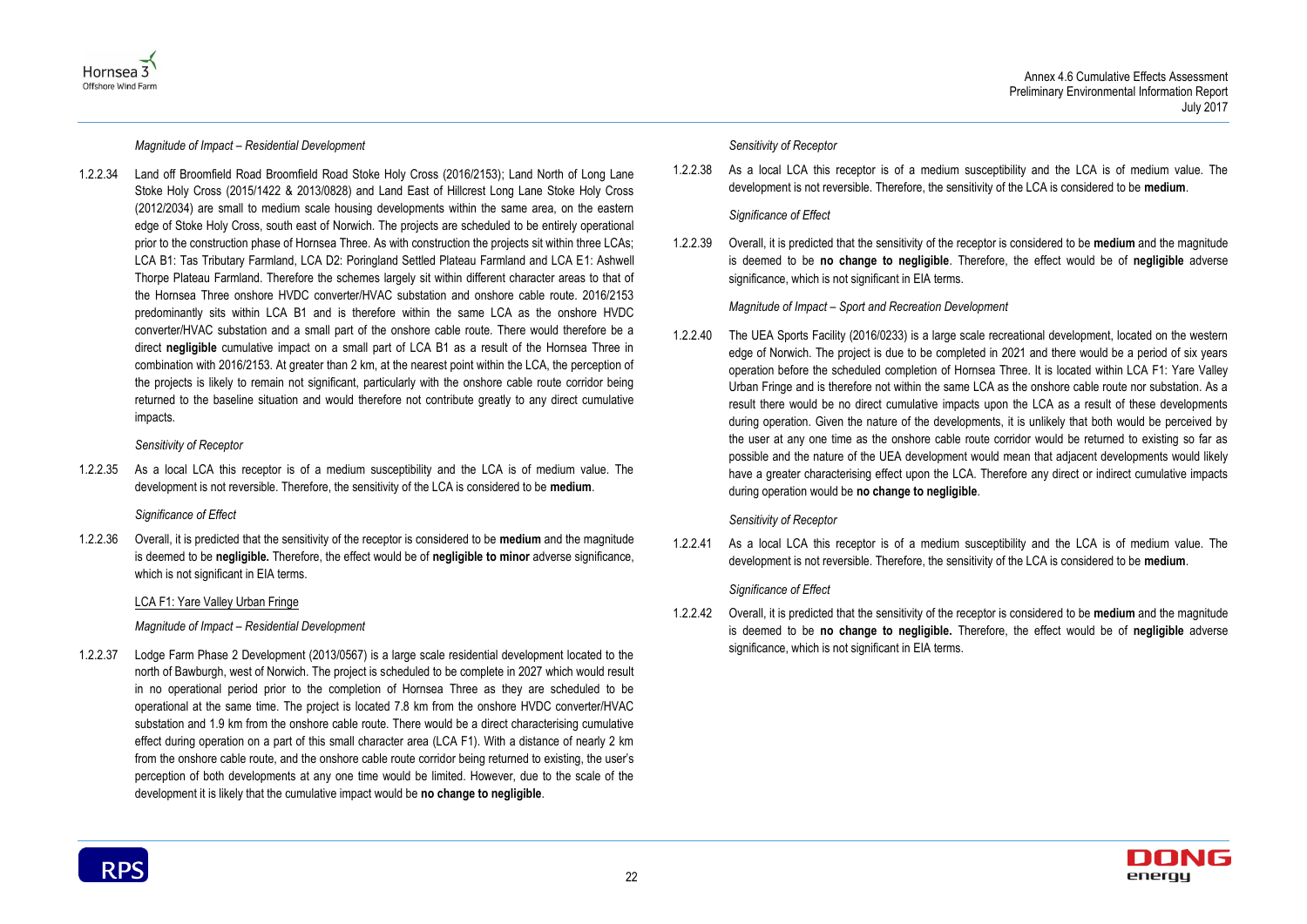



*Magnitude of Impact – Energy Development*

1.2.2.43 Land East of White Horse Lane (2014/2380) is a large scale solar farm development on land on the south eastern edge of Norwich. The project is due to be completed in 2017 and there would therefore be no construction overlap with the Hornsea Three. The site is located within LCA F1: Yare Valley Urban Fringe. The construction of this large-scale development would be out of keeping with the key characteristics of this LCA where there is a perceived absence of settlement within the valley, providing a green buffer and comprehensible development edge to the city of Norwich. Hornsea Three is not located within the same LCA as this development and as such there would only be potential indirect impacts upon this LCA from the construction of the onshore cable route and the onshore HVDC converter/HVAC substation. It is considered that there might be **no change to negligible** cumulative impacts upon this LCA. Due to the nature of the solar farm development and scale of built form it can be reasonably assumed that, as with construction, intervening vegetation and landform would largely prevent views of this development in combination with Hornsea Three. Therefore, it is thought that there would not be a significant cumulative effect upon views during operation as a result.

#### *Sensitivity of Receptor*

1.2.2.44 As a local LCA this receptor is of a medium susceptibility and the LCA is of medium value. The development is reversible. Therefore, the sensitivity of the LCA is considered to be **medium**.

*Significance of Effect*

1.2.2.45 Overall, it is predicted that the sensitivity of the receptor is considered to be **medium** and the magnitude is deemed to be **no change to negligible.** Therefore, the effect would be of **negligible** adverse significance, which is not significant in EIA terms.

#### *Magnitude of Impact – Commercial/Industrial Development*

1.2.2.46 Norwich Research Park (2012/1477) is a medium to large scale commercial/industrial (research) development, located on the western edge of Norwich. The project is scheduled to be completed in 2026 there would be an operational period of one year prior to the completion of the Hornsea Three. Upon completion the Norwich Research Park would 'fill in' and surround and existing development of a similar nature and therefore any characterising effects upon LCA F1 are not thought to be significant. It would also remain out with the same LCA as that of Hornsea Three meaning there would be no direct characterising cumulative effects upon the LCA and features therein. However, it should be noted that this development is one of several approved schemes within the same character area and when considered in combination they might have **minor to moderate** cumulative impacts upon the LCA during operation as the area would become increasingly developed with these developments having a greater effect upon the LCA than that of the Hornsea Three onshore cable route.

#### *Sensitivity of Receptor*

1.2.2.47 As a local LCA this receptor is of a medium susceptibility and the LCA is of medium value. The development is not reversible. Therefore, the sensitivity of the LCA is considered to be **medium**.

#### *Significance of Effect*

1.2.2.48 Overall, it is predicted that the sensitivity of the receptor is considered to be **medium** and the magnitude is deemed to be **minor to moderate.** Therefore, the effect would be of **minor to moderate** adverse significance, which is not significant in EIA terms.

#### South Norfolk LCA D2: Poringland Settled Plateau Farmland

*Magnitude of Impact – Residential Development*

- 1.2.2.49 Land West of Octagon Farm (2015/2326 & 2012/0405) is a small to medium scale mixed use development, located on the northern outskirts of the village of Poringland, south-east of Norwich. The project is scheduled to be in operation for seven years before the completion of Hornsea Three. The project is located within LCA D2: Poringland Settled Plateau Farmland, and is therefore not located within the same LCA as the onshore HVDC converter/HVAC substation or onshore cable route. As a result there would be **no change to negligible** cumulative impacts on the LCA(s) as a result of these developments. With any characterising effects thought to be limited to a local level when considering the projects individually.
- 1.2.2.50 Land North Of Stoke Road Poringland (2016/2388); Land To The West Of Norwich Road And North Of Stoke Road Poringland (2013/0505) and Land West Of Norwich Road And South Of Caistor Lane Poringland (2014/0732 & 2013/1986) is a medium to large scale housing developments located within close proximity of each and also relating to the same development (2016/2388 and 2013/0505; 2013/1986 and 2014/0732). The construction for the schemes is programmed to be between 2017 and 2023, this would result in a potential operational period of four years prior to the scheduled completion of Hornsea Three. All the schemes would remain within the same LCA, LCA D2: Poringland Settled Plateau Farmland. They therefore do not sit within the same LCA as that of either the onshore HVDC converter/HVAC substation or onshore cable route. Therefore, the scenario at construction would remain. As such there would be no direct cumulative characterising effects. Owing to the relative distance from the Hornsea Three even from the very limit of the LCA it is unlikely that these schemes would be perceived in combination. The magnitude of impact is considered to be **no change to negligible**.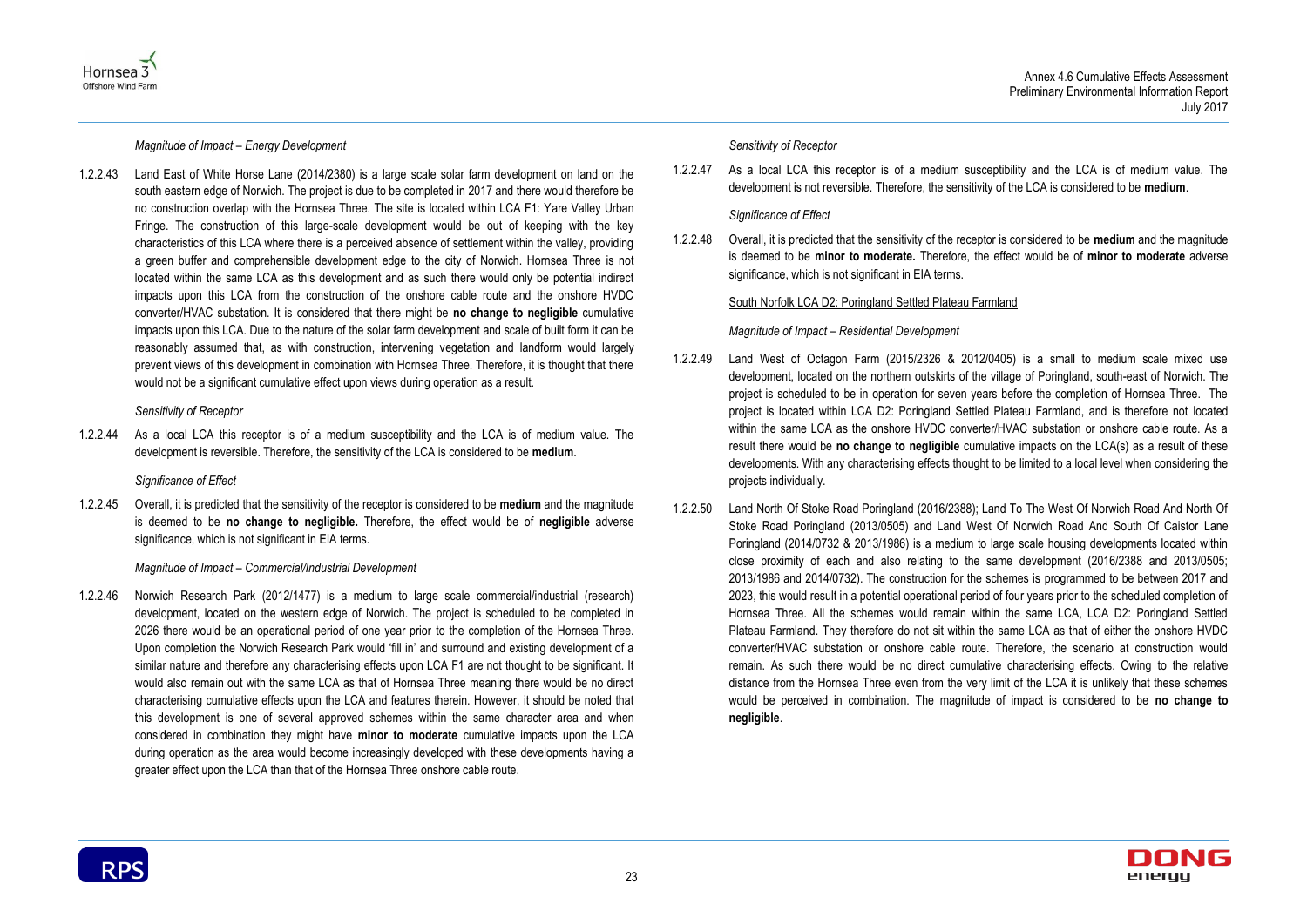



1.2.2.51 Land North Of Shotesham Road Poringland (2014/0393) and Land North of Shotesham Road (Area D) Poringland (2014/0319) is a small to medium scale residential development on the southern edge of Poringland, south east of Norwich. The scheme is due to be complete in 2024 there would a potential three year operational period before the scheduled completion of Hornsea Three in 2027. At a distance of greater than 4 km from the onshore HVDC converter/HVAC substation and onshore cable route it is considered that any potential cumulative effects would be limited. Lying within LCA D2: Poringland Settled Plateau Farmland, they are not within the same LCA as either the substation or onshore cable route. Therefore no direct cumulative characterising impacts upon the LCA(s) would remain. Due to the relative distance it is unlikely that the projects would be perceived in combination, therefore there would remain no significant cumulative impacts upon landscape character as a result of these schemes and that of the Hornsea Three during operation. The magnitude of impact is considered to be **no change to negligible.**

*Sensitivity of Receptor*

1.2.2.52 As a local LCA this receptor is of a medium susceptibility and the LCA is of medium value. The development is not reversible. Therefore, the sensitivity of the LCA is considered to be **medium**.

*Significance of Effect*

1.2.2.53 Overall, it is predicted that the sensitivity of the receptor is considered to be **medium** and the magnitude is deemed to be **no change to negligible**. Therefore, the effect would be of **negligible** adverse significance, which is not significant in EIA terms.

#### South Norfolk LCA D1: Wymondham Settled Plateau Farmland

#### *Magnitude of Impact – Residential Receptors*

1.2.2.54 Land to East of Norwich Road (2016/0713) is a small to medium scale residential development on the western edge of Bracon Ash, south west of Norwich. The project is scheduled for completion in 2023 and would therefore be operational for four years prior to completion of Hornsea Three. Located within LCA D1: Wymondham Settled Plateau Farmland, the project is therefore not located within the same LCA as the onshore HVDC converter/HVAC substation but is within the same LCA as part of the onshore cable route there would be direct impacts during operation on parts of LCA D1, However, due to the distance between the schemes it is considered that any possible cumulative impacts would remain not significant as both schemes at any one time would not be visible, particular with the Hornsea Three onshore cable route being returned to existing conditions and 2016/0713 being seen in the context of the existing urban form of Bracon Ash and therefore not entirely out of context. Although there would be the potential for a cumulative impact during operation it is thought that the impact would be **no change to negligible**.

- 1.2.2.55 Phase A1-A Land North of Heathersett Village Centre Little Melton Road Heathersett (2015/1594) and Land North of Heathersett Village Centre Little Melton Road Heathersett (2015/1681) form a medium scale housing development to the north east of Heathersett, west of Norwich. The scheduled completion of construction for this project is 2029 and there would therefore be no operational phases prior to the completion of the Hornsea Three. The projects lie within the same LCA (LCA D1: Wymondham Settled Plateau Farmland) as part of the onshore cable route. As a result there would be direct cumulative effects on a small part of this character area during operation of these housing developments. However, as the onshore cable route corridor would be returned to the existing baseline so far as possible it is thought that this would not contribute to any significant characterising affect, with the exception a localised effects as a result of any vegetation clearance. Any cumulative impacts would therefore remain **no change to negligible** in respect of the local landscape.
- 1.2.2.56 Land East of Long Lane Mulbarton (2011/2093) is a medium to large scale residential development located on the south eastern edge of Mulbarton. The project is due for completion in 2021 this project would be operational for potentially six years prior to the scheduled completion of Hornsea Three. The project sits with LCA D1: Wymondham Settled Plateau Farmland, and is therefore not within the same LCA as either the onshore HVDC converter/HVAC substation or onshore cable route. This would result in a continuation of there being be no direct cumulative impacts upon landscape character as a result of these projects during operation. At 1.4 km from the onshore cable route it could be reasonably argued that both schemes may be perceptible at the same time, this may result in an indirect cumulative impact on a small part of LCA D1 and C1, however, with the onshore cable route corridor being returned to that of the baseline situation, with the exception of any vegetation removed, it is considered that any potential perception of both schemes would be very limited meaning any potential cumulative impact would be **negligible**.

#### *Sensitivity of Receptor*

1.2.2.57 As a local LCA this receptor is of a medium susceptibility and the LCA is of medium value. The development is not reversible. Therefore, the sensitivity of the LCA is considered to be **medium**.

#### *Significance of Effect*

1.2.2.58 Overall, it is predicted that the sensitivity of the receptor is considered to be **medium** and the magnitude is deemed to be no change to **negligible.** Therefore, the effect would be of **negligible** adverse significance, which is not significant in EIA terms

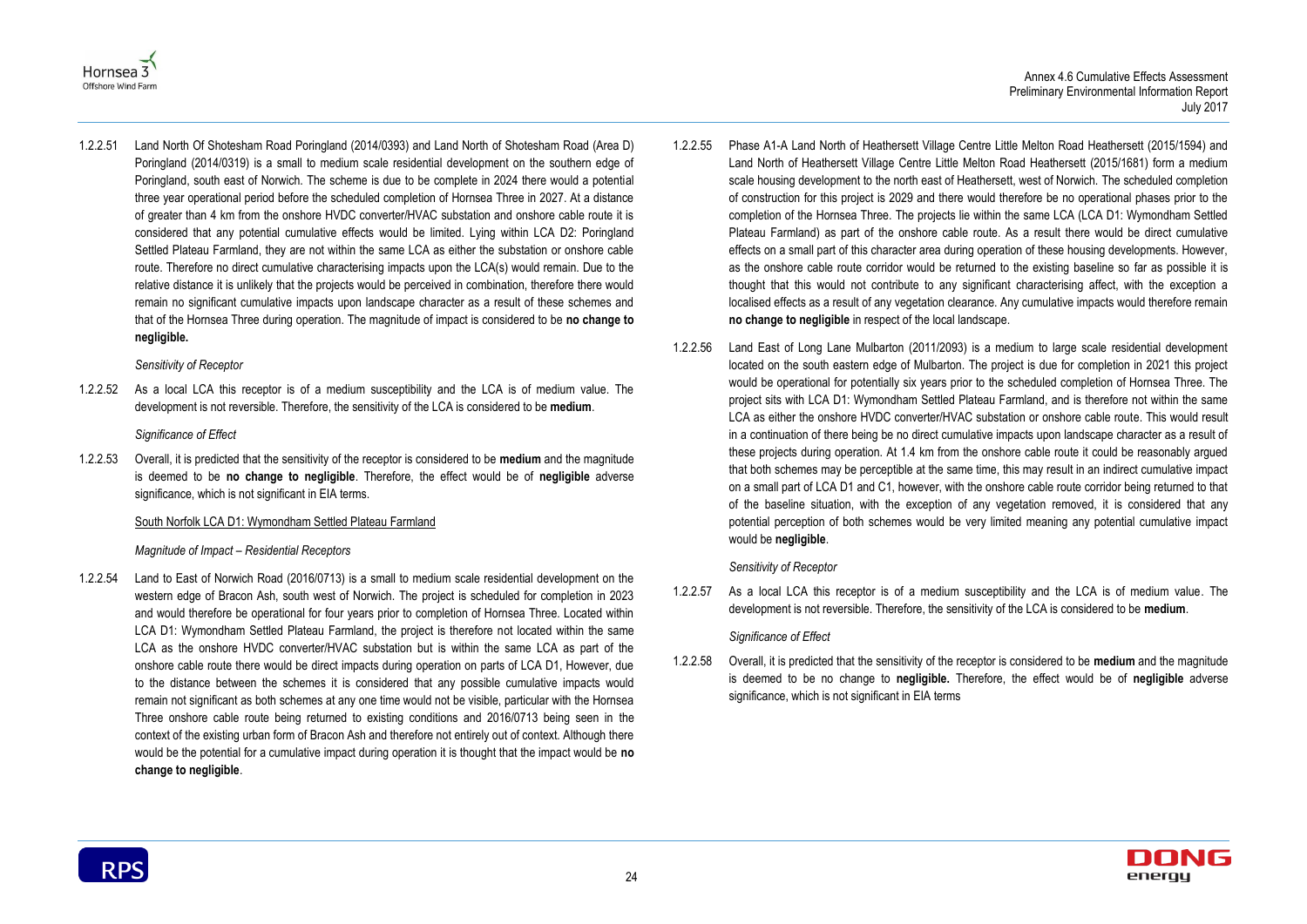



#### South Norfolk LCA G1: Easton Fringe Farmland

#### *Magnitude of Impact – Residential Development*

- 1.2.2.59 Land North of Farmland Road (2016/2430) is a small to medium scale residential development located on the north-west edge of Norwich. The project is scheduled for completion in 2024 resulting in an operational period of three years before the scheduled completion of Hornsea Three. Located within LCA G1: Easton Fringe Farmland, the project is located within the same LCA as part of the onshore cable route. There would therefore be a direct cumulative impact on parts of this LCA. Due to distance it is unlikely that this project would be perceived in combination with the onshore cable route corridor that would have been returned to existing so far as possible further limiting any potential characterising effects upon the LCA, it is therefore considered that and potential cumulative impact would have a **no change to negligible** impact.
- 1.2.2.60 Land North and South of Dereham Road, Easton (2014/2611) is a large scale residential development to the south of Easton, west of Norwich. The development is scheduled for completion one year after Hornsea Three. The distance from the onshore HVDC converter/HVAC substation is some 9.5 km, with part of the development immediately to the east of the onshore cable route. This development sits within the same LCA as part of the onshore cable route, LCA G1: Easton Fringe Farmland. It is thought that potential cumulative effects at operation would be **minor to moderate**.

#### *Sensitivity of Receptor*

1.2.2.61 As a local LCA this receptor is of a medium susceptibility and the LCA is of medium value. The development is not reversible. Therefore, the sensitivity of the LCA is considered to be **medium**.

#### *Significance of Effect*

1.2.2.62 Overall, it is predicted that the sensitivity of the receptor is considered to be **medium** and the magnitude is deemed to be no change to **moderate.** Therefore, the effect would be of **negligible to moderate**  adverse significance, which is not significant in EIA terms.

#### Broadland LCA B1: Horsford Woodland Heath Mosaic

#### *Magnitude of Impact – Residential Receptors*

1.2.2.63 1-4 Station Road, Swannington (20151644) is a small scale residential development located to the south and outside of the village of Swannington. The project is scheduled for completion in 2023 and would be in operation for four years before the completion of Hornsea Three. The development is located 1 km from the onshore cable route of the Hornsea Three, but over 15 km from the onshore HVAC booster station and onshore HVDC converter/HVAC substation. This small scale residential development is located within the western most extent of the landscape character of LCA B1: Horsford Woodland Heath Mosaic. Change by the proposed development would be in-keeping with the LCAs key characteristics of; *"Coherent, small-scale settlement density and pattern".* Indirect impacts of Hornsea Three upon this LCA would be restricted to the barely discernible land disturbance and any vegetation removal of the onshore cable route at winter Year 1, located out with this LCA itself. There would be a **negligible to minor** cumulative landscape impact during the operation phase.

#### *Sensitivity of Receptor*

1.2.2.64 As an LCA the landscape resource and receptors are of a medium susceptibility, the development is not reversible. The LCA is of medium value. Therefore, the sensitivity of the LCA is considered to be **medium**.

#### *Significance of Effect*

1.2.2.65 Overall, it is predicted that the sensitivity of the receptor is considered to be **medium** and the magnitude is deemed to be **negligible to minor.** Therefore, the effect would be of **negligible to minor** adverse significance, which is not significant in EIA terms.

#### Broadland LCA D2: Weston Green Tributary Farmland

1.2.2.66 Land off Church Lane, Honingham (20170052) is a retail development located to the east of Easton. The project would be in operation for seven years before the completion of Hornsea Three. Project is located 253 m to the west of the onshore cable route and 11 km to the north-west of the onshore HVDC converter /Onshore HVDC converter/HVAC substation. There would be direct effects LCA D2: Weston Green Tributary Farmland by both the project on Land of Church Lane and the onshore cable route of Hornsea Three. The new retail facility would be within a part of the LCA which was previously undeveloped land. At operation winter Year 1, the path of the onshore cable route would cause locally noticeable loss of landscape elements. It is thought that there would be **moderate to minor** cumulative impact upon this LCA at operation phase due to the scale of the area affected by the onshore cable route and enterprise development, however they are not considered to be significant.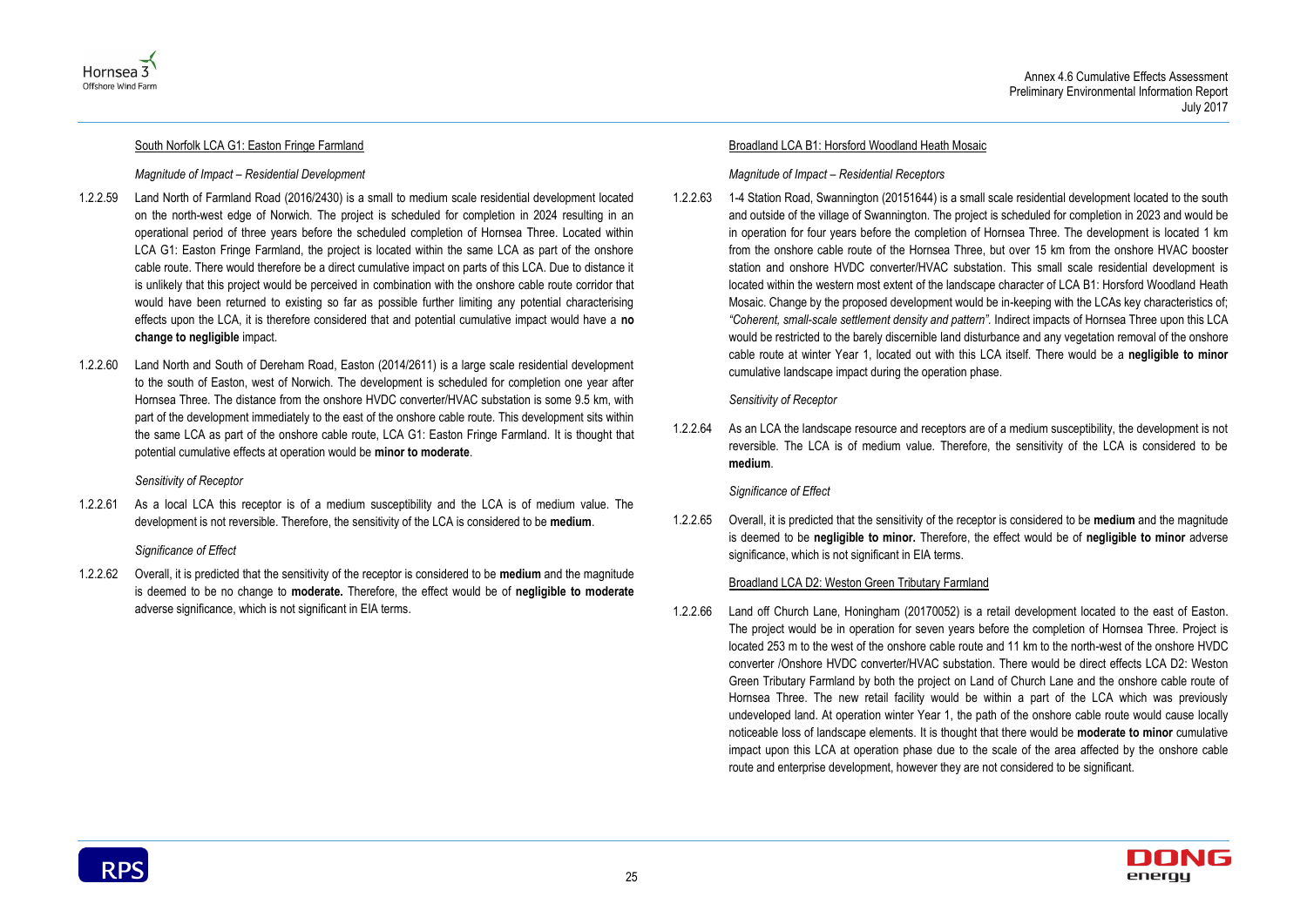



#### *Waveney District*

1.2.2.67 During the screening process, no potential developments authorised by Waveney District Council were carried forward in this assessment of cumulative effects (see volume 3, chapter 4: Landscape and Visual Resources, Table 4.29).

#### *Norwich City*

#### *Magnitude of Impact – Mixed Use Development*

- 1.2.2.68 Three Score Site, Land South of Clover Hill Road, Norwich (12/00703/O) is a large scale mixed-use development within the eastern side of the city of Norwich. The development is located within 4 km of the onshore cable route and 5.7 km to the north-west of the onshore HVDC converter/ Onshore HVDC converter/HVAC substation. This project would still be in construction when the operation stage of Hornsea Three is due to commence.
- 1.2.2.69 The closest LCA to this large-scale development that would be directly affected by Hornsea Three is LCA C1 Yare Tributary Farmland with Parkland. The onshore cable route runs through much of this LCA, and the onshore HVDC converter/HVAC substation immediately adjoins this LCA causing potential indirect and experiential effects. Key characteristics of LCA C1 that might be affected by the construction works include: loss of arable and pastoral farmland, sparse hedge and hedgerow trees and occasional mature/veteran oaks. The mixed-use proposal on Three Score is of a substantial scale but would only have indirect impacts upon the character of LCA C1. Further it would be experienced within the context of the existing residential edge of Norfolk. The potential impact upon key characteristics of the LCA, as set out above, is considered to be **no change to negligible**.
- 1.2.2.70 Deal Ground, Bracondale, Norwich (12/00875/O) is a large scale mixed-use development to the immediate south-east on the outskirts of the city of Norwich. Construction for this scheme would continue beyond the operational phase of Hornsea Three. The development is located north-east of the onshore HVDC converter/HVAC substation. By the time this project is fully operational, the Deal Ground site would be the greater contributor to any potential landscape effects upon the immediate local landscape. The 'Deal Ground' site is located outside the confines of the South Norfolk Landscape Character Assessment, but adjoins LCT F: Valley Urban Fringe, LCA F1: Yare Valley Urban Fringe to the south-east and the city edge of Norwich to the north-west. It is considered that the site shares some key characteristics of LCA F1 including; large meandering river and a green buffer and comprehensible development edge to the city of Norwich. Hornsea Three is not located within the same LCA as this development and due to intervening built development of Norwich, is unlikely to be experienced within this LCA in combination with the Deal Ground development. There would be limited opportunity for cumulative landscape effects during operation phase. This would result in a potential cumulative impact of **no change to negligible**.

#### *Sensitivity of Receptor*

1.2.2.71 As a local LCA this receptor is of a medium susceptibility and the LCA is of medium value. The development is not reversible. Therefore, the sensitivity of the LCA is considered to be **medium**.

#### *Significance of Effect*

1.2.2.72 Overall, it is predicted that the sensitivity of the receptor is considered to be **medium** and the magnitude is deemed to be **no change to negligible.** Therefore, the effect would be of **negligible to minor** adverse significance, which is not significant in EIA terms.

#### *Magnitude of Impact – Industrial Development*

1.2.2.73 Land adjacent to Edgefield Landfill Site, Edgefield, Melton Constable (C/1/2010/1005) is an industrial development located to the north-west of the village of Edgefield. It is currently not feasible to estimate operation duration based on information currently available at this time and so an assumption has been made that the Landfill Site and Hornsea Three would be operational at the same time. The proposed industrial development is located within 4 km from the onshore cable route and 3.4 km to the north-west of the onshore HVAC booster station. There would be direct effects upon LCT Tributary Farmland (TF) LCA TF3: Hempstead, Bodham, Aylmerton and Wickmere Area by the anaerobic digestion facility. Two stretches of the onshore cable route would remain locally discernible changes this LCA. Key characteristics of LCA TF3 that might be affected by the operation and maintenance activities include: Water courses; settlements and farms; large estates; and, small fields and hedgerow vegetation. The scale of the development at the anaerobic digestion facility would not cause a fundamental change of landscape character to this LCA when experienced in combination with the Hornsea Three during operation. Any cumulative effects are not considered being significant, resulting in a potential cumulative impact upon characteristic features within the LCA, as derived above, of **no change to negligible**.

#### *Sensitivity of Receptor*

1.2.2.74 As a local LCA this receptor is of a medium susceptibility and the LCA is of medium value. The development is not reversible. Therefore, the sensitivity of the LCA is considered to be **medium**.

#### *Significance of Effect*

1.2.2.75 Overall, it is predicted that the sensitivity of the receptor is considered to be **medium** and the magnitude is deemed to be **no change to negligible.** Therefore, the effect would be of **negligible to minor** adverse significance, which is not significant in EIA terms.

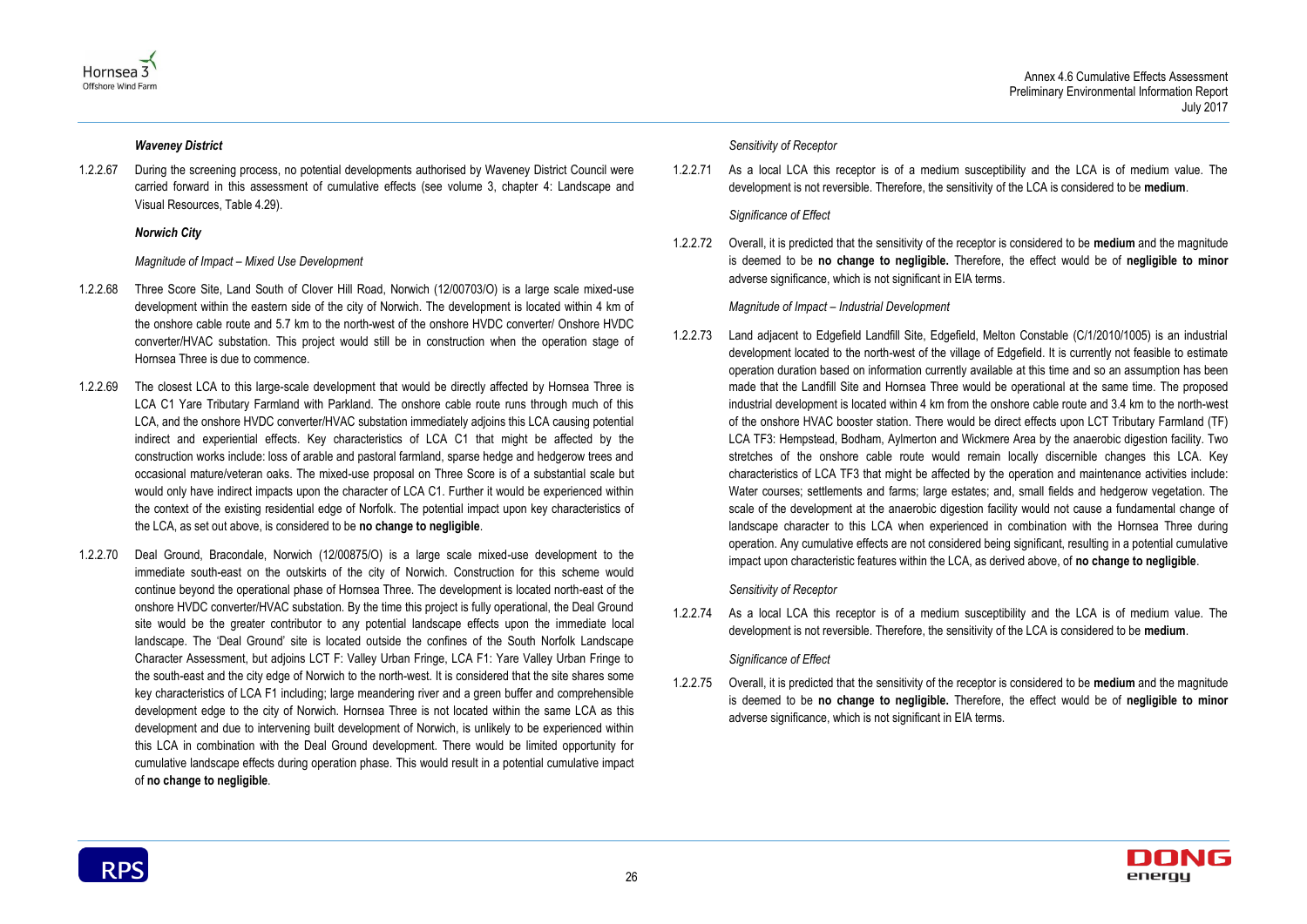



#### Norfolk County

*Magnitude of Impact* 

1.2.2.76 A47 at Postwick, east of Norwich, to the A1067 Fakenham Road north of Taverham (TR010015)is a road scheme further than 2 km from the Hornsea Three onshore cable route and with the onshore cable route corridor being returned, so far as possible, to existing it is considered that there would be **negligible** cumulative impacts with this project during operation. In addition TR010015, a road scheme, although of a large scale would not significantly alter the characteristics of the LCA with other similar scale road developments in close proximity.

#### *Sensitivity of Receptor*

1.2.2.77 As a local LCA this receptor is of a medium susceptibility and the LCA is of medium value. The development is not reversible. Therefore, the sensitivity of the LCA is considered to be **medium**.

#### *Significance of Effect*

1.2.2.78 Overall, it is predicted that the sensitivity of the receptor is considered to be **medium** and the magnitude is deemed to be **negligible.** Therefore, the effect would be of **negligible to minor** adverse significance, which is not significant in EIA terms.

**Cumulative night time impacts of Tier 1 and Tier 2 projects during the operation and maintenance phase of the onshore cable route, onshore HVAC booster station and onshore HVDC converter/HVAC substation may affect landscape resources**

1.2.2.79 Lighting during the construction phase would be controlled by a construction lighting plan, as part of the CoCP. Therefore, there would be no significant cumulative night time effects during the operation and maintenance phase of Hornsea Three.

**Cumulative impacts of Tier 1 projects during the operation and maintenance phase of the onshore cable route, onshore HVAC booster station and onshore HVDC converter/HVAC substation may affect visual resources** 

- 1.2.2.80 The assessment of potential landscape and visual cumulative effects, for the operation and maintenance phase, is based on that of the opening year during winter year 1.
- 1.2.2.81 There are a number of schemes either side of the A47 (NSBLPZ) that could potentially be seen sequentially by people travelling along the road, these include, e.g., 2014/2611 (a group of five projects) 2013/0567; a cluster of development of which 2016/2382 is one; 2016/0764; and 2014/2380. The onshore HVDC converter/HVAC substation would be an additional element in a journey, and would add to the significance, but would not result in a significant effect.

#### North Norfolk

- 1.2.2.82 Although within approximately 1.5 km of the Hornsea Three Onshore cable route, due to the nature and scale of the development of Land off Rectory Road and Holt Road, Edgefield (PF/15/1223) it is likely that any views would be seen in the context of the existing development and not be a significant change in the baseline view. In addition, with the Hornsea Three Onshore cable route in situ and the landscape largely returned to existing it is likely that there would be no significant cumulative effects on views.
- 1.2.2.83 Due to the distance from the proposed Hornsea Three and the small scale and height of the Land to the south of, Eagle Road, Erpingham (PF/15/1587) (Approved) & Land off Eagle Road, Erpingham (PF/15/1461) residential schemes, there would be no cumulative visual effects during the operation phase.

#### South Norfolk

- 1.2.2.84 As with construction there are no PRoWs within the vicinity of Lodge Farm Phase 2 Development (2013/0567) this large scale housing development, with high sensitivity receptors located in adjacent residential properties in New Costessey on the outskirts of Norwich. At 7.4 km from the Hornsea Three onshore HVDC converter/HVAC substation there would be no intervisibility and therefore no significant cumulative effect upon views during operation, with any possible combined glimpsed views seen in the context of existing development. At 1.9 km from the Hornsea Three onshore cable route, while intervisibility may be possible it is thought that the viewer's perception of both developments would be limited and potentially indirect, particularly as the onshore cable route corridor would have been returned to existing so far as possible with any views likely to be had from a very local level and therefore limiting views in combination with 2013/0567. As a result, the potential cumulative effects on views with Hornsea Three are thought to remain not significant.
- 1.2.2.85 High sensitivity receptors within 1 km of the UEA Sports Facility (2016/0233) would remain as at construction. With a number of intervening developments (such as 2013/1793) due for completion prior to this, and the low-lying nature of the development, it is considered that this would not significantly affect views when considered in combination with other development. Due to the developments relative distance from the Hornsea Three onshore cable route and onshore HVDC converter/HVAC substation it is thought there would be no significant cumulative effect when considered in combination. 2016/0233, along with adjacent developments would have a greater cumulative effect than that of Hornsea Three.

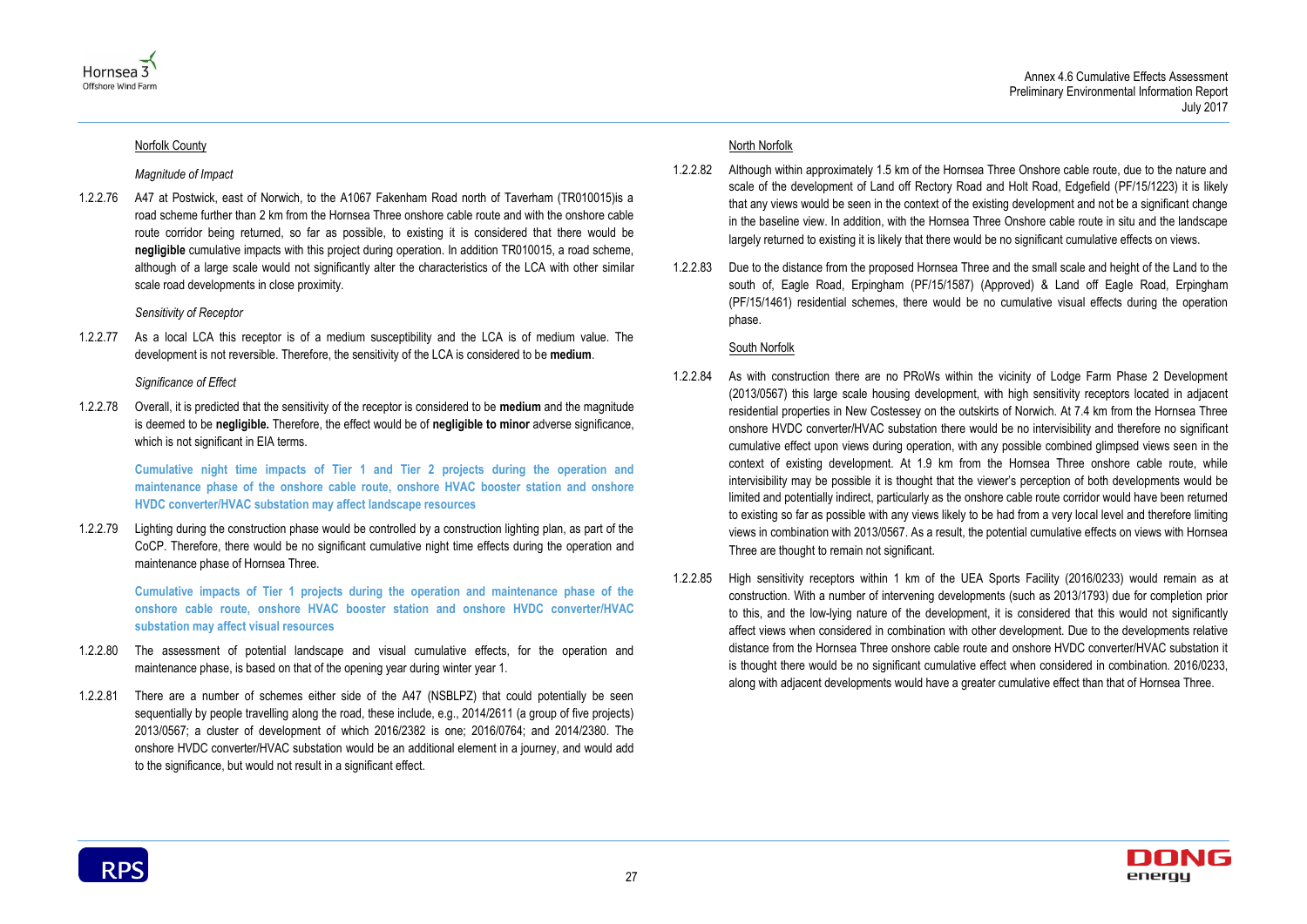



- 1.2.2.86 Located on the southern outskirts of Norwich, PRoWs are limited. However, there are a number within 1 km of the application site with potential sequential cumulative views of Land West of Ipswich Road Keswick 2016/0764 and the Hornsea Three. This is due the relative closeness of the scheme and the scale of the Land West of Ipswich Rd Keswick. The nearest PRoWs with potential direct and indirect sequential views are Keswick FP2 and Keswick BR7, along with high sensitivity residential receptors or Keswick. Due to the close proximity it is likely that there would be cumulative effects during operation as a result of this scheme in combination with the Hornsea Three onshore HVDC converter/HVAC substation. With the onshore cable route largely returned to existing it is likely that this would no longer contribute to any significant cumulative effects.
- 1.2.2.87 Although Land South of Ringwood Close Little Melton 2013/0092 is immediately adjacent to the onshore cable route it is thought that there would be no significant cumulative effect on views, as the onshore cable route would be returned to existing so far as possible. There would continue to be no significant cumulative effects with the Hornsea Three onshore HVDC converter/HVAC substation.
- 1.2.2.88 Located adjacent to development 2012/1477, cumulative visual effects are likely to be similar. With an overlap in construction and therefore the schemes being operational at roughly the same time, with many of the adjacent development it is thought that this in combination with 2012/1477, 1269, 1145 and 2016/0233 would have a greater cumulative effect upon views when considered in combination with the Hornsea Three onshore cable route. Particularly when considering views to the onshore cable route would largely be screened from view by intervening vegetation and landform and views would not be dissimilar to the baseline.
- 1.2.2.89 As with construction any potential transient cumulative views (for example from Bawburgh FP1) are thought to be not significant, particularly as when complete Land South of Village Hall, Stocks Hill, Bawburgh (2015/2082) the small scale residential development, would likely be seen in the context of the existing village and not be out of character with the existing views. Although the onshore cable route would likely to be still evident, causing a potential adverse effect on views, the overall cumulative effect would remain not significant.
- 1.2.2.90 With the onshore cable route corridor being returned to the baseline conditions so far as possible, although 1 km from Land South-west of Newfound Farm (2013/1793), it is thought that views would be limited by intervening vegetation and landform with any significant effects being limited to a very local area. As a result the perception of these developments in combination, during operation, would likely be lessened. The Hornsea Three onshore cable route would continue to cover a larger area within the LCA and would therefore be a greater contributor to any potential cumulative effect during operation.
- 1.2.2.91 As with construction PRoW are limited within the vicinity of Land South-west of Newfound Farm (2013/1793), the nearest potential sequential cumulative effect coming from Cringleford FP1 approximately 0.5 km south east at its nearest point. As a result the majority of High sensitivity receptor would remain those of residential properties, particularly Cringleford. At a distance of greater than 1 km from the Hornsea Three Onshore cable route and with the scar being likely visible only locally it is thought that the viewer's perception of both developments at any one time would be further limited and owing to the scale of 2013/1793, this would have a greater influence on views and therefore any cumulative effect is thought to remain not significant during operation. It is not thought likely that there would be any significant cumulative effects on views with the onshore HVDC converter/HVAC substation as this is located at more than 3 km and with intervening urban development remaining any possible view of the development would likely be seen in the context of the existing built form.
- 1.2.2.92 Land off Broomfield Road Broomfield Road Stoke Holy Cross (2016/2153); Land North of Long Lane Stoke Holy Cross (2015/1422 & 2013/0828) and Land East of Hillcrest Long Lane Stoke Holy Cross (2012/2034) On completion, any transient sequential views from the extensive network of PRoW (High sensitivity), local roads (Medium sensitivity) and existing residential properties (High sensitivity) is likely to continue to be seen in the context of the existing village. Cumulatively, with a distance of up to 2 km any views in combination with Hornsea Three are not likely to be significant from PRoWs to the west of Stoke Holy Cross (for example Swainsthorpe FP1) as views to these developments would be overexiting built form. In contrast, PRoW and local roads to the north and on the approach to Stoke Holy Cross would likely have glimpsed transient, mid distance, views of these and the Hornsea Three onshore HVDC converter/HVAC substation (for example Swainsthorpe BOAT6, BR2 and Norwich Road). Any transient views would not always be direct depending on the direction of travel. As a result it is unlikely that all schemes would be viewed at the same time and would not therefore cause a significant cumulative visual effect and similarly to the potential characterising effects the onshore cable route corridor would no longer contribute greatly to any potential cumulative effects as it would be largely returned to that of the existing views.
- 1.2.2.93 Land South of Brick Kiln Lane Mulbarton (2015/1221) the large scale solar farm is likely to cause a significant adverse visual effect at a very local level. However, due to the nature of the development and scale of built form it is thought intervening existing vegetation, landform and mitigation planting (although not yet at its full design function) is very likely to screen many views. As a result, in addition to the distance from the Hornsea Three it is considered that there would be no significant operational cumulative visual effects when considered with Hornsea Three.
- 1.2.2.94 Due to the distance from the proposed Hornsea Three and height of the solar farm development, it is thought that any cumulative visual effects would also remain not significant as views would be largely screened by intervening vegetation and landform, with only potentially significant effects locally from the projects when considered in isolation.

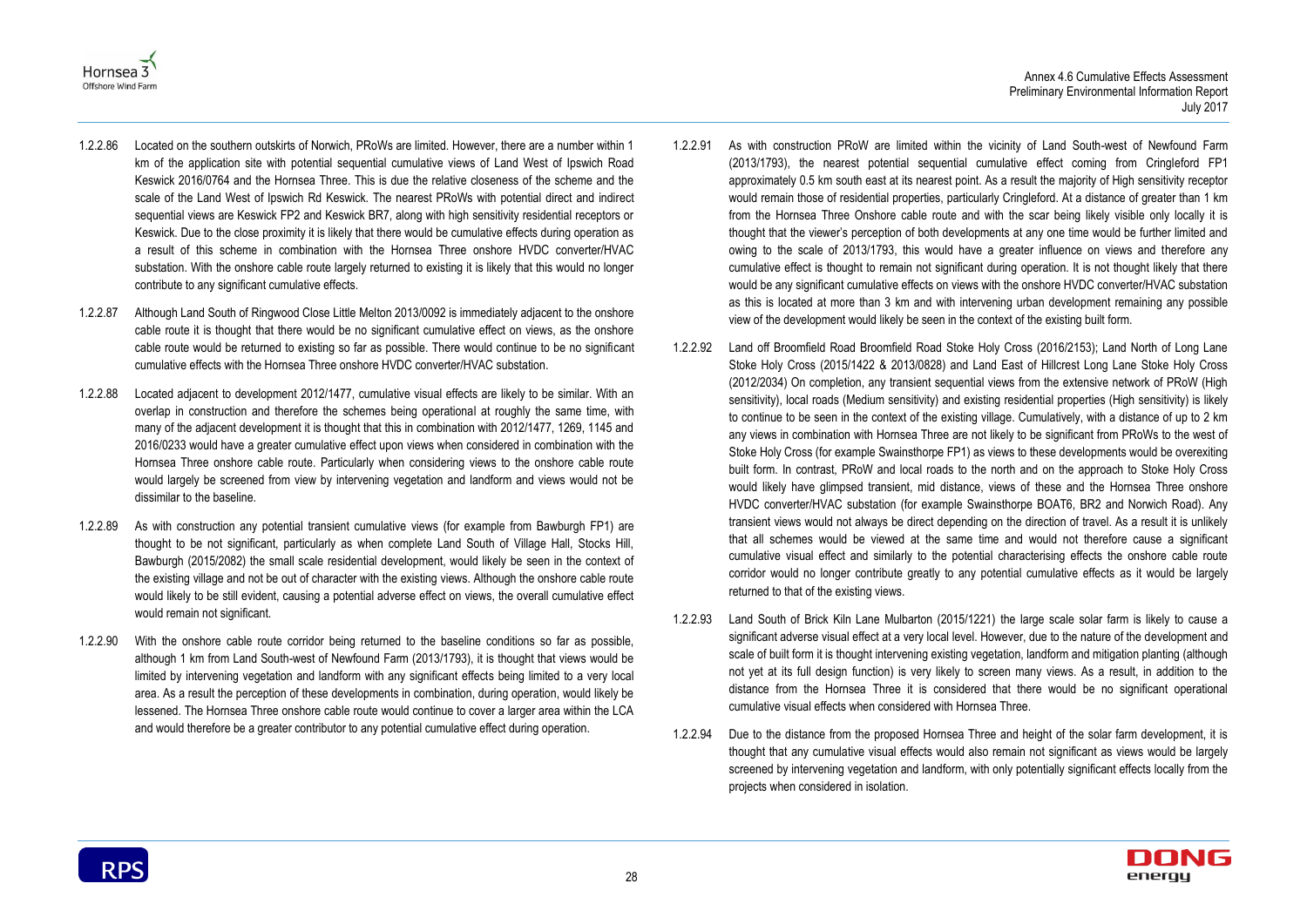



- 1.2.2.95 The Norwich Research Park would be largely seen in the context of existing development on completion. With limited PRoWs, highly sensitive receptors are largely limited to residential properties which may not have direct views of both the research facility and onshore cable route. In addition, at winter Year 1 the onshore cable route corridor would have been returned to baseline so far as possible, albeit that evidence of the route would remain. As a result it is thought that there would be no change to negligible cumulative visual impacts.
- 1.2.2.96 Due to the relative distance between Land North of Shotesham Road Poringland (2014/0393) and Land North of Shotesham Road (Area D) Poringland (2014/0319) and that of Hornsea Three, along with potential intervening vegetation, landform and existing urban development, it is considered that no significant cumulative visual effects upon receptors would remain at operation.
- 1.2.2.97 In combination Land North Of Stoke Road Poringland (2016/2388); Land to the West of Norwich Road and North of Stoke Road Poringland (2013/0505) and Land West of Norwich Road and South of Caistor Lane Poringland (2014/0732 & 2013/1986) are likely to have a significant visual effect at a local level. However, when considered with the Hornsea Three it is thought that these schemes would not be a significant feature within views, and once completed would likely be seen in the context of the existing Poringland development, due to the distance between these residential developments and their relative scale within any views. There are a number of PRoW in the local area, including Boudicca Way Recreational Route, which would likely have transient indirect views to these and Hornsea Three developments. However, due to direction of travel it is unlikely that the schemes would be seen in combination within the same view. As a result any potential cumulative impacts would remain not significant.
- 1.2.2.98 Land West of Octagon Farm (2015/2326 & 2012/0405) is a small to medium scale mixed use development There would remain no PRoW in close proximity to this mixed use development, with the nearest being Caistor St Edmund FP3/FP5 and Bixley FP5 (high sensitivity) located approximately 1.1 km west at the nearest point. It is possible that there would mid to long distant transient views from users along the length of this PRoW network. On completion, due to the scale and nature of the development it is likely that any indirect views to the development would be seen in the context of existing urban development. Due to the distance from the onshore HVDC converter/HVAC substation and in particular the onshore cable route, which would have been returned to existing although the route would likely remain at winter Year 1, it is thought that any potential long distant views would be barely discernible within the views, and it is not likely that Hornsea Three along with this development would be perceived in combination, resulting in no significant cumulative effects on views during operation.
- 1.2.2.99 Visually, Land East of Long Lane Mulbarton 2011/2093, when considered in combination with Hornsea Three and taking into account the distance between them, is thought to have no significant cumulative visual effects. There would remain a substantial PRoW network within the local area, in between the schemes; users of this network are likely to have sequential views of Hornsea Three and/or 2011/2093. With many of these views being indirect and the apparent direction of travel meaning seeing all schemes in combination in addition to the onshore cable route corridor being largely returned to the baseline situation, it is thought that any potential views would not be significant. In addition, many views to 2011/2093 are likely to be seen over the existing built form of Mulbarton and would therefore not be entirely uncharacteristic of present views.
- 1.2.2.100 Being located on the outskirts of the village of Heathersett, it is thought that Phase A1-A Land North of Heathersett Village Centre Little Melton Road Heathersett (2015/1594) and Land North of Heathersett Village Centre Little Melton Road Heathersett (2015/1681) on completion would be seen in the context of the existing built form. Therefore, not being entirely out of context within views. Upon completion the Hornsea Three onshore cable route corridor would have been restored so far as possible to the existing scenario it is therefore considered that there would no longer be a significant cumulative effect as a result of the Hornsea Three development in combination with 2015/1594 and 2015/1681.
- 1.2.2.101 As with construction there is a significant network of PRoWs and local roads with potential transient views to Land to East of Norwich Road (2016/0713). However, Land to East of Norwich Road (2016/0713) when considered in combination with Hornsea Three, due to distance from the onshore cable route and onshore HVDC converter/HVAC substation it is thought that there would be no significant cumulative operational effects on views, particularly as any potential views of the remaining onshore cable route would be prevented by intervening vegetation and landform with likely views only at a very local level.
- 1.2.2.102 Due to distance, intervening urban development and particularly with the onshore cable route corridor returned to existing, it is considered that there would continue to be no significant cumulative effects as a result of Land North of Farmland Road (2016/2430) and the Hornsea Three developments. Highly sensitive receptors are largely limited to those of existing residential properties and would therefore have limited direct views dependant on the orientation of the properties.
- 1.2.2.103 Land North and South of Dereham Road, Easton (2014/2611) is one of the most sizable developments carried forward to the assessment, located at Easton in close proximity to the Hornsea Three onshore cable route. Although PRoWs are limited within this area there are a number of high sensitivity receptors within Easton that are likely to have direct views to the new housing development during operation. With views to the onshore cable route corridor lessened due to it being returned to the existing baseline scenario, it is thought there would not be a significant cumulative effect upon views as a result of this and the Hornsea Three developments, with 2014/2611 having a greater effect upon views within the local area.

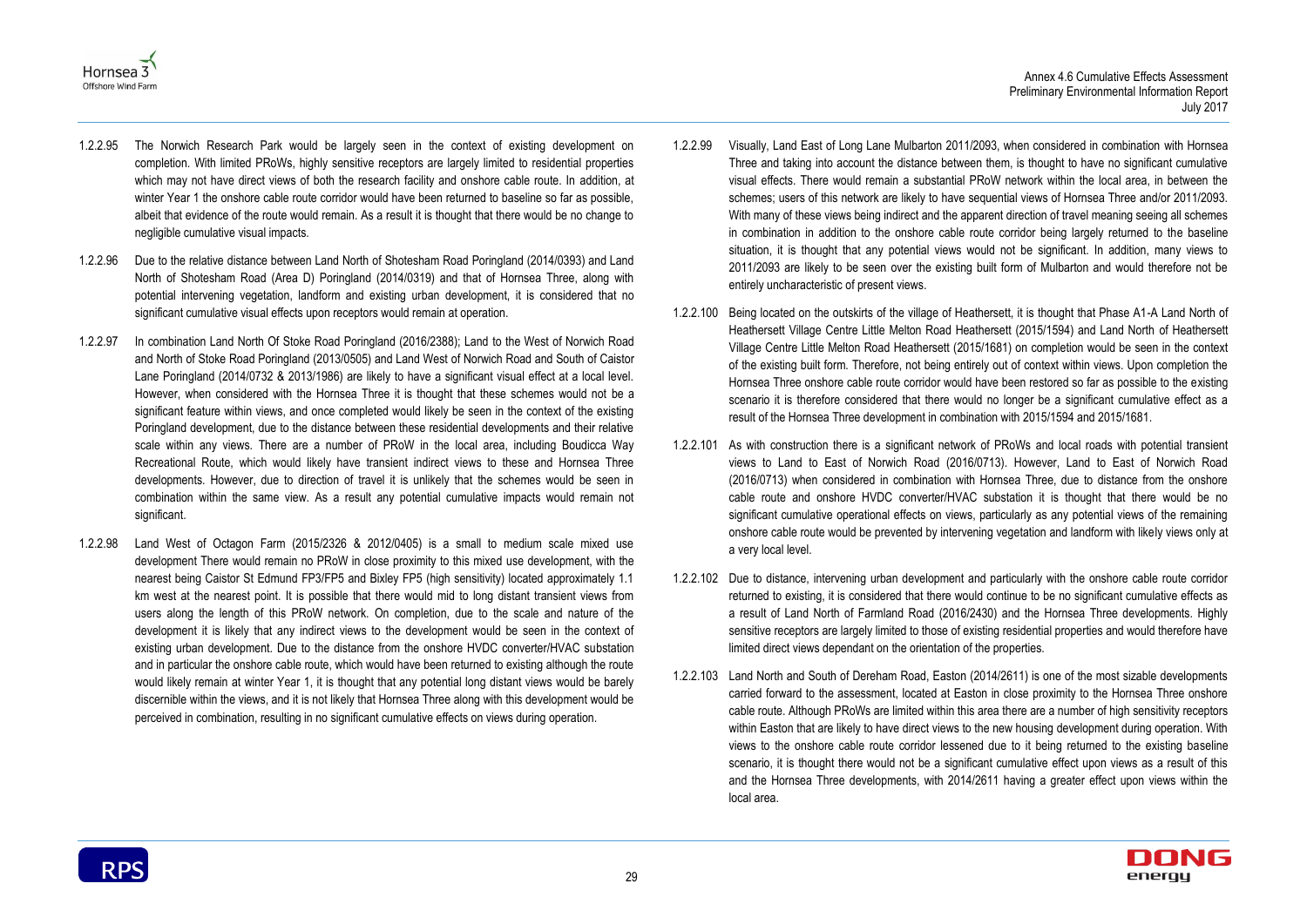Annex 4.6 Cumulative Effects Assessment Preliminary Environmental Information Report July 2017



#### Broadland

- 1.2.2.104 With the removal of construction activities any perceived increase in potential inter-visibility with both sites would be greatly reduced during operation. There would continue to be no significant cumulative effects upon residential or transient views (station Road/Reepham Road) during construction period. The greater contributor to any very limited cumulative visual effects would likely be 20151644 during operation as the Hornsea Three onshore cable route would have been predominantly returned to the existing baseline situation. With the exception of some potentially significant local views due the removal of vegetation and its replacement not yet reached its design function.
- 1.2.2.105 As per construction effects, due to the location of the mixed use development on the eastern side of the town of Aylsham and the distance from the onshore cable route and onshore HVAC booster station, any potential intervisibility with both sites in combination during operation would be extremely limited. The greater contributor to any visual or landscape operation effects would be from the mixed use development as opposed to Hornsea Three.
- 1.2.2.106 Although within 0.5 km of the Hornsea Three onshore cable route, the potential for a cumulative visual effect when considered in combination is thought to be limited. Due to the onshore cable route corridor being returned to the existing situation. It is possible that any vegetation removed during construction along with visual evidence of the onshore cable route in combination with 20170052, but any possible glimpsed views are not thought to be significant.

#### Norwich City

- 1.2.2.107 Due to the Three Score Site, Land South of Clover Hill Road, Norwich (12/00703/O) relative distance from the Hornsea Three onshore cable route, along with intervening development (south Norwich) largely preventing views, it is considered that there would be no significant cumulative visual effects with the onshore cable route during operation. At 4.6 km from the onshore HVDC converter/HVAC substation, the perception of both developments in combination would be limited and likely seen in the context of, and indeed limited by, existing built edge of Norwich. As a result it is thought that any limited perception of both developments would not have a significant cumulative visual effect at the operational stage.
- 1.2.2.108 At greater than 3 km from the onshore HVAC booster station and onshore cable Land adjacent to Edgefield Landfill Site, Edgefield, Melton Constable (C/1/2010/1005) is an industrial development located to the north-west of the village of Edgefield this development when considered in combination with Hornsea Three would not have a significant cumulative effect upon views during operation.

**Cumulative impacts of Tier 2 projects during the operation and maintenance phase of the onshore cable route, onshore HVAC booster station and onshore HVDC converter/HVAC substation may affect visual resources** 

1.2.2.109 The Tier 2 project, Norfolk Vanguard West (EN010079) onshore cable route, would be complete and would not be visible above ground. Therefore there would be no significant effects resulting from Tier 2 projects during the operation and maintenance phase of the onshore cable route, the onshore HVAC booster station and the onshore HVDC converter/HVAC substation.

**Cumulative night time impacts of Tier 1 and Tier 2 projects during the operation and maintenance phase of the onshore cable route, onshore HVAC booster station and onshore HVDC converter/HVAC substation may affect visual receptors**

1.2.2.110 There would be no lighting of the onshore cable route during the operation and maintenance phase. The lighting of the onshore HVAC booster station and the onshore HVDC converter/HVAC substation would be controlled by an agreed lighting strategy. Therefore, there would be no significant cumulative night time effects.

#### **1.2.3 Decommissioning Phase**

- 1.2.3.1 Many project types will not be decommissioned. However, some energy projects may be. Due to the unavailability of data regarding the length of time before decommissioning, the following offshore wind farms have been selected as there is the potential that the onshore infrastructure of these projects might be decommissioned at the same time as that of Hornsea Three:
	-
	- EN010079 Norfolk Vanguard Offshore Wind Farm (Tier 2).

PF/14/0177 - Agricultural Land at Weybourne Hope (Dudgeon Offshore Wind Farm) (Tier 1): and



**Cumulative impacts of Tier 1 projects during the decommissioning of the onshore cable route, the onshore HVAC booster station and the onshore HVDC converter/HVAC substation may affect designated landscapes**

### Norfolk Coast Area of Outstanding Natural Beauty (AONB)

#### *Magnitude of Impact*

1.2.3.2 Within the AONB the decommissioning of the Hornsea Three onshore infrastructure, if onshore cables are removed and that work is undertaken at the same time as the decommissioning of the Dudgeon onshore cable could involve double the amount of decommissioning vehicles/machinery in a small area. The impact is predicted to be of local spatial extent, short term duration, continuous and is reversible. It is predicted that the impact will affect the receptor directly. Therefore, the magnitude is considered to be **major**.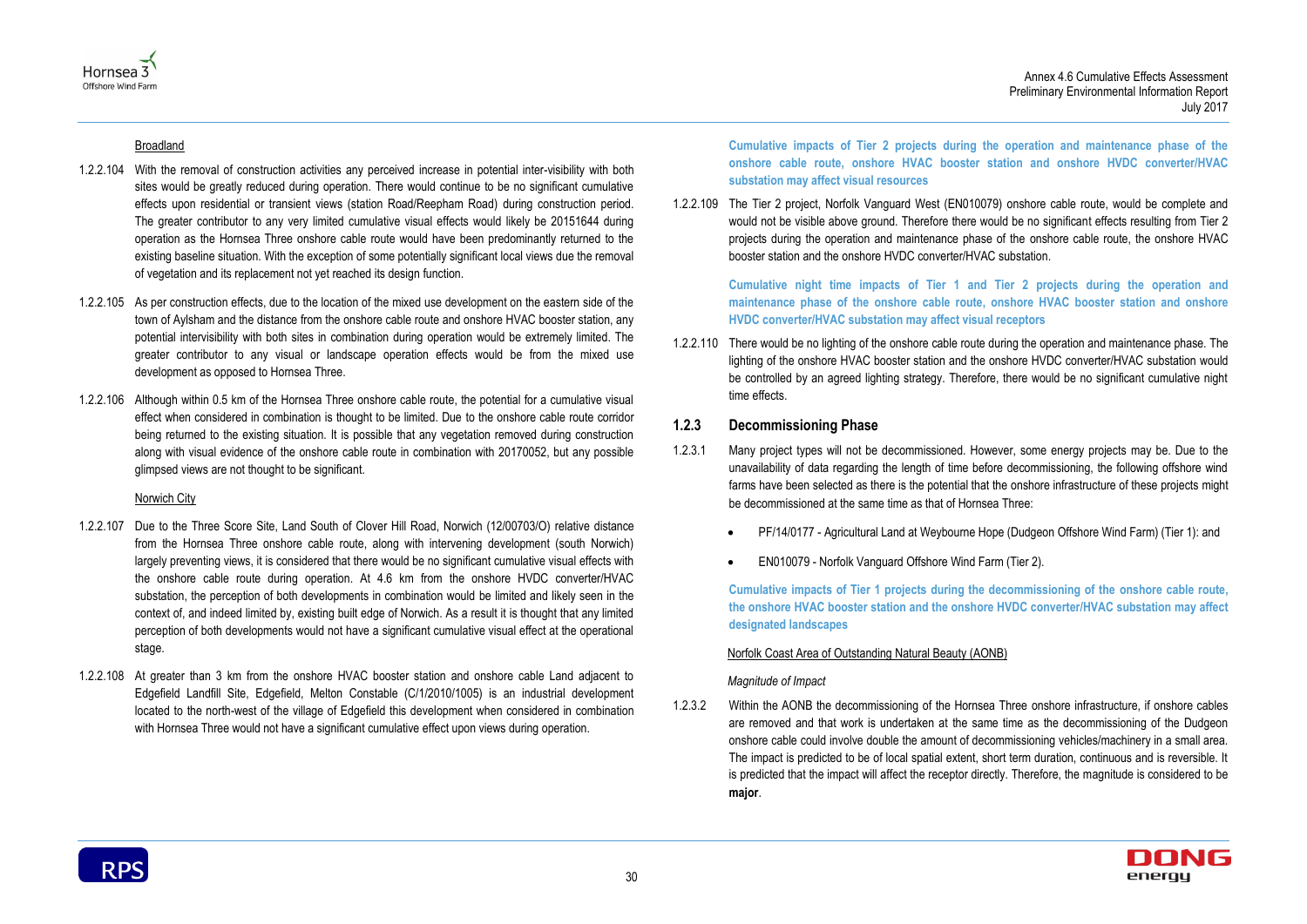



*Sensitivity of Receptor*

- 1.2.3.3 The qualities of the AONB that have the potential to be affected by the decommissioning works are: Strong and distinctive links between land and sea; integrity of the landscape and the seascape; and, sense of remoteness, tranquillity and wildness.
- 1.2.3.4 The onshore cable corridor crosses a number of the AONB LCAs, as derived in The Integrated Landscape Character Guidance. The key characteristics of LCA DCM7 that would be affected by the decommissioning works are: The shingle ridge; and some pools, ditches and wet pasture. The key characteristics of LCA CTV1 that would be affected are: Views of Sheringham Park and landscape setting of the parkland; small fields, hedgerows and woodland; landscape setting of Weybourne; and, coastal views. Key characteristics of LCA RHA2 that would be affected by the decommissioning works are: Long views to sea; rolling hillocks and hills: and undeveloped character.
- 1.2.3.5 As a nationally designated landscape the Norfolk Coast AONB is deemed to be of high susceptibility, of high reversibility and high value. Therefore, the sensitivity of the receptor is considered to be **high**.

*Significance of Effect*

- 1.2.3.6 Overall, it is predicted that the sensitivity of the receptor is considered to be **high** and the magnitude is deemed to be **major.** Therefore, the effect will be of **major** adverse significance, which is significant in EIA terms. Once the onshore elements of Hornsea Project Three have been defined, appropriate mitigation measures can be identified and will be assessed at the full ES stage.
- 1.2.3.7 However, potential mitigation could include liaison with the owner/operator of Dudgeon Offshore Wind Farm to ensure that the programme of decommissioning does not overlap with that of Hornsea Three and this would reduce the effect to **moderate** adverse significance, which is not significant in EIA terms.

**Cumulative impacts of Tier 2 projects during the decommissioning of the onshore cable route, the onshore HVAC booster station and the onshore HVDC converter/HVAC substation may affect designated landscapes**

1.2.3.8 As with the Hornsea Three onshore cable route, the Norfolk Vanguard West onshore cable route would be left in situ. Therefore, there would be no Tier 2 projects that would give rise to any cumulative effects on these resources during the decommissioning phase of the Hornsea Three.

**Cumulative impacts of Tier 1 projects during the decommissioning of the onshore cable route, the onshore HVAC booster station and the onshore HVDC converter/HVAC substation may affect NSCAs and NCAs**

1.2.3.9 There would be no significant cumulative effects on NSCAs and NCAs during the decommissioning of the Hornsea Three infrastructure, as the NSCAs and NSAs cover large areas and the development, in relation to these areas' key characteristics, are a minor component.

**Cumulative impacts of Tier 2 projects during the decommissioning of the onshore cable route, the onshore HVAC booster station and the onshore HVDC converter/HVAC substation may affect NSCAs and NCAs**

1.2.3.10 As with the Hornsea Three onshore cable route, the Norfolk Vanguard West onshore cable route would be left in situ. Therefore, there would be no Tier 2 projects that would give rise to any cumulative effects on these resources during the decommissioning phase of the Hornsea Three.

**Cumulative impacts of Tier 1 projects during the decommissioning of the onshore cable route, the onshore HVAC booster station and the onshore HVDC converter/HVAC substation may affect LCAs**

North Norfolk LCAs Drained Coastal Marshes (DCM2) Coastal Towns and Villages (CTV1) and Rolling Heath and Arable (RHA2

- 1.2.3.11 The proposed decommissioning works of PF/14/0177 Agricultural Land at Weybourne Hope (Dudgeon onshore cable route) and would directly affect three LCAs, Drained Coastal Marshes (DCM2) Coastal Towns and Villages (CTV1) and Rolling Heath and Arable (RHA2). They all have aspects that relate to the shingle bank, views of and proximity to the sea. The decommissioning works if undertaken at the same time would have a direct and/or indirect **major** impact on some of these aspects of local character. These LCAs are of a **medium** sensitivity to the proposed cumulative impact and would experience a **major** adverse effect, which is not significant in EIA terms.
- 1.2.3.12 However, with careful programming of decommissioning of the two projects, the impact could be reduced to **moderate**. This would have a **moderate** adverse effect, which is also not significant in EIA terms.
- 1.2.3.13 Cumulative impacts at night during the decommissioning of the onshore cable route, the onshore HVAC booster station and the onshore HVDC converter/HVAC substation may affect landscape resources and receptors
- 1.2.3.14 There is no proposed night time lighting of the decommissioning of the Hornsea Three onshore cable route. Lighting of the onshore HVAC booster station, onshore HVDC converter/HVAC substation would be controlled by an agreed decommissioning lighting strategy and no significant cumulative impacts are anticipated.

**Cumulative impacts of Tier 2 projects during the decommissioning of the onshore cable route, the onshore HVAC booster station and the onshore HVDC converter/HVAC substation may affect LCAs**

1.2.3.15 As with the Hornsea Three onshore cable route, the Norfolk Vanguard West onshore cable route would be left in situ. Therefore, there would be no Tier 2 projects that would give rise to any cumulative effects on these resources during the decommissioning phase of the Hornsea Three.